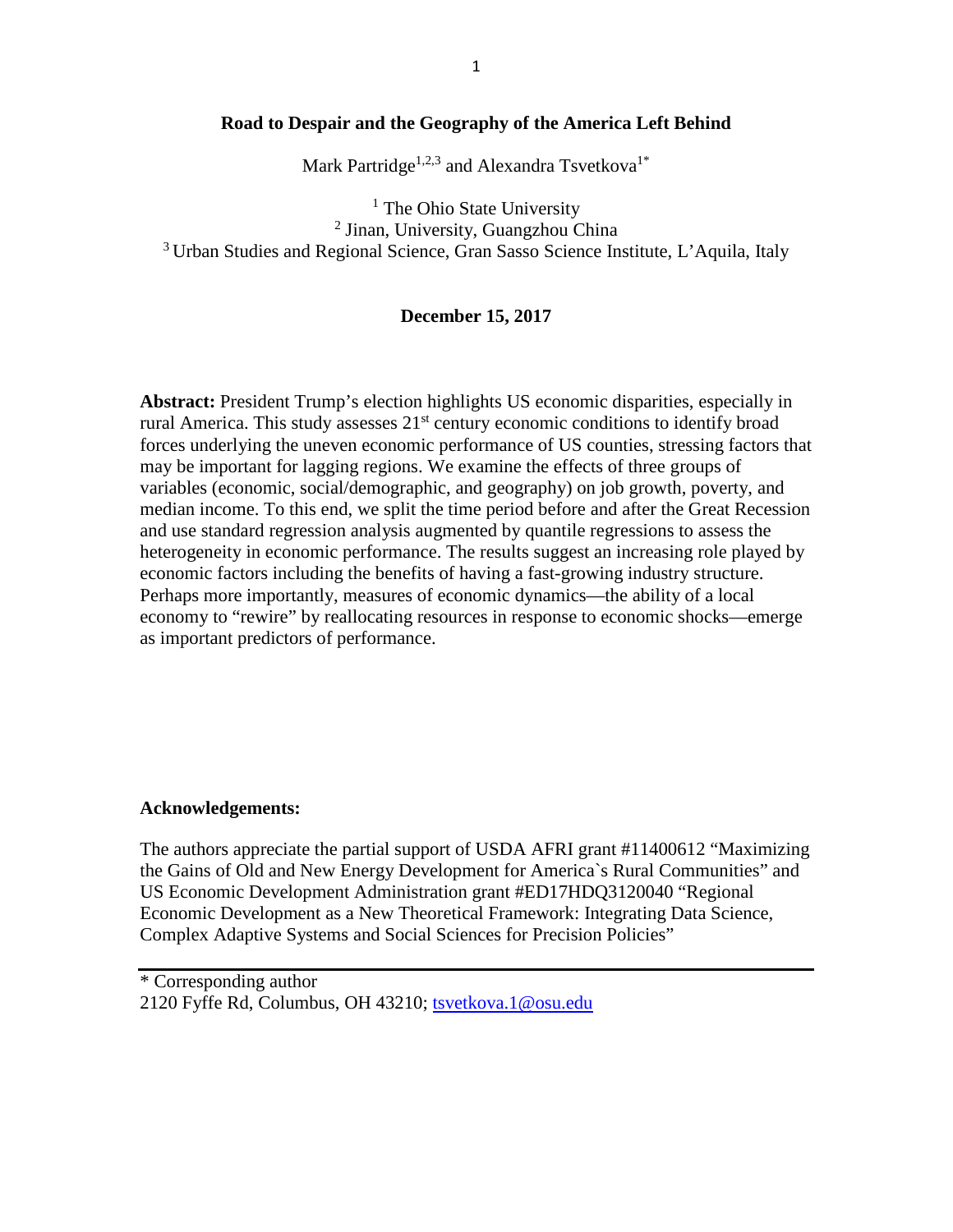The United States has always experienced spatial differentials in economic activity and wellbeing. Yet, structural changes such as deindustrialization, technological change, and globalization has led to a perceived widening of spatial income differentials such as declines in Rustbelt, coal country, and much of rural America. The uneven recovery from the Great Recession has further fueled perceptions that large regions are being left behind. Meanwhile, the US has come under grips of a wrenching opioid crisis and related "deaths of despair" that are often associated with the lack of economic opportunity (Betz and Jones 2018; Case and Deaton 2015; Goetz and Davlasheridze 2018). In conjunction, rising income inequality has led many Americans to question whether they will be as well off as their parents (Chetty et al. 2014). The growing angst in stagnating regions is often credited as a key reason for President Trump's surprising 2016 victory (Goetz et al. Forthcoming).

As the country is deeply divided economically and culturally, it is important to identify the general processes that underlie the recent trajectories of US regional development. Understanding the underlying forces would help in shaping policy responses to bring the localities left behind back to the table of economic opportunity and growth. Indeed, this is consistent with calls to depart from development strategies that were ineffective pre-recession and to identify new approaches to be used after the Great Recession (Fodor 2012).

To this end, we examine the effects of three main socioeconomic groupings of factors that reflect different aspects of a locality's economic structure, social/demographic attributes, and natural amenities, as well as position within the urbanrural hierarchy. The selection of the three general variable groupings follows from the economic development literature (Beyers 2013; Partridge 2010; Rupasingha, Goetz and Freshwater 2002). To address whether the period after the Great Recession represents a structural shift in regional dynamics, we further divide the data into pre-recession (2000- 2007), recession (2007-2010) and post-recession (2010-2015) periods. We then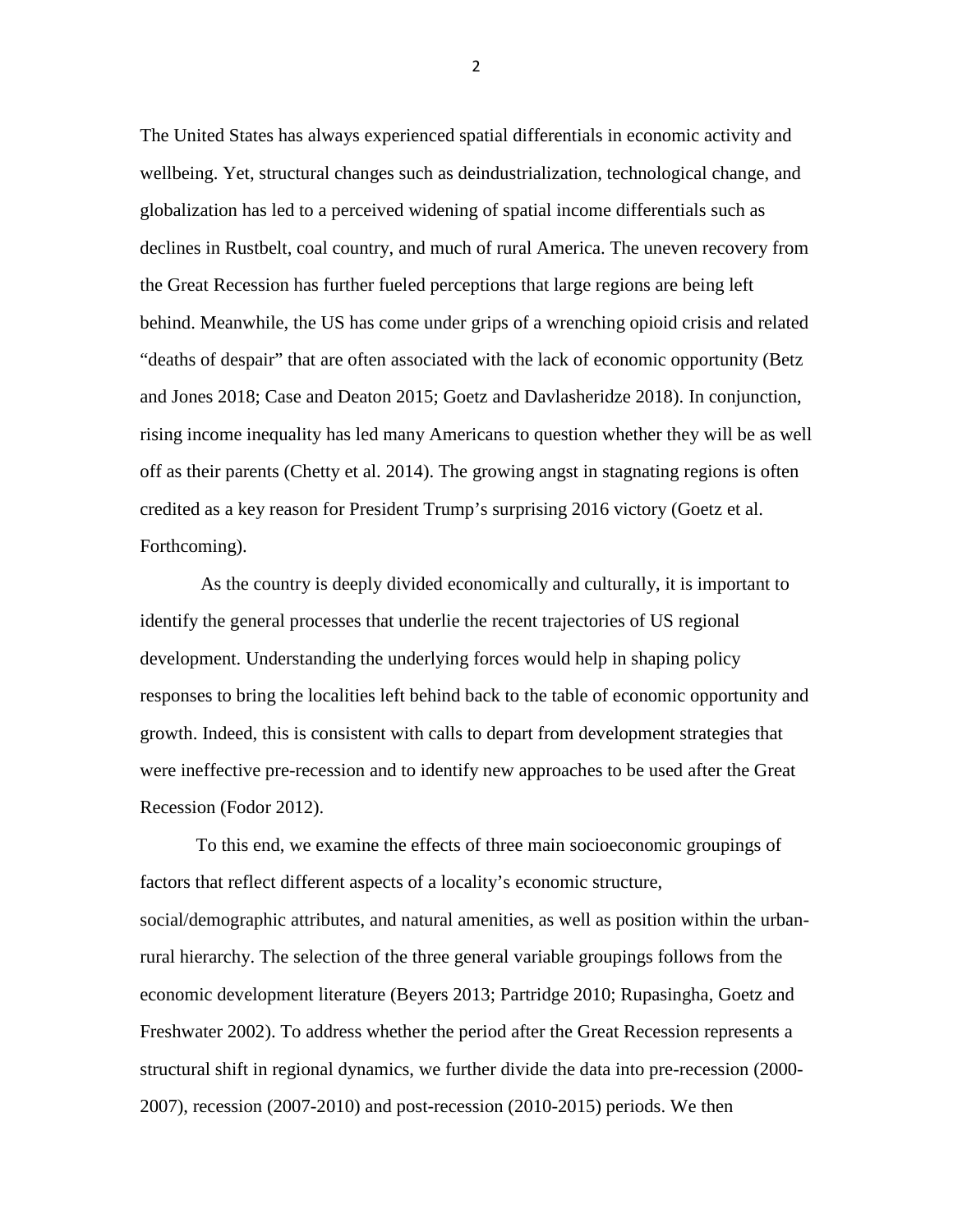investigate the changing importance of each factor in explaining employment growth, change in poverty rates, and median household income growth for US counties.

In developing our models, we supplement more traditional (mainly) "static" economic measures with novel measures that approximate the dynamism of a local economy and the ability of a county to *rewire* by reallocating employees from shrinking to expanding sectors. We use cross-sectional regression analysis augmented by firstdifference analysis to understand contemporary determinants of local economic wellbeing and whether the Great Recession altered this relationship. Finally, we use quantile regressions to assess the presence of heterogeneity in the economic relationships between the most and least prosperous locales.

Our results suggest some changing structural relationships between the three explanatory groupings and economic outcomes. We find that the role played by county industrial composition (if it is fast- or slow-growing) is of increasing importance. Also, another increasingly important factor is the local labor market's ability to "rewire" by facilitating the movement of workers across industries and occupations in response to changing economic conditions. Interestingly, after the dynamism of a local economy is accounted for, industrial diversity is insignificant, suggesting that diversity's role in stabilizing and promoting growth in local communities (Hammond and Thompson 2004; Watson and Deller 2017) may be working more through labor-market flexibility. Some of our most policy-relevant finding comes from the quantile analysis of differenced job growth. For counties that are lower at the distribution of the response function, the labormarket measures of flexibility emerge as important predictors of growth, suggesting that removing barriers to flow of resources within lagging economies might be a viable policy option.

In what follows we start with a brief descriptive analysis to ascertain that economic well-being is diverging geographically. Concluding that there are good reasons to believe so, we follow with a short literature review. We next describe the data and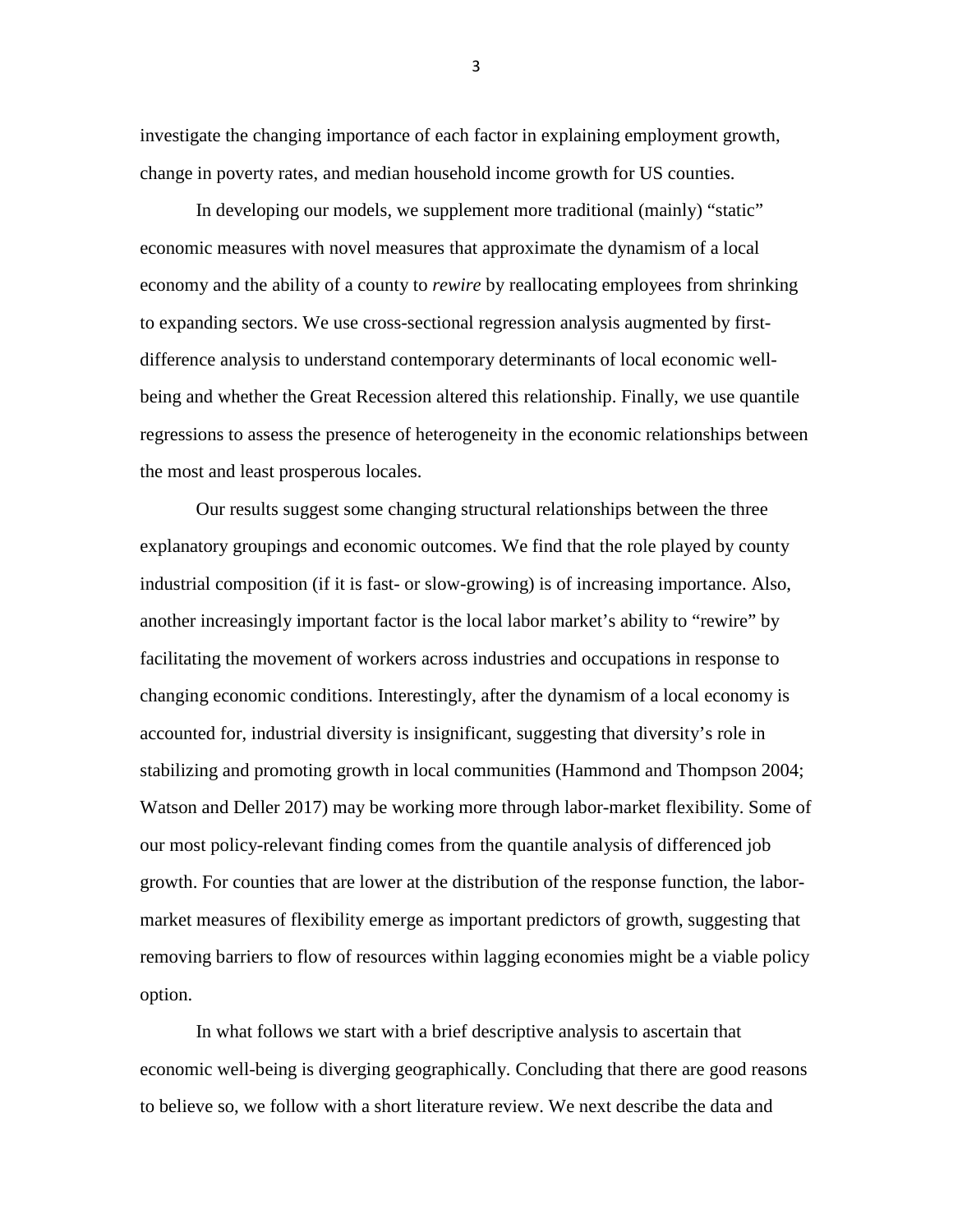empirical specifications followed by the empirical results. We separately discuss the results for poverty (and median household income growth to a lesser degree) and job growth. The paper finishes with our concluding thoughts and policy suggestions.

## **Is Basic Economic Well-Being Diverging?**

Since the Great Recession, there is a growing sense that some places are being left behind. Yet, this flies against conventional economic wisdom from neoclassical growth theory that regional incomes have been converging since the Civil War (Barro and Sala-i-Martin 1990). To investigate, using US Bureau of Economic Analysis (BEA) data, we calculate the average standard deviation in per-capita income for each year between 1969-2016 (standardized by national per-capita income) for US states and counties. Specifically, we calculate unweighted standard deviations that reflect differences across space and standard deviations weighted by population to show spatial differences for the average person (which is national income inequality minus the within-state/county component of inequality). The results are plotted in figure 1 where the left panel shows unweighted standard deviations for states and counties, and the right panel shows corresponding standard deviations weighted by population.

Figure 1 shows that analysis at the state level masks considerable within-state inequality. Turning to the county-level results, the unweighted standard deviations show a slight downward trend until 1994, falling to about 0.17 before rising almost 50% to 0.25 in 2014, then falling back to 0.23 in 2016. The population-weighted standard deviations illustrate an even stronger upward trend. After falling slightly to about 0.20 in 1976, the weighted standard deviation steadily increases to about 0.32 in 2016, or a rise of about 60%. The analysis was repeated by removing transfer payments and the divergence pattern for the resulting "market per-capita" personal income is even more striking, further suggesting that economic opportunities are increasingly geographically unequal (not shown). We also did the same using the unweighted and weighted standard deviations of annual wage and salary job growth. There, the trend is steady convergence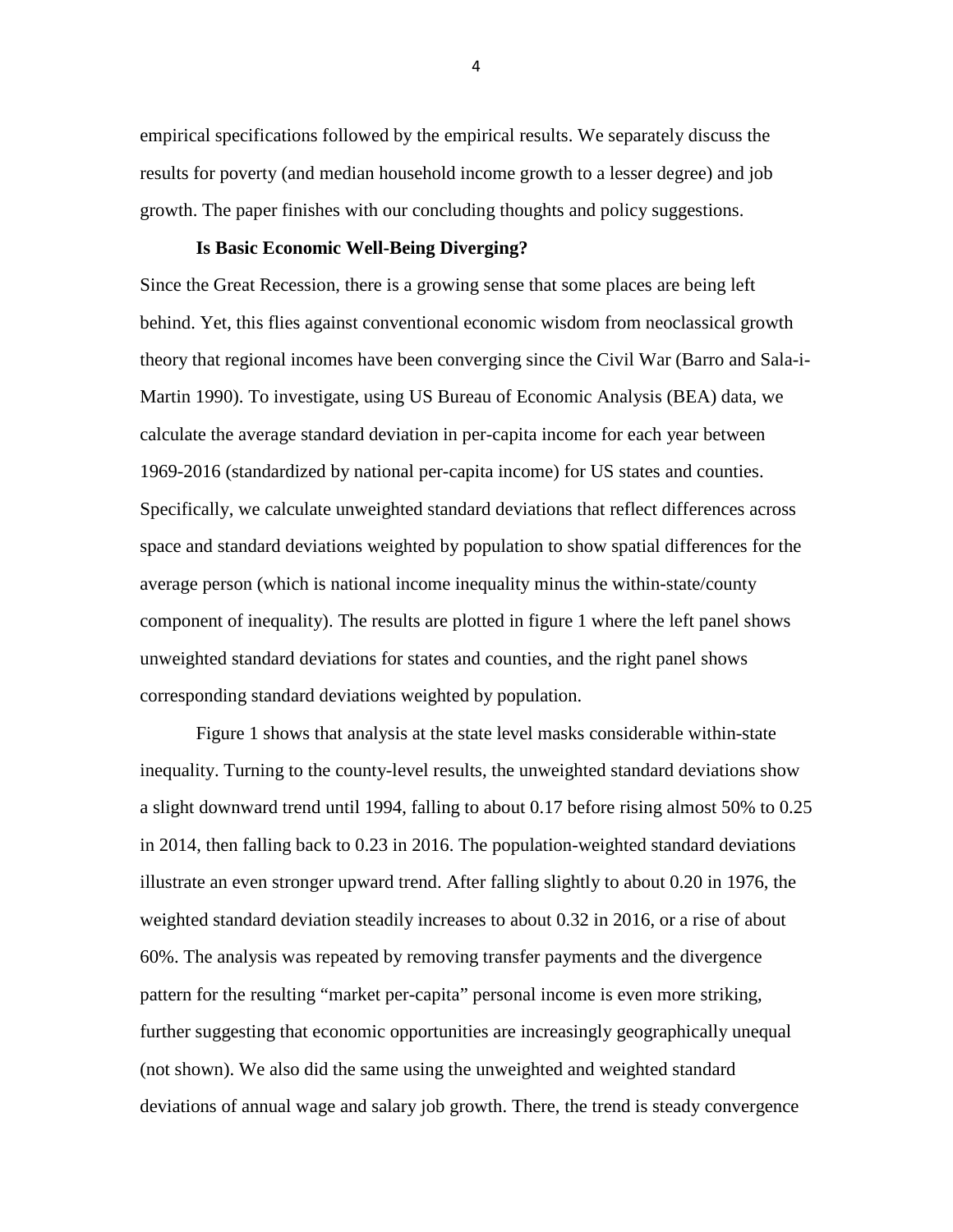of job growth rates until 2010. After which, there has been about a one-third increase in the unweighted variation between 2010-2016, though the weighted standard deviation had a more modest increase (not shown). Overall, in terms of income, there has been a steady increase in divergence for nearly 25 years. The divergence in job growth is much more modest, though the post-recession period represents a departure from the prerecession trend of convergence. The implication is that there are reasons to believe that some reg[i](#page-5-0)ons are increasingly lagging.<sup>1</sup>

#### **<Figure 1 here>**

#### **Literature review**

The literature investigating the determinants of regional economic growth is enormous; it highlights many factors that are important for local socioeconomic wellbeing across space and time. Such factors can be generally grouped into several broad categories<sup>[ii](#page-5-1)</sup> related to the presence of certain industries and related structural metrics such as (1) industry diversity (Watson and Deller 2017), (2) human capital and innovation (Faggian and McCann 2008; Fallah, Partridge and Rickman 2014; Goetz and Hu 1996), (3) population demographics (Stephans and Deskin 2018; Amcoff and Westholm 2007), (4) culture, social capital and related factors (Akçomak and Ter Weel 2009; Rupasingha, Goetz and Freshwater 2002; Rupasingha, Goetz and Freshwater 2000), and (5) amenities (Deller, Lledo and Marcouiller 2008; Deller et al. 2001) among others. The performance of rural and remote regions have been further defined by remoteness and access to agglomeration (Andersson and Lööf 2011; Partridge et al. 2007; Partridge et al. 2009).

The Great Recession threw the US economy from its long-term growth trend and further intensified scholarly debates on the determinants of regional economic growth. The central topic has increasingly moved to the notion of resilience—i.e., the ability of regions to withstand and recover from shocks. Aside from a concerted effort to operationalize and measure resilience, the discussion focuses on the same broad categories described above (Martin, Sunley and Tyler 2015). The economic resilience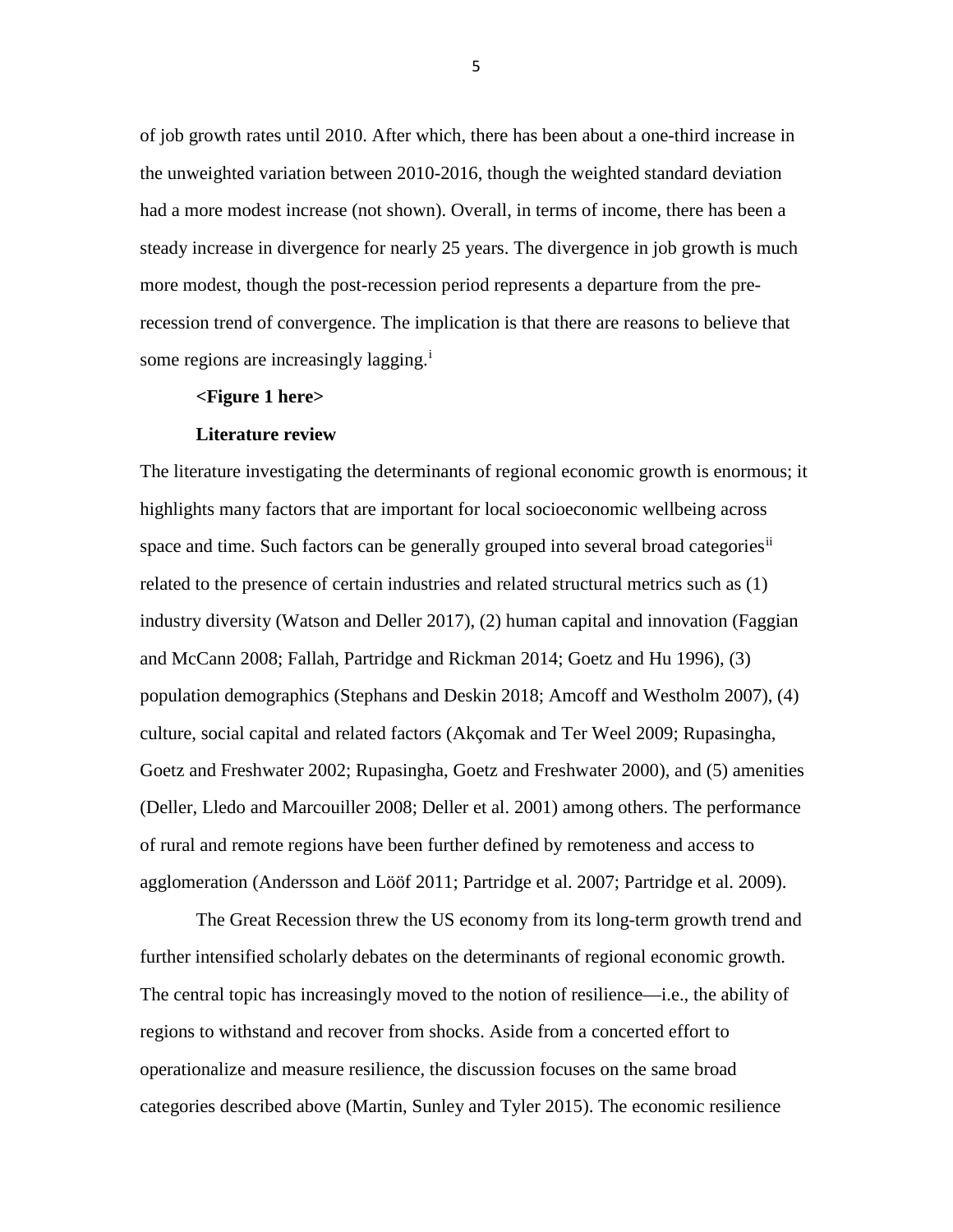<span id="page-5-1"></span><span id="page-5-0"></span>literature suggests that the Great Recession revealed many underlying discrepancies in regional economic fundamentals, speeding up the process of divergence in economic fortunes that could be undetectable during prosperous times (Lagravinese 2015). Some researchers note that the Great Recession weakened the regions that lacked strong engines of growth (Martin, Sunley and Tyler 2015) and exacerbated the long-simmering economic and social problems in rural and lagging communities. Others believe that the Great Recession was a watershed for the US economy (Florida 2009; Gore 2010), implying that the nation will need the new ways of resource allocation to respond to a rapidly changing world.

<span id="page-5-3"></span><span id="page-5-2"></span>When one thinks about economic resilience as an adjustment process to a shock, the economic variables currently used in the literature may be insufficient, as they focus on a structure of a local economy (e.g. Lagravinese 2015) and generally ignore the dynamics of how a local economy readjusts and rewires. Thus, a key goal of our study is to develop new dynamic measures of local economic adjustment and to assess their effects on economic outcomes.

<span id="page-5-4"></span>The literature also points to an important role played by various social/demographic factors in defining regional performance. For instance, the importance of human capital in affecting economic growth is well established (Lucas, 1988; Nelson & Phelps, 1966). Other research points to the local racial and ethnic composition as important for social and economic wellbeing. For example, Easterly (2001) and Partridge and Rickman (2005) find that high-poverty places in the US tend have greater minority populations.

<span id="page-5-5"></span>Putnam, Leonardi and Nanetti (1994) stress the role of social capital in regional socioeconomic outcomes. The level of social capital in a community is generally related to participation in associational activities and trust. Several empirical studies find a positive effect of social capital on a range of economic growth indicators in the US (Rupasingha, Goetz and Freshwater, 2000; 2002).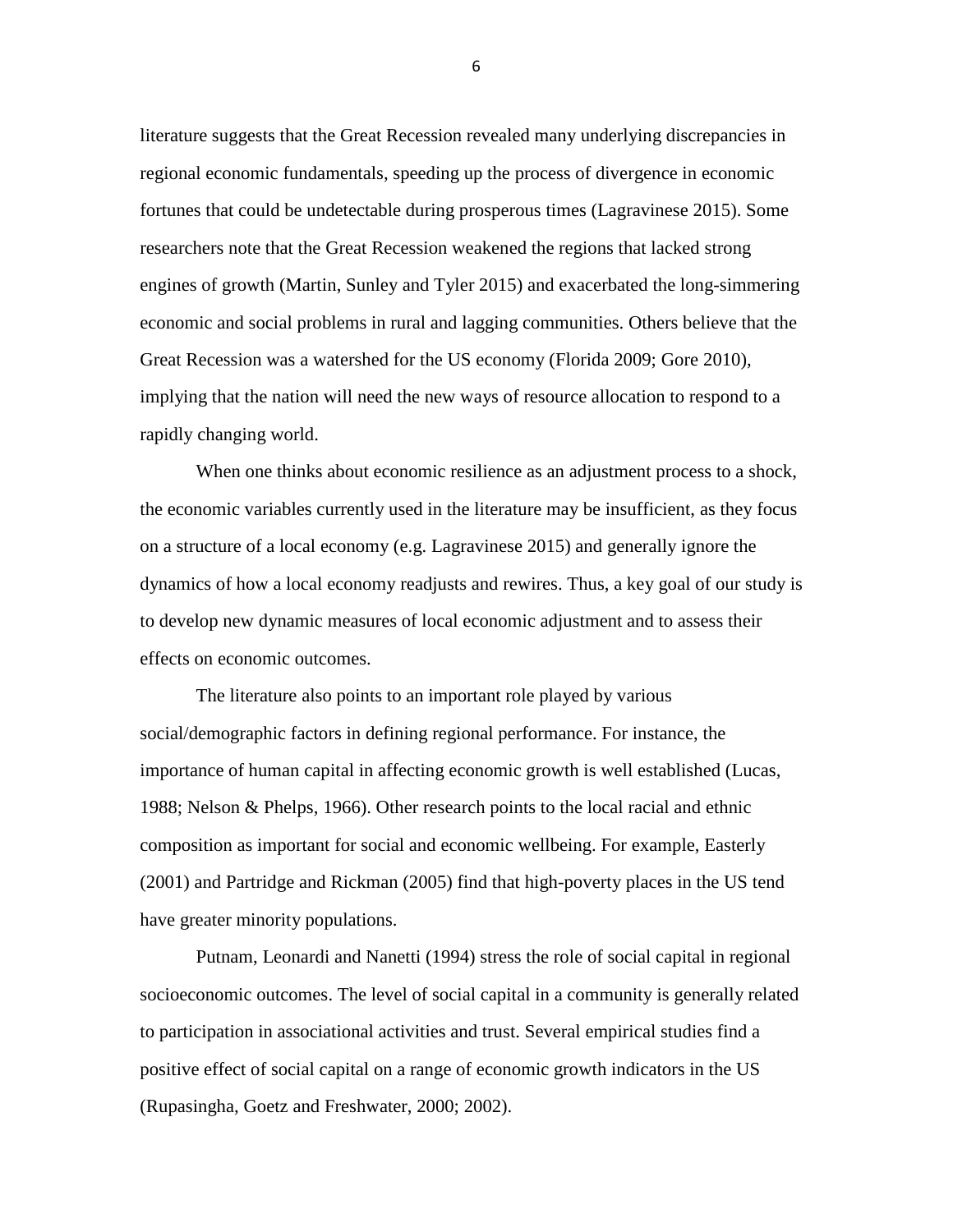<span id="page-6-0"></span>Finally, amenity-led economic development has received significant scholarly attention (Green et al. 2005). Many high-amenity places have been able to capitalize and attract in-migration, even to rural areas (Partridge 2010), although it is unclear how the Great Recession and housing bust affected the long-run prospects of high-amenity locales.

#### **Empirical implementation, data and variables**

<span id="page-6-1"></span>We start our analysis with a descriptive look at changes in poverty and job growth preand post-recession followed by cross-sectional regressions for the post-recession period (2010-2015). This represents our initial exploration of the key factors driving countylevel job growth and poverty rates. Of course, cross-sectional approaches can suffer from omitted variable bias. Thus, in the next step we repeat the analysis using a differencing strategy in order to account for time-invariant unobservable factors and to benchmark the post-recession dynamics against the pre-recession period (2010-2015 minus 2000-2007). This allows us to appraise whether the Great Recession led to structural change. We then estimate corresponding models by differencing out the recession years (2010-2015 minus 2007-2010) to isolate changes that occurred since the recession. Finally, to assess heterogeneity among fast- and slow-growing locals, quantile regression of the differenced models is used to estimate changes at the  $10<sup>th</sup>$ ,  $50<sup>th</sup>$  and  $90<sup>th</sup>$  percentiles of the conditional distribution of the dependent variable. The analyses are performed using data for over 3,000 counties in the continental US (1,986 nonmetro and 1,052 metro). All models are estimated separately for nonmetro and metro counties to avoid aggregation bias and to account for differing levels of agglomeration.

## <span id="page-6-2"></span>*Cross-Section "Level" Equations for 2010-2015*

The cross-sectional model for the 2010-2015 period is shown in (1):

$$
Y_{c\tau} = \beta_0 + \beta_1 \mathbf{ECON1}_{c\tau} + \beta_2 \mathbf{ECON2}_{ct} + \beta_3 \mathbf{SOC}_{ct} + \beta_4 \mathbf{GEOG}_c + X\mathbf{\beta} + \theta_s + \varepsilon_{c\tau}
$$
 (1)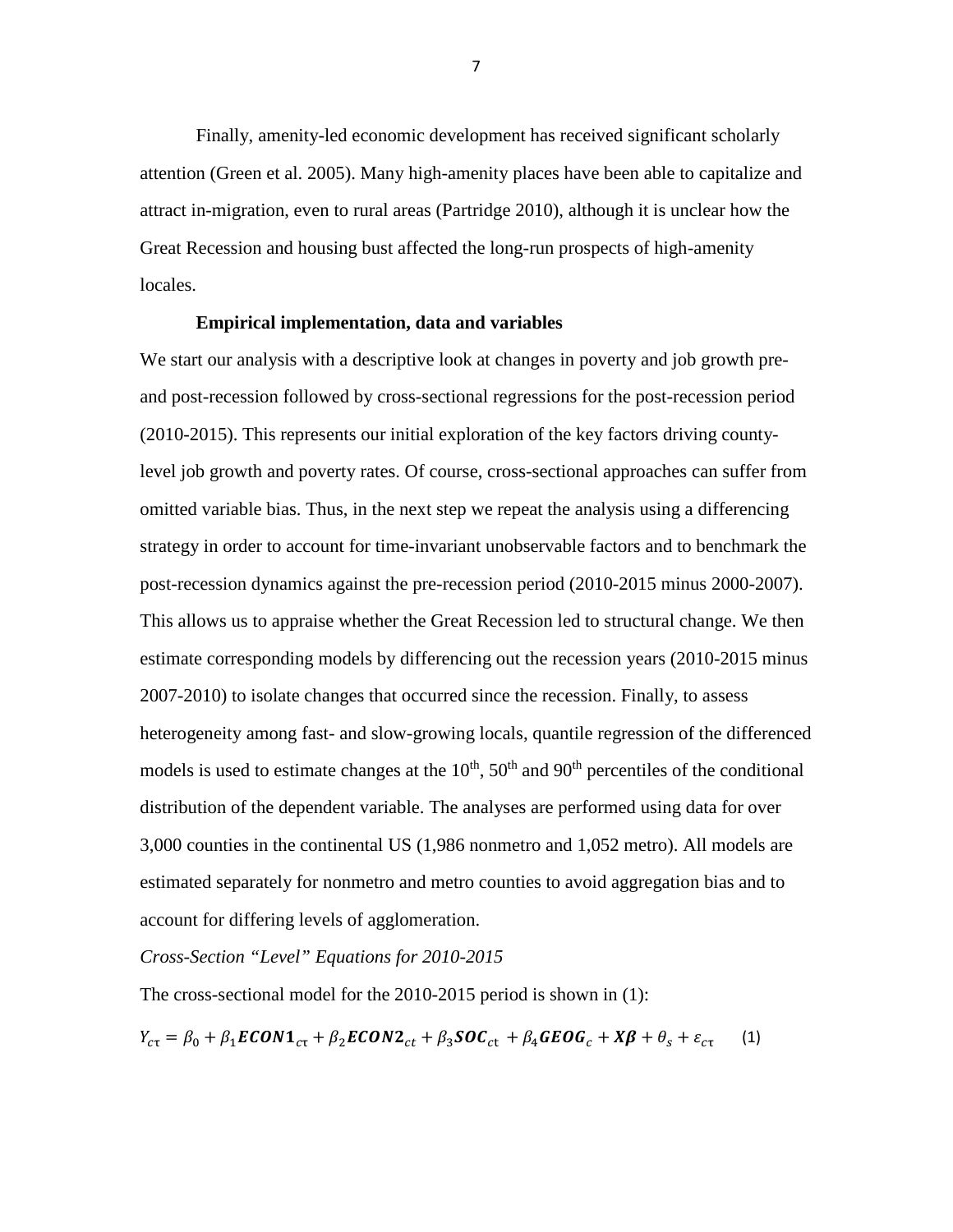where *c* denotes county,  $\tau$  is a time period from time *t* to time *t1*, and subscript *s* indicates state. The error terms  $\varepsilon_{c\tau}$  are clustered by BEA economic areas to account for spatial autocorrelation. Our discussion focuses on the 2010-2015 results, though we briefly review corresponding models for the 2000-2007 pre-recession and the 2007-2010 recession periods (the results are in the Appendix).

The two dependent variables are the 2010-2015 annual (average) change in the poverty rate and the 2010-2015 annualized job growth. Since our sample periods have different durations, we use annualized and average measures to maintain comparability. The vectors *ECON1, ECON2, SOC,* and *GEOG* refer to economic indicators measured over the period under consideration, initial-period economic indicators (measured at the beginning of the period), initial-period social indicators and the county's geographical attributes, respectively. Using explanatory variables at their beginning levels should alleviate reverse causality concerns, though omitted variable bias may still exist. To be sure, our key economic variables should be exogenous as described below. The vector *X* comprises a set of controls and  $\theta_s$  are state dummies to capture the role of state-specific policies on growth and other factors fixed for each state.

The average annual change in the poverty rate is calculated by dividing the change in poverty over the whole period by the number of years, whereas annualized job growth is calculated using the compound annual growth rate formula<sup>[iii](#page-5-2)</sup>. The poverty data are from the Small Area Income and Poverty Estimates (SAIPE) program and employment is from US Census Bureau County Business Patterns (CBP). Note that CBP data do not include government employment, which means that our results are most applicable to the private sector.

In addition to several traditional economic measures used in the literature, we include a set of relatively novel variables that approximate the degree of rewiring of the local economy, which, taken together, constitute the *ECON1* and *ECON2* vectors in Equation (1). Starting with *ECON1,* the industry mix variable, *IndMix*, is the predicted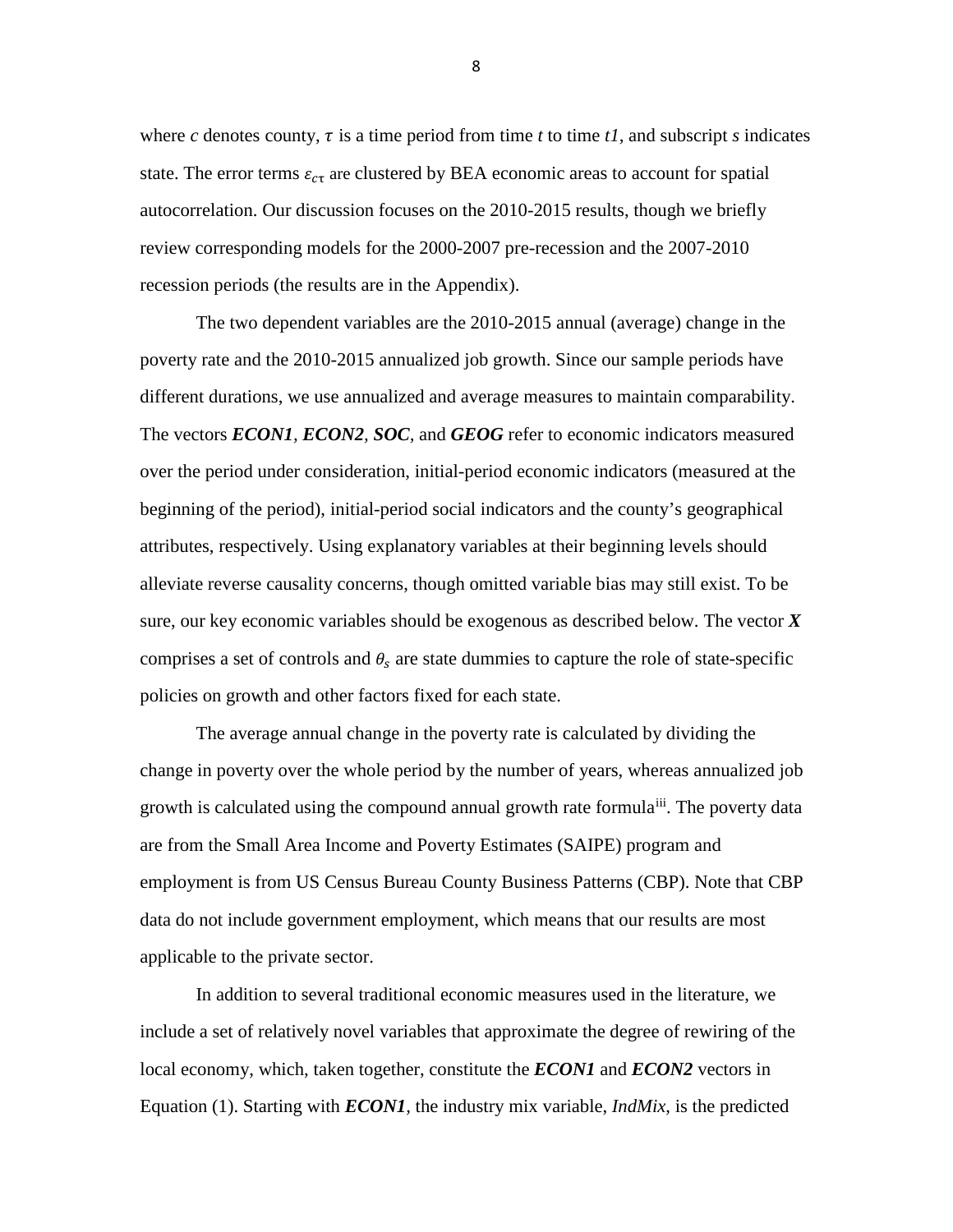growth rate of county employment if all its industries grow at corresponding national growth rates. This measure is sometimes called the Bartik instrument (Bartik, 1991) and is routinely used as an *exogenous* instrument for employment growth. Rather, we are using it as an exogenous measure of demand shocks that arise from each local area having different industry compositions (Betz and Partridge 2013; Tsvetkova, Partridge and Betz 2017). Equation (2) shows how *IndMix* is calculated:

$$
IndMix_{c\tau} = \sum_{i=1}^{N} Sh_{cit}NatGr_{i\tau}
$$
 (2)

where all subscripts are identical to above with subscript *i* indicating industry at the 4 digit NAICS level and there are *N* industries.  $Sh<sub>cit</sub>$  is the share of industry *i*'s employment in county *c* at the beginning of the period  $\tau$  and  $NatGr_{i\tau}$  is the annualized national industry growth rate over the period. Because national growth rates and initial industry shares are used, industry mix is typically assumed to be exogenous. This condition is true as long as there are no labor supply responses associated with lagged industry composition aside from labor supply variables we already control for (reducing any labor supply factors in the residual correlated with lagged industry composition).

One limitation of the CBP is that it has numerous data suppressions when the Census Bureau is concerned that individual firms can be identified in the data. Generally, suppressed values are predominantly found in the information for smaller rural counties. Thus, we use CBP four-digit level data after a linear programming algorithm estimates the suppressed values. The source for these data is the Upjohn Institute for Employment Research that uses the Isserman and Westervelt (2006) algorithm in constructing the data.[iv](#page-5-3)

The *JobsFlow* variable is a measure that approximates the expected ease of finding a job in a different industry if one is displaced from work. The variable takes into account job-to-job flow information at the 2-digit NAICS level from the US Census Bureau Longitudinal Employer-Household Dynamics (LEHD) program and industrial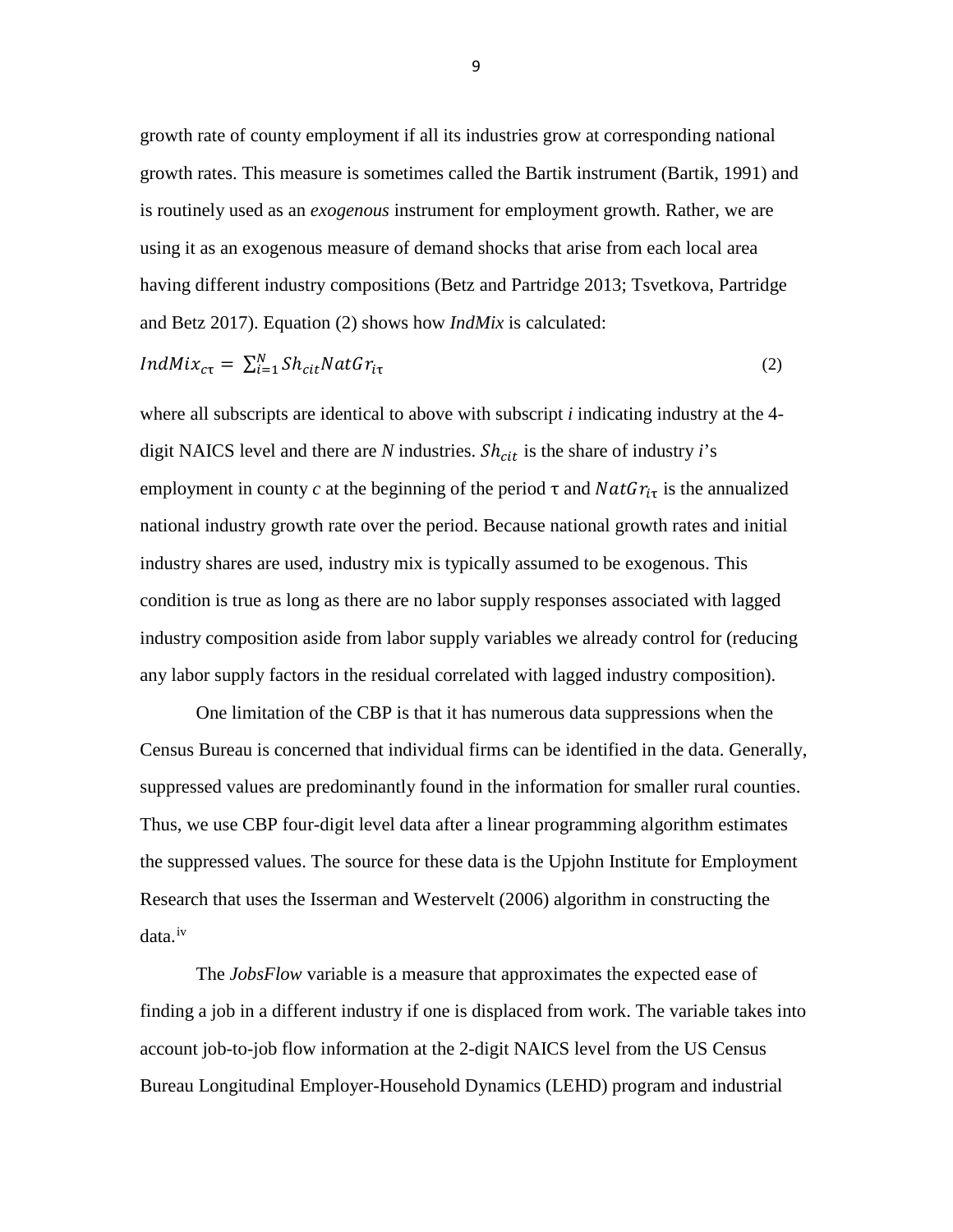composition of a county at the beginning of a period as reflected in the CBP. It is calculated as follows.

$$
JobsFlow_{ct} = \sum_{i} \sum_{j} Sh_{cit}Sh_{cjt}Flow_{ij}
$$
 (3)

where  $Sh<sub>cit</sub>$  is county *c*'s share of employment in the *origin* sector *i* at time *t*, the beginning of a period under consideration;  $Sh<sub>cjt</sub>$  is county  $c$ 's share of employment in the *destination* sector *j* at time *t* and  $Flow_{ij}$  is the percent of total employment leaving sector *i* that ends up in sector *j* as reflected in the LEHD. Thus, for each industry  $\times$  industry pair, the larger the size of the job flow  $Flow_{ij}$  from industry *i* to industry *j*, the easier it should be to move between the two sectors if there are job losses or growth in either sector. The sectors are defined at the 2-digit NAICS level and circular flows within a sector are excluded, i.e. when calculating (3),  $i \neq j$ . Because the job flow data is at the national level, like the industry mix term, it should be exogenous. The CBP is the data source for employment shares used in calculations.

The next two measures, *OccEmpMobility* and *IndEmpMobility*, approximate the dynamics (changes) in a local economy over period  $\tau$  as evidenced by moves of employees across industries and occupations during the period (Levernier, Partridge and Rickman 2000). It follows the logic of dissimilarity index used in research on racial segregation and diversity (Ellis Wright and Parks 2004) but instead of differences in a locality's racial composition, it captures dissimilarity in employment distribution at the beginning and the end of a period. The measures show the percentage of total county employment at the end of a period that needs to move to other industries or occupations, respectively, in order for the industrial/occupational composition of the local economy to be the same as at the beginning of a period. A greater number suggests that a larger share of workers switched industries or occupations during the period. Equation (4) shows the index:

$$
EmpMobility_{c\tau} = \sum_{i} |Sh_{ict1} - Sh_{ict}|
$$
\n(4)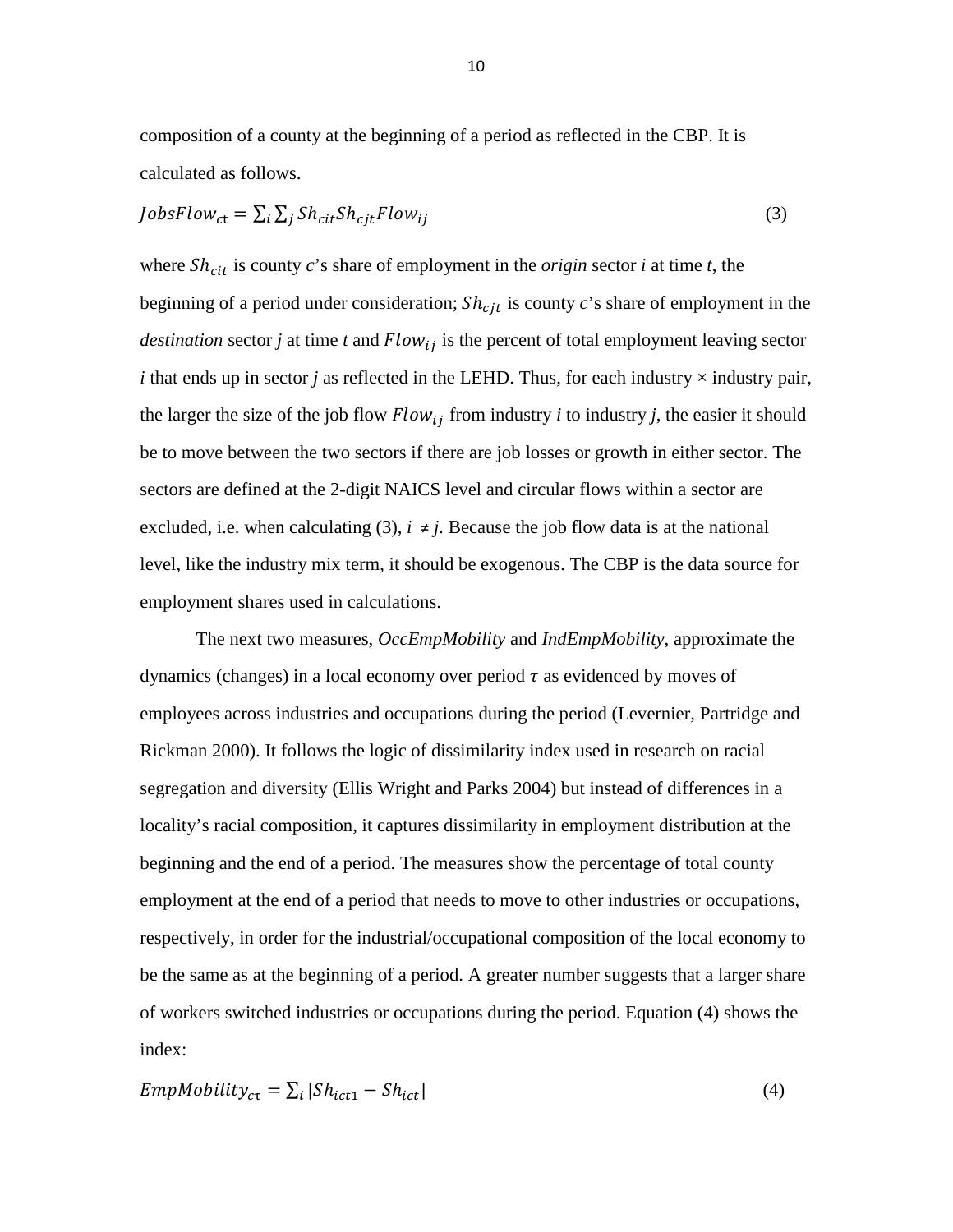where *i* refers to an industry at the 4-digit NAICS level and all other subscripts are defined as before. The CBP is the data source for *IndEmpMobility* whereas a proprietary data set from Economic Modelling Specialists, Intl. (EMSI)<sup>[v](#page-5-4)</sup> on the county-level employment by occupation is used to derive *OccEmpMobility.*

Also included in the *ECON2* vector is an industry diversity measure, *IndDiversity*, which is calculate as follows using the EMSI data:

$$
IndDiversity_{ct} = 10,000 - \sum_{i} Sh_{cit}^{2}
$$
\n
$$
(5)
$$

where  $Sh_{cit}^2$  is a squared share of employment in industry *i* (at 4-digit NAICS level) in county  $c$  in year  $t$ , which is the beginning period  $\tau$ . Subtracting the summed squared shares from the maximum possible value ensures that the larger values of *IndDiversity* correspond to a more diverse industry structure. The general expectation is that industry diversity is associated with better economic outcomes because shocks to one sector are less likely to lead to adverse aggregate outcomes. In more industrially diverse economies, average share of a single industry or a sector tends to be smaller meaning that it would be easier for its former workforce to find jobs elsewhere (Hammond and Thompson 2004; Watson and Deller 2017).

The last two variables included in the vector of economic factors are a share of manufacturing in total county employment, *ManufShare,* and a share of labor-intensive (low-wage) manufacturing, *LowWageManufShare*[vi](#page-5-5) calculated using the EMSI data. We use deep lags of this variables in our models to mitigate potential endogeneity concerns, i.e. the 2000 share of manufacturing is used in the equations that refer to 2010-2015 and the 1990 share of manufacturing is used in equations that focus on the Great Recession and pre-Recession periods.<sup>[vii](#page-6-0)</sup>

Including manufacturing shares in our models accounts for the general decline in the sector's employment dating to the 1970s, which suggests that more manufacturingintensive places may be economically struggling. Aside from general manufacturing,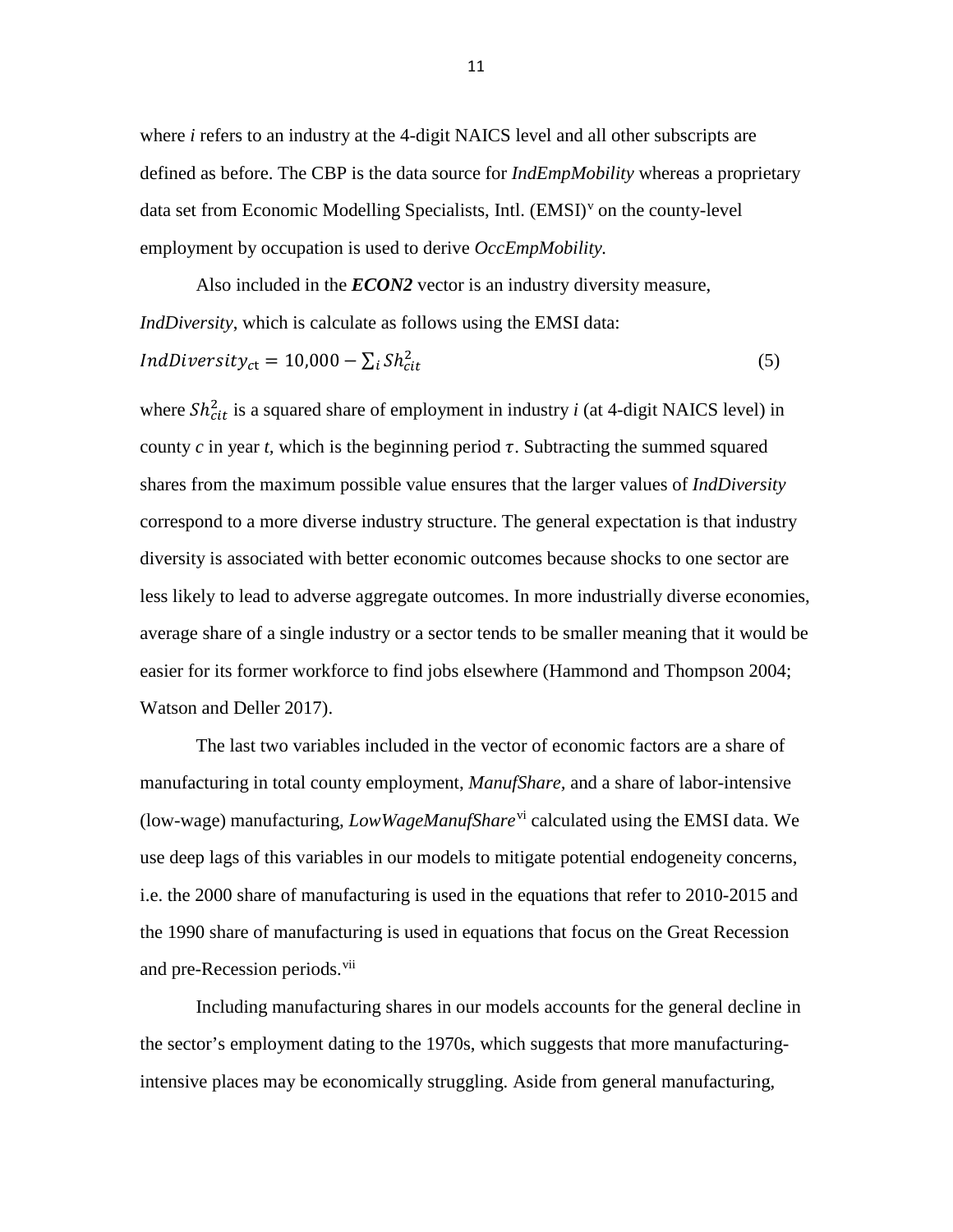labor-intensive manufacturing is particularly exposed to low-wage manufacturing import competition from places such as Vietnam and China (Autor and Dorn 2013), although empirical estimation results for *LowWageManufShare* are usually statistically insignificant.<sup>[viii](#page-6-1)</sup> To further account for susceptibility of a county to differing global and commodity market trends, we control for the deep-lagged 1990/2000 employment shares of agriculture, and mining (these two variables are not reported for brevity). Farm and mining communities are exposed to commodity boom/bust cycles, labor-saving technological change, and technological innovations such as hydraulic fracturing. Because we use deep lags of these variables, EMSI data are used in their calculation.

The *SOC* vector includes variables that reflect the county's social characteristics. The first is a measure of social capital, *SocialCap,* using the approach developed by Rupasingha and co-authors (Rupasingha, Goetz and Freshwater 2000; 2002). The social capital measure is derived from community and individual factors that are related to the propensity of residents to participate in associational activities. Such factors include the county's prevalence of membership organizations, voting in presidential elections, and participating in US Census Bureau surveys. The data source is <http://aese.psu.edu/nercrd/community/social-capital-resources> for the year that most closely corresponds to each specific model[ix.](#page-6-2) For example, for the 2010-2015 level

equations in (1), we use the lagged 2009 social capital values.

Measures of the level of human capital, racial composition and the 1960 poverty rates are also included in the *SOC* vector. The two educational attainment measures are the share of adults with less than high school diploma, *%LessHS*, and the share of adult population with a bachelor degree or higher, *%BA*. There is a long literature that suggests that having a higher initial share of college graduates, for example, is associated with significantly faster local growth in the ensuing decades (Simon 1998; Simon and Nardinelli 2002). In particular, we are interested if greater human capital is a positive force in recovering from the Great Recession that improves a local community's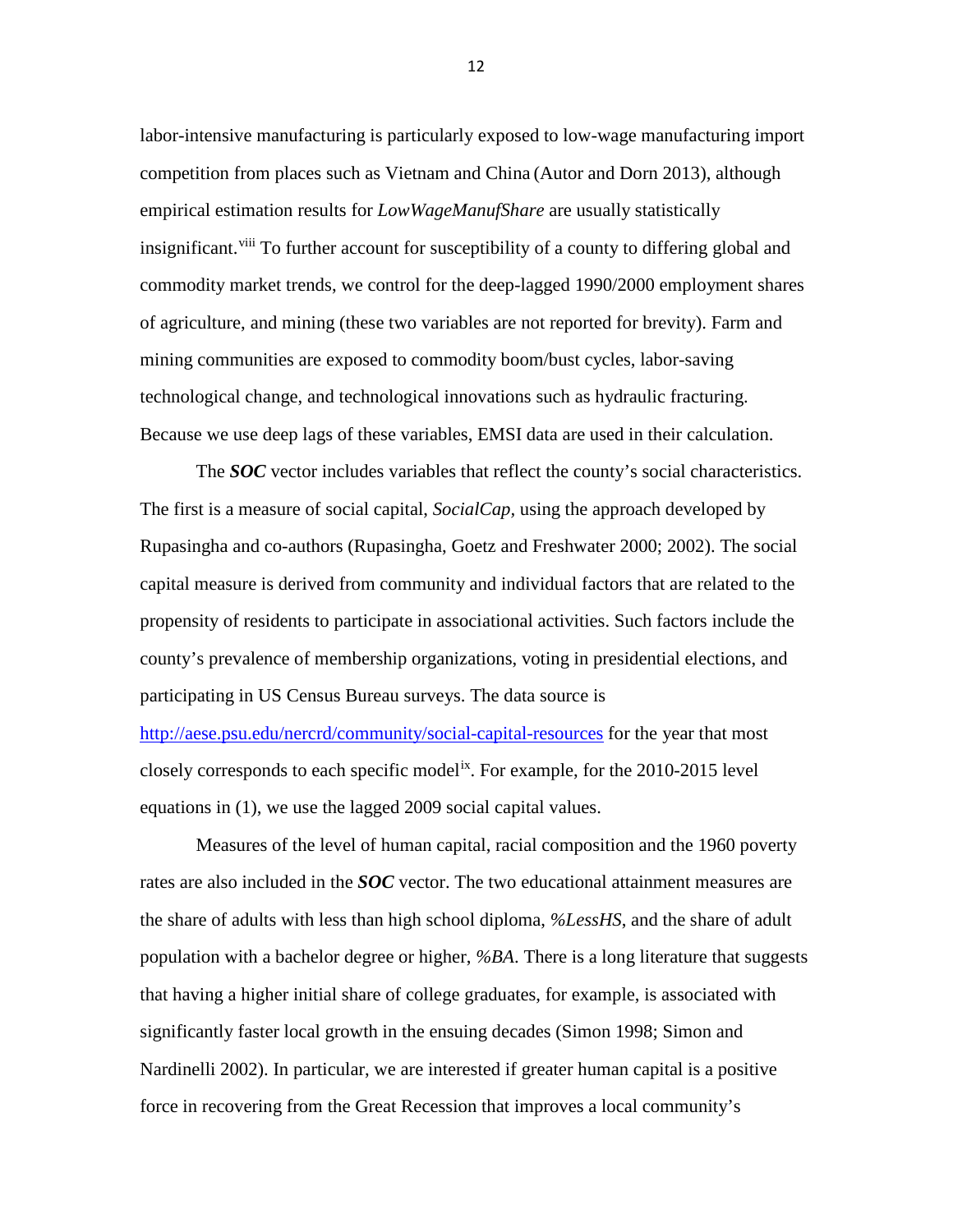resilience after acounting for other local characteristics.

The models include the shares of population that are African-American, Native American, Asian and of other races to account for social and labor market effects (e.g., discrimination). For brevity, we do not report the racial and ethnic variable results*.* All education and race variables are lagged to mitigate endogeneity concerns, i.e. the 1990 measures are used in models for the 2000-2007 and 2007-2010 periods and the 2000 measures are used in models covering the 2010-2015 period. Finally, the 1960 poverty rate is included to test for the long-lasting legacy of poverty, which can also be empirically related to the quality of local institutions. The data for all variables come from the US Decennial Census, in which the 1960 poverty measure is from a special Census tabulation for the USDA Economic Research Service.

The geographical attributes include distance to the population-weighed centroid of a nearby Metropolitan Statistical Area (MSA) (a distance to the population-weighed centroid of own MSA for metro counties) and incremental distances to MSAs of increasingly larger sizes (population of at least 250, 500 and 1,500 thousand in 1990) following the logic of Central Place Theory as described by Partridge et al. (2008). The distances are calculated using ArcGIS software. We include these variables to assess whether access to the urban center had differential effects post recession as accessibility is a key feature for rural commuting, while in metro settings, the housing crisis differentially affected exurban and suburban areas. For brevity, we display estimation results for the distance to the nearby MSA, *NearMSAkm*, only. Proximity to the Great Lakes, Pacific and Atlantic oceans (within 50 miles) is captured by dummies *GrtLakes, PacificOcean* and *AtlanticOcean* to reflect their roles as amenities. For brevity, these three variables are not reported in the tables below. Using the USDA 1 (low) to 7 (highest) natural amenity classification [\(https://www.ers.usda.gov/data-products/natural](https://www.ers.usda.gov/data-products/natural-amenities-scale/)[amenities-scale/\)](https://www.ers.usda.gov/data-products/natural-amenities-scale/), we include individual measures for those valued at 4 (average) to 7 (highest) via inclusion of *Amenity4, Amenity5, Amenity6* and *Amenity7* indicator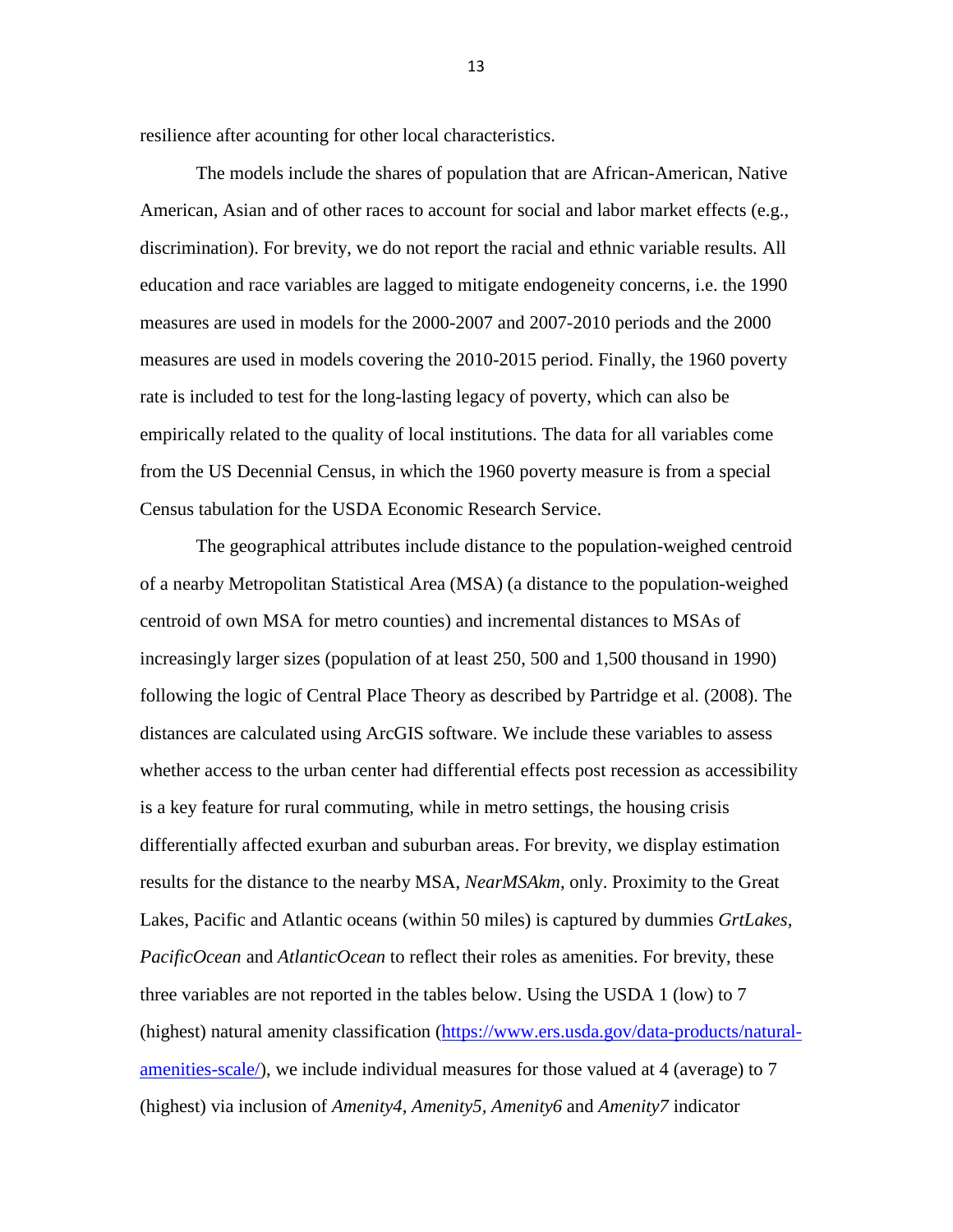variables. This allows us to assess the possible changing role of natural amenities such as for Florida and western Sunbelt regions that were particularly hard hit by the housing bust (Carruthers and Mulligan 2013).

The models also include several common socioeconomic controls used in regional economic analysis. Two population measures account for the effects of agglomeration economies. We include the lagged county population and lagged log population of the nearest (if nonmetro) or own (for metro counties) metropolitan area population as reported by the US Census Bureau. Finally, the cross-sectional level models include state fixed effects to factor out unchanging state-level characteristics that may impact countylevel social and economic performance.

#### *Differenced Equations (OLS and Quantile Regressions)*

In what will be our base model, to assess differences between the post-recession expansion and the pre-recession expansion, a first-difference model of the dependent and all explanatory variables is employed, except we don't difference the deep-lagged variables (which are still included). The differencing factors out time-invariant unobservables that could potentially bias our level results. Equation (6) is separately estimated for nonmetro and metro subsamples (error terms are clustered at the level of BEA economic areas):

 $\Delta Y_{c\tau} = \beta_0 + \beta_1 \Delta ECOM1_{c\tau} + \beta_2 \Delta ECON2_{ct} + \beta_3 ManuffEmp_{ct} +$  $\beta_4$ LowWageManufEmp<sub>ct</sub> +  $\beta_5$  $\Delta$ SocialCap<sub>ct</sub> +  $\beta_6$ **SOC**<sub>ct</sub> +  $\beta_7$ **GEOG**<sub>c</sub> + **X** $\beta$  +  $\varepsilon$ <sub>ct</sub> (6)

where *c* denotes county and  $\tau$  is the period from time *t* to time *t1*. The dependent variables are the first differences of (a) annualized employment growth rates for the 2010-2015 period and the 2000-2007 period; (b) average yearly change in poverty rates over the 2010-2015 period and the 2000-2007 period; and (c) annualized median household income growth over the 2010-2015 period and the 2000-2007 period. We repeat the analysis comparing post-recession (2010-2015) to the recession years (2007-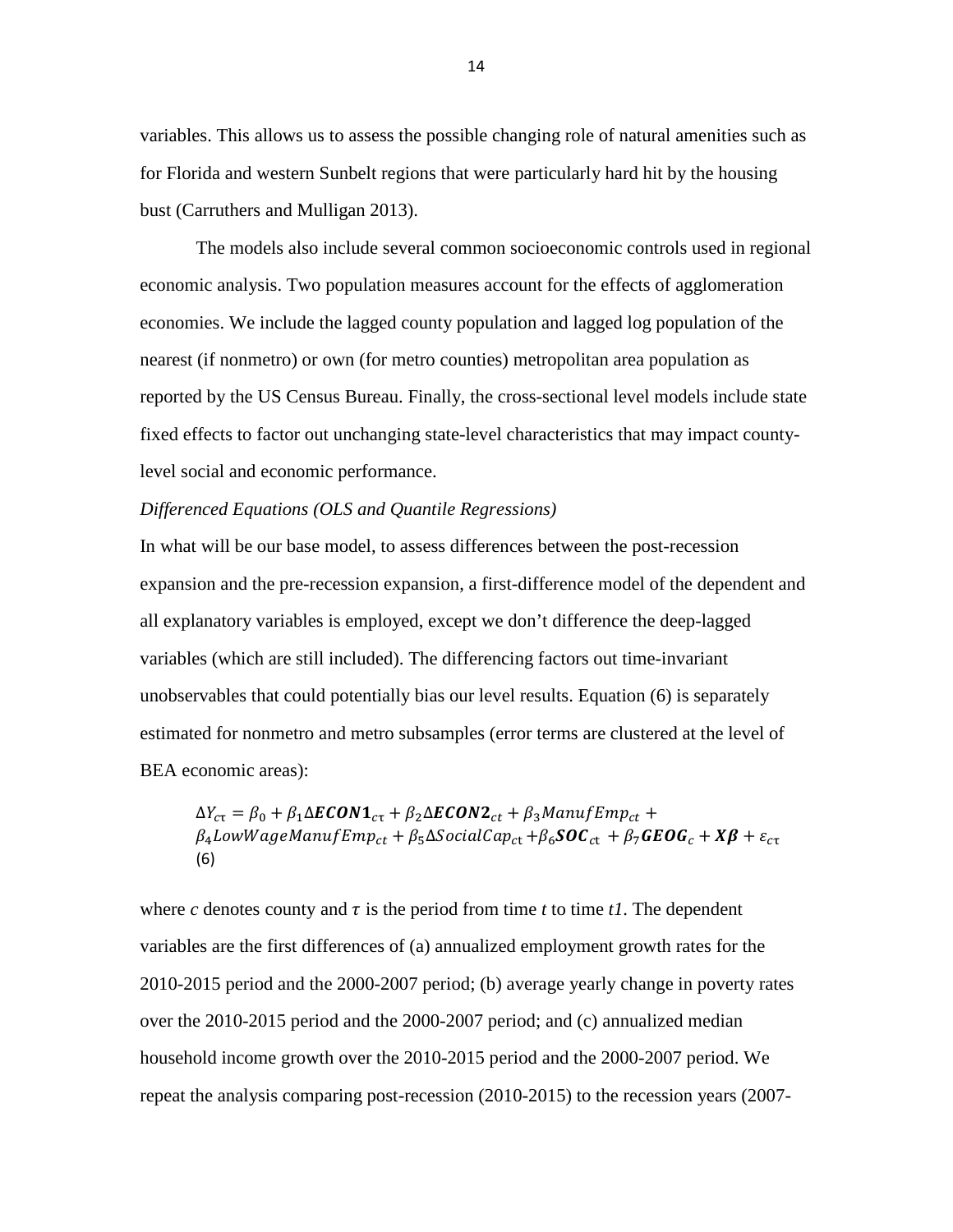2010), with the results reported in the Appendix (not discussed). The  $\Delta ECON1$  vector includes *IndMix*, *OccEmpMobility* and *IndEmpMobility* measures differenced over periods corresponding to the differencing of the dependent variables. The  $\Delta ECON2$ vector includes economic variables that are measured at the beginning of each period and are differenced in accordance to the dependent variable differencing, e.g. 2010 value minus 2000 value for our main specification that compares the post-recession and the pre-recession periods. These variables are *JobFlow* and *IndDiversity*. The deep-lagged shares of manufacturing, low-wage manufacturing, agriculture, and mining are used without transformation.

Among social characteristics, only the values of social capital are differenced. All other variables are used in the form identical to Equation (1). The same applies to the geographical attributes that are constant over time. The control variables do not change between Equations (1) and (6) except for the omission of the state fixed effects in the latter because they are differenced away. Because the county fixed effects are factored out, the coefficients in the differenced equations are interpreted as within-county responses to changes in explanatory variables.

The deep-lagged variables have a different interpretation in the first-difference models. The unchanging level effects of these (and all other constant) variables are differenced away in the fixed effects. What is left is the persistent disequilibrium effects of those variables that would likely decrease over time. That is, if those variable coefficients are statistically insignificant, that *does not* mean that the variable has no influence because its constant effects over time could be in the fixed effect that are differenced out of the model. Appendix table A1 summarizes all variables and their data sources, whereas Appendix table A2 shows summary statistics.

Our last step is to explore the heterogeneity of the effects at different points of the conditional distribution of the response function. In particular, we seek to explore the variations in the statistically significant relationships for high-performing *vs.* low-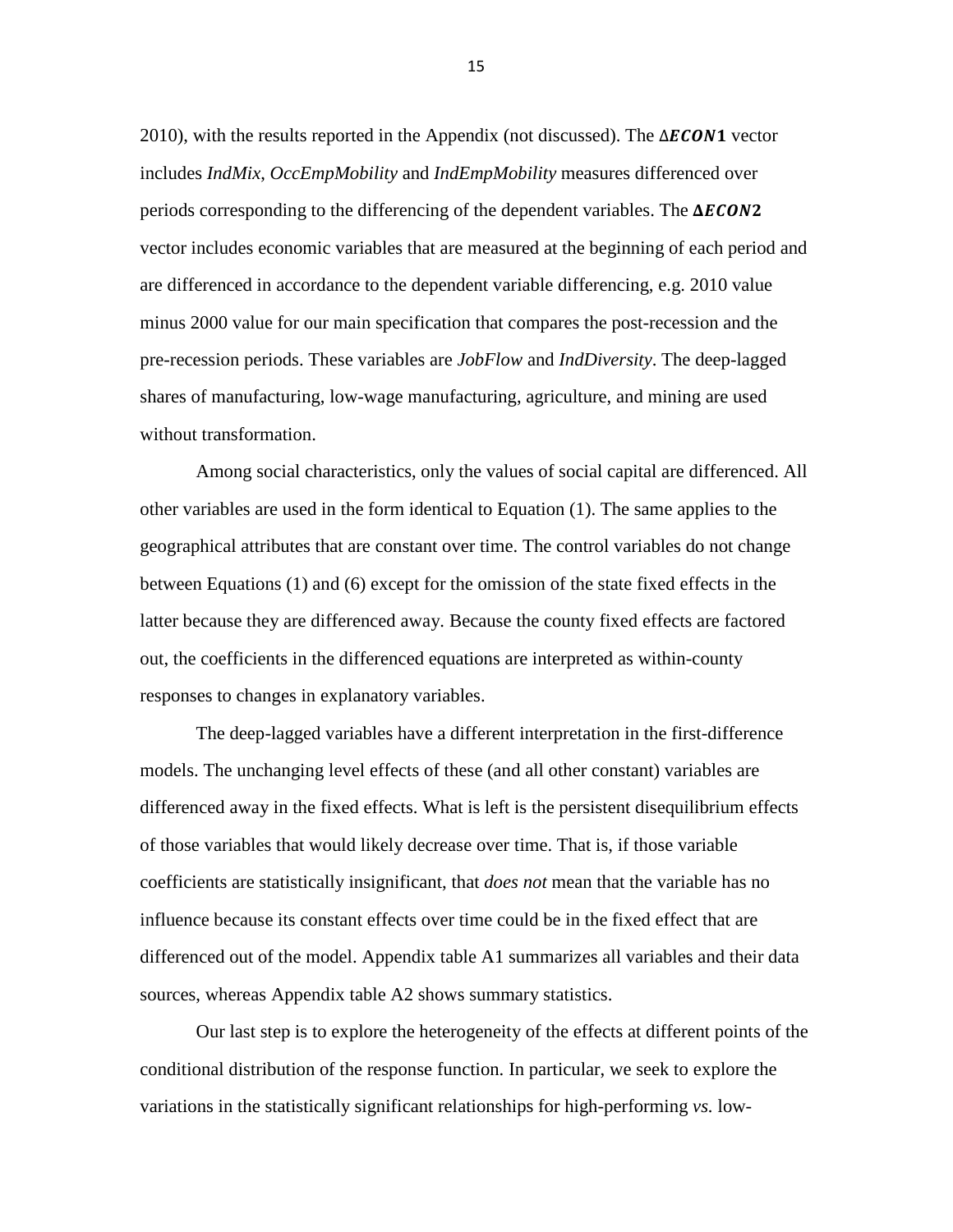growing counties, in which the OLS model produces responses near the mean/median of the distribution. To do so, we re-estimate Equation (6) using quantile regression for the  $10^{th}$ ,  $50^{th}$  and  $90^{th}$  percentiles (we report the  $10^{th}$  and the  $90^{th}$  percentile results only).

## **Estimation results and discussion**

We arrange our presentation of results around the two main dependent variables starting with the average change in the poverty rate with a short discussion of median household income for the differenced models. The estimation results from all three steps (level and differenced equations followed by quantile regression) are presented together. After discussing the poverty and median household income models, we present corresponding results for employment growth.

#### *Change in Poverty Rates*

Figure 2 shows geographical distribution of the 2000-2007 average poverty rate change (left panel) and of post-recession dynamics (2010-2015) relative to the presented prerecession trends (right panel). A visual inspection of figure 2 suggests that during the prerecession expansion, the West tended to perform better with a modest decrease or no change in poverty (except for counties in Washington and Oregon, as well as in the southwest part of the West North Central Census division), with the mid-Atlantic region and Florida also faring well. However, when comparing the differences in poverty rate changes in the post- and pre-recession periods, there is somewhat of a reversion to the mean. The west of the country fared much worse together with the mid-Atlantic region and Florida after the recession. While the East performed much better in general, note that persistently poor regions such as the Mississippi Delta, southeastern Black belt, and central Appalachia fared worse in both the pre- and post-Great Recession expansions. Yet, the perception that manufacturing-centered regions in the Rustbelt performed poorly after the recession is not supported at least in terms of poverty rates.

### <Figure 2 here>

The empirical analysis for the cross-section level model and the first-difference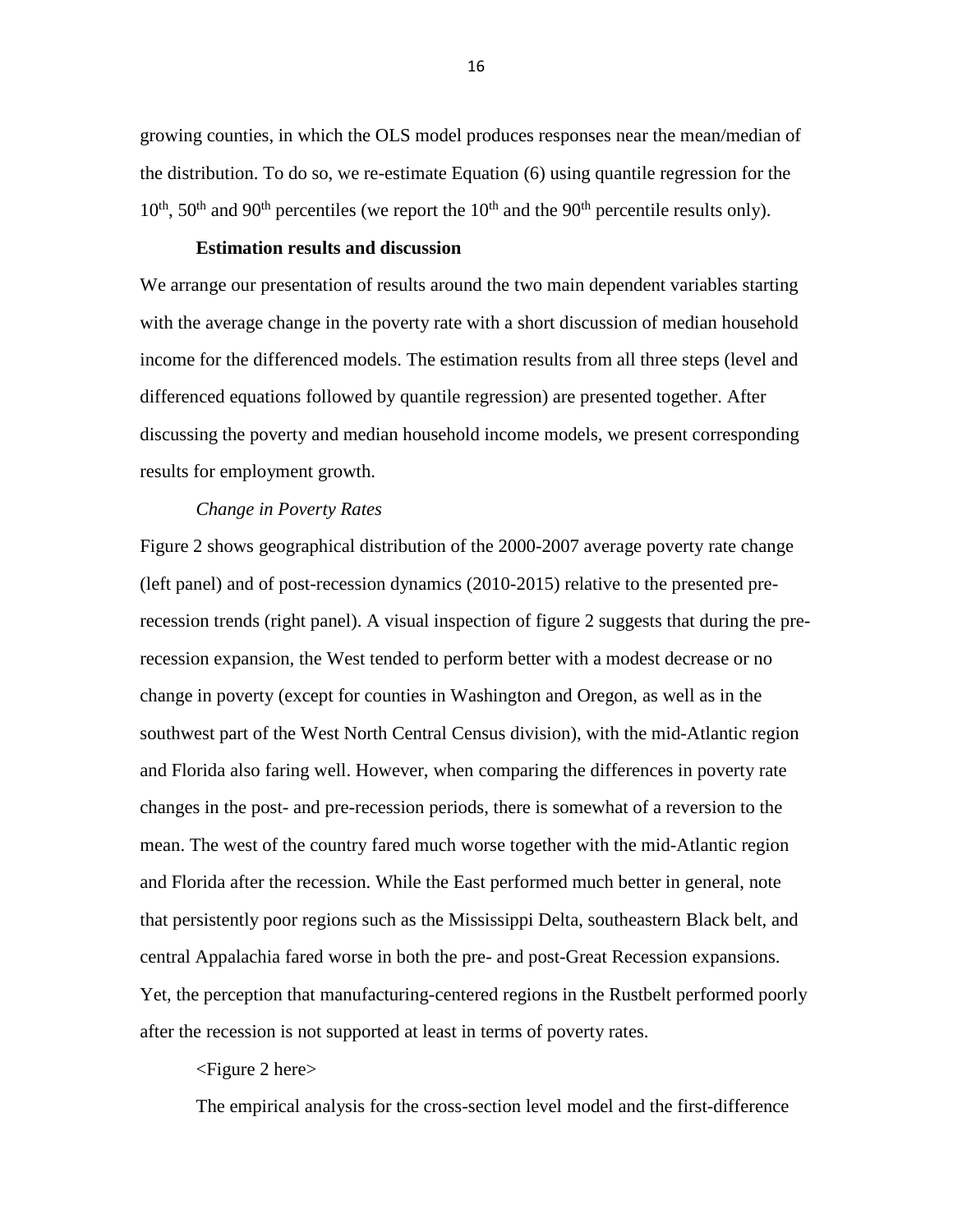model is presented in Table 1. The results point to differing effects of the three variable groupings. Most generally, measures of economic composition and geographical attributes mainly affect nonmetro counties, whereas social characteristics are statistically important in both the metro and nonmetro samples, with more variables statistically significant in the former.

What stands out in both the post-recession level model and the first-difference models is the important role of whether a county experienced favorable (unfavorable) demand shocks associated with a fast-growing (or slow-growing) industry composition (*IndMix*). However, in some sense, because of the difficulty to change an area's industry composition, the ability of policymakers to influence local poverty in the short-tomedium term is then somewhat limited.

Rural economies tend to lack the scale that typically leads to better labor market matching found in large cities (Rosenthal and Strange 2004). Thus, it seems more likely that having more industry and occupational job mobility would relate to lower rural poverty. Industry mobility is especially associated with lower nonmetro poverty rates in the level models, consistent with positive rewiring effects or resilience. However, in the level models, greater occupational mobility is related to increases in the 2010-2015 poverty rates, indicating that at least at the bottom of the income distribution (where labor mobility is able to affect poverty rates), occupational mobility is downward implying lower pay and worse aggregate performance in terms of poverty measures. In both the metro and nonmetro cross-section models, the other labor-market dynamic variables are statistically insignificant except that greater industry diversity is associated with lower metro poverty over the 2010-2015 period (column 2). In the first-difference models, the dynamic variables are statistically insignificant except for greater occupation mobility is associated with *greater reductions* in metro poverty rates between the two economic expansions (column 4).

Contrary to what may be expected, greater manufacturing share in nonmetro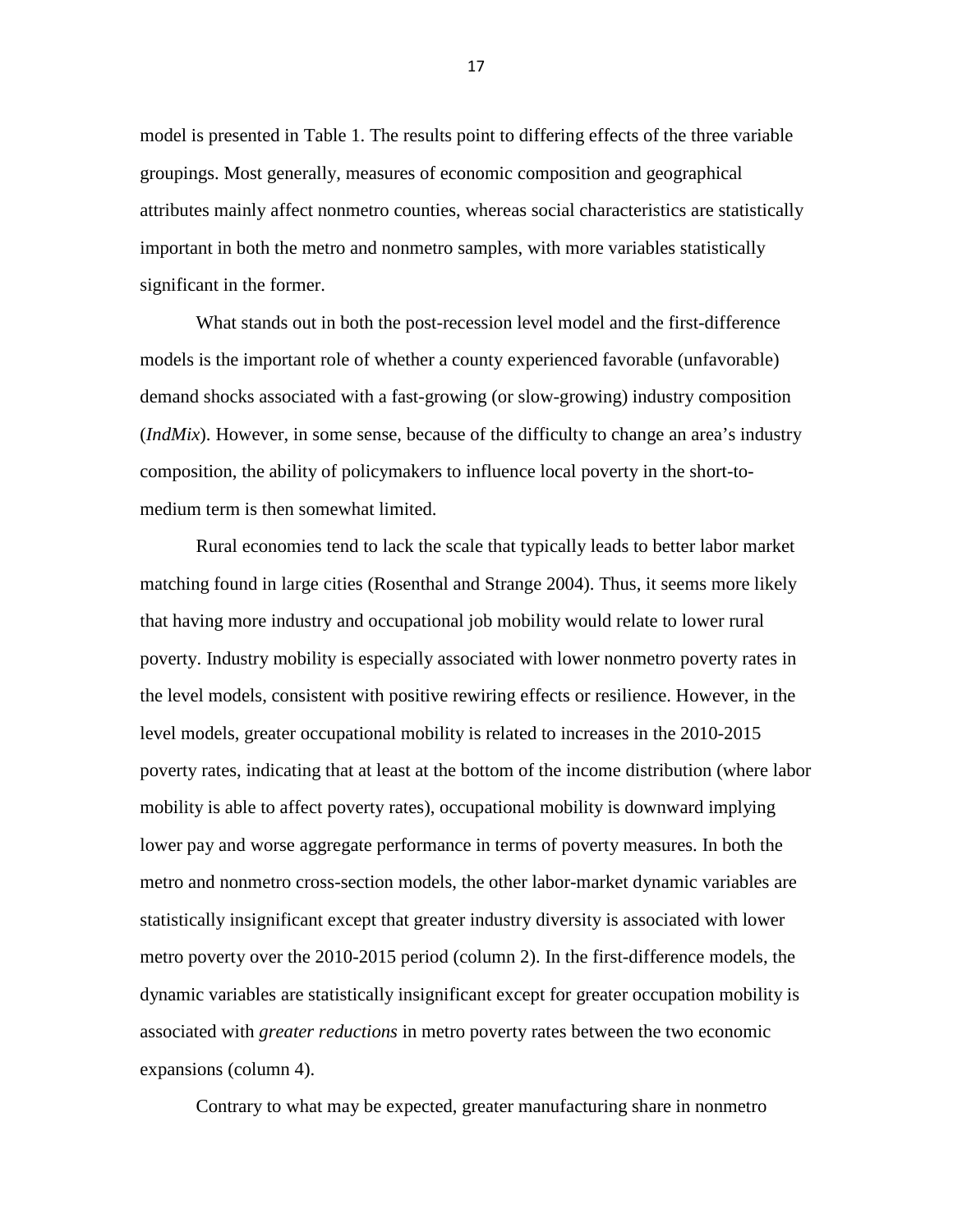counties is negatively related to poverty rates in both the cross-sectional model (col. 1) and in the change between the two economic expansions (col. 3). One likely explanation is that manufacturing sustained a modest bounce back after the recession that especially helped nonmetro low-wage households. Yet, greater share of low-wage manufacturing was statistically insignificant, suggesting that any poverty-reducing effects were general to all of manufacturing. In metro counties, the two manufacturing share variables are statistically insignificant.

Turning to the other social/demographic attributes, social capital and historical poverty levels are insignificant. Places with greater levels of human capital measured by the share of college graduates enjoyed decrease/smaller increase in metro and nonmetro poverty. However, this could be unexpected, as higher levels of university graduates would normally impact those above the poverty line. A somewhat unexpected result is the two cases in which there is a statistically significant negative association between the share of adults with less than high school degree and changes in the poverty rate.

Regarding the geography variables, being closer to metropolitan areas is associated with higher nonmetropolitan poverty, which is inconsistent with Partridge and Rickman (2008) and may reflect troubles in exurban areas as a result of the housing crash. Similarly, being farther away from the metropolitan core is associated with higher *metro* poverty in the first-difference metro model (col. 4), further suggesting that poor exurban metro households struggled in the wake of the Great Recession and housing bust, though it is not clear if this is a permanent effect. In both the nonmetro and metro cases, the statistically significant distance effects in between the two expansions (cols  $3 \& 4$ ) suggest that with county fixed effects differenced out, the role of proximity continues to increase, at least in terms of poverty rates. Finally, when considering the relative change in poverty between the two economic expansions (cols 3-4), higher natural amenities are generally related to relatively higher poverty in the latter period, suggesting that those areas were struggling to recover.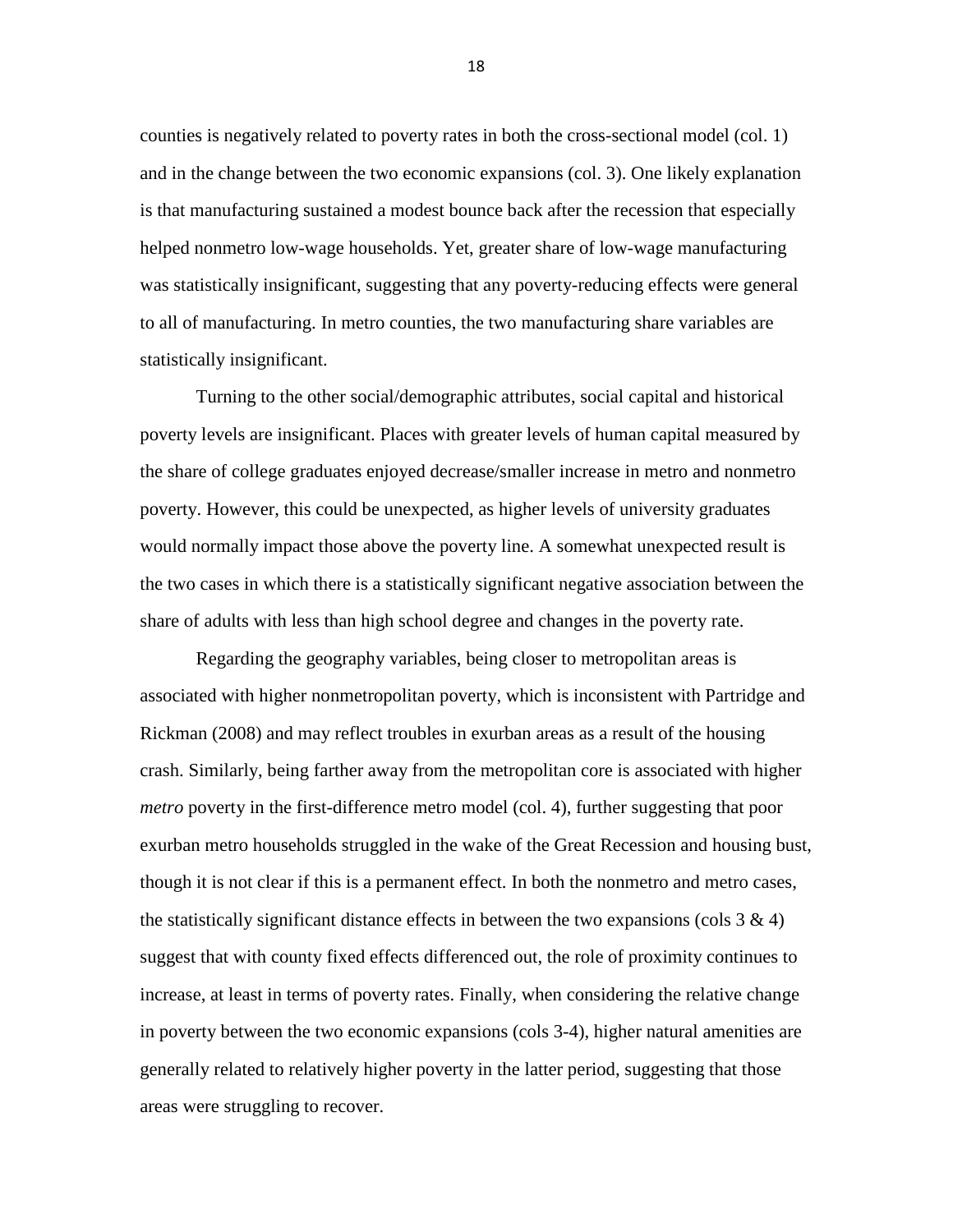<Table 1 here>

As noted above, we do not stress the earlier level models for 2000-2007 and 2007-2010 results (in Appendix tables A3 and A4). Briefly, there is some evidence of changing responses that may be consistent with a structural shift as a result of the Great Recession (Florida 2009; Gore 2010). With exception of the industry dissimilarity index, which is negatively associated with nonmetro poverty, the economic flows and rewiring measures do not emerge as important predictors of lower poverty before the recession (although they all are weakly significant in the nonmetro sample). During the 2000-2007 period it is surprising that both low and high levels of human capital are *positively* related to changes in the poverty rate, in which areas with higher shares of college graduates might have crowded out low-paying jobs. In the recession period, the share of adults with *less* than a high school degree has a positive and significant coefficient in the metro model. Manufacturing share is statistically insignificant before the recession, perhaps because the positive effects of its higher blue-collar wages were offset by its steady prerecession decline in employment. During the recession, nonmetro counties with greater manufacturing concentration suffered larger increases in poverty rates, consistent with rapid declines in manufacturing employment.

To explore possible heterogeneity across counties with various poverty dynamics, we re-estimate Equation (6) using quantile regression. Table 2 shows estimation results for the 0.1 and 0.9 centiles (for brevity). That is, relative to the prerecession expansion, the  $10<sup>th</sup>$  percentile results reflect the weakest performers in terms of changes in poverty rates (in reducing poverty), while the  $90<sup>th</sup>$  percentile results are representative of the performance of those who made the most gains in reducing poverty thereafter. For the most part, these results suggest that at the tails of the poverty rate distribution, the general pattern is one of statistically insignificant coefficients, suggesting that at the tails, the reasons for their relative post-recession performance are mainly idiosyncratic.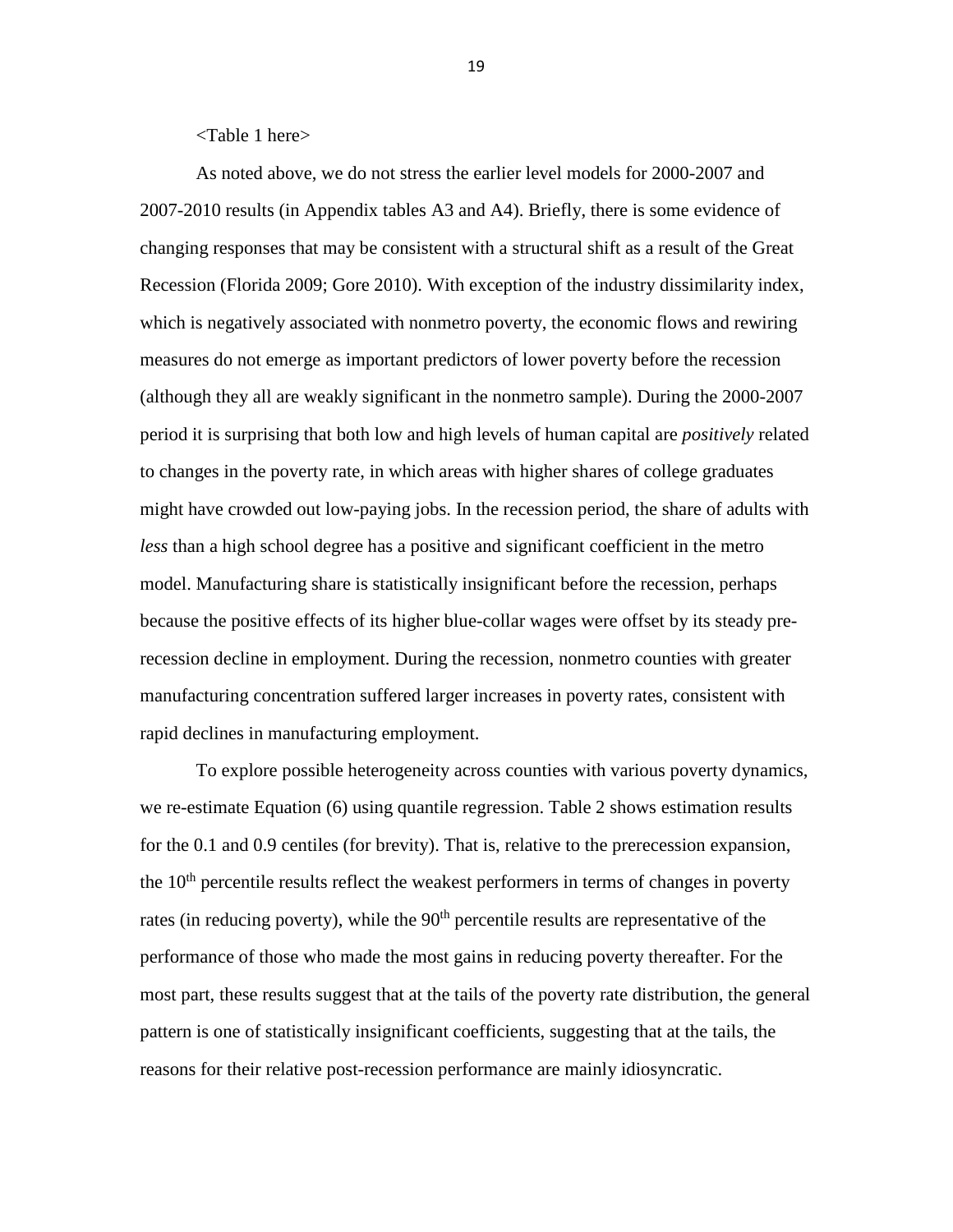A couple key results are unchanged. One is that for the weakest part of the poverty distribution, demand shocks related to their industry mix is (weakly) negatively related to nonmetro poverty. Likewise, *IndMix* remains negative and statistically significant in both the metro and nonmetro samples at the  $50<sup>th</sup>$  percentile (not reported). Thus, industry composition's positive effects on the ability of a locality to reduce poverty are clearest at the middle of metro distribution and in the lower half (or lower than 90 percent) of the nonmetro distribution. Moreover, a concentration of nonmetro manufacturing is negatively related to poverty in places that did relatively well in reducing their poverty rates relative to the prerecession period. Consistent with the OLS results, higher levels of college graduates are associated with lower metro poverty at both the  $10<sup>th</sup>$  and  $90<sup>th</sup>$  percentile, although in the former case the coefficient is significant at the 0.1 level only. Finally, though it is a little weaker in the metro case, high natural amenities locations tend to have higher poverty rates across the distribution. Yet given the overall general insignificance of most coefficients, there is no special formula from the best performers that one could point to in reducing poverty, though there is evidence that for those who are weaker performers in the poverty distribution, a high-growth industry composition might be associated with better performance.

# <Table 2 here>

Overall, our poverty results suggest that a locality's industry composition is one of the most important determinant in alleviating poverty. In the differenced analysis, which is our main focus, the industry mix term and manufacturing shares in nonmetro counties are more important in reducing poverty *after* the recession compared to the prerecession expansion, although the *IndMix* variable seems less relevant at the ends of poverty performance distribution among counties. In metro counties, increased occupational mobility has positive effects too; this result holds for both low- and high-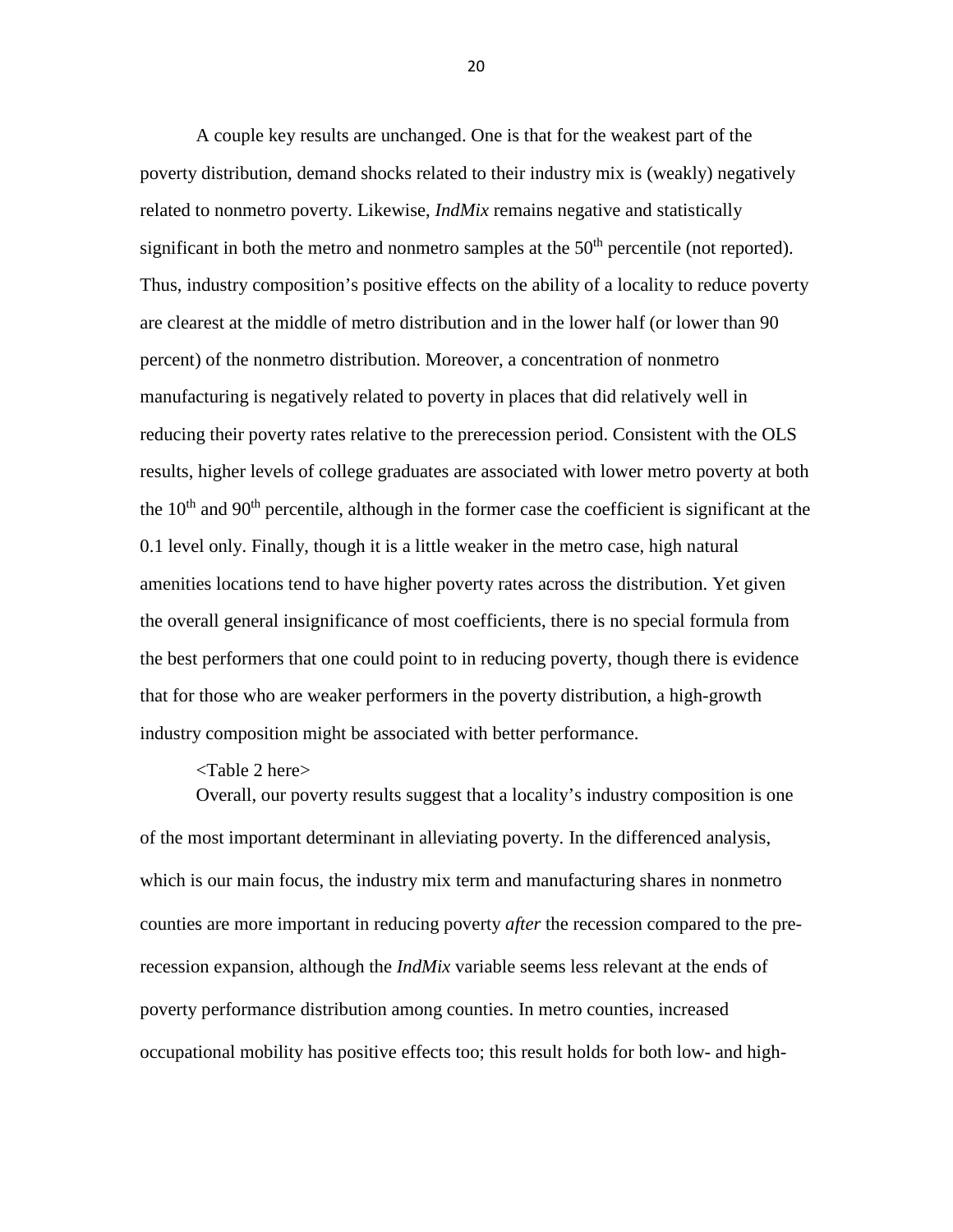performers in terms of poverty alleviation after the recession compared to the prerecession period.

# *Median Household Income Growth Rates*

As noted above, we briefly discuss the median household income growth results for the first-differenced post-recession/pre-recession models shown in the far-right panel in Table 1. Besides space limitations, a key reason for the brief discussion is that the median household income results are in many ways a mirror image of the poverty results. Industry-mix demand shocks are positively related to median household income growth, again supporting industry composition's key role in well-being. As in the quantile regression results for the poverty rate models, industry composition is a particularly important growth determinant at the middle of distribution (not shown). Unlike the poverty results, however, growing industry composition is also a strong predictor of income growth in low-performing metro counties (the variable is insignificant in counties with the best relative median household income gains).

For nonmetro areas, greater occupation and industry workforce mobility is associated with higher median household income growth. Manufacturing concentration appears to promote faster median household income growth relative to the pre-recession expansion in both county types. In the nonmetro model, high amenity areas had lower income growth, which may reflect weak post-recession economies, though it could reflect a compensating differential in spatial equilibrium. Conversely, the amenity variables are only weakly significant in the metro model.

*Employment Growth Rates*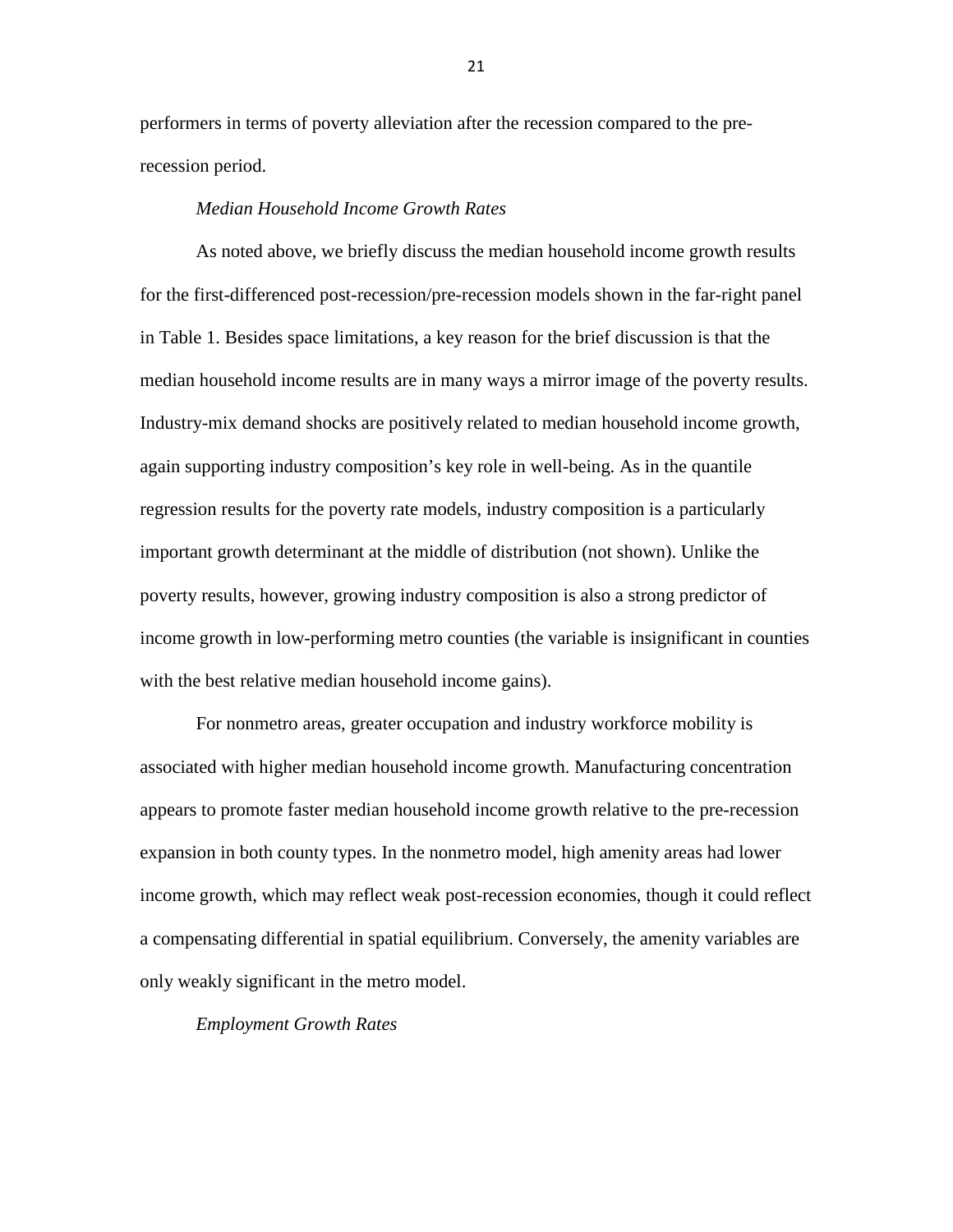Figure 3 shows the changes in the geographical pattern of job growth before and after the Great Recession. The left panel plots annualized employment growth rate during the 2000-2007 period, while the right panel presents the difference between the prerecession and post-recession periods. The spatial patterns of job growth are visually consistent with poverty performance reported in Figure 2 in that regions that had less job growth generally had higher poverty rates. The seeming reversal of this pattern in the right-hand-side panel again suggests that the West fared better pre-recession, with the East faring relatively better post-recession. In particular, job growth in the Great Lakes region generally accelerated. The relative post-recession improvement for much of the Rustbelt is surprising in light of the strong performance of President Trump in the 2016 election and the associated public discussion thereafter.

## <Figure 3 here>

Table 3 reports the estimation results for the cross-section post-recession model and for the differenced model comparing the post- and pre-recession periods. Again, economic factors emerge as important in determining the employment performance of both metro and nonmetro counties. Local economies that experienced positive demand shocks associated with their industry composition enjoyed greater annual job growth rates, where the positive effects are stronger for metro counties. For the level equations results displayed in the left-hand-side panel, employment turnover across occupations and industries (only across industries in the nonmetro sample) are positively related to job growth. Yet, this statistically significant effect only applies to nonmetro counties in the first-difference models between the two expansions (col 3). While the ease for workers to change sectors (*JobsFlow*) has a statistically insignificant coefficient in the level models, its effects become positive and statistically significant when differencing out the fixed effect (cols 3-4). Conversely, having a greater diversity of industries is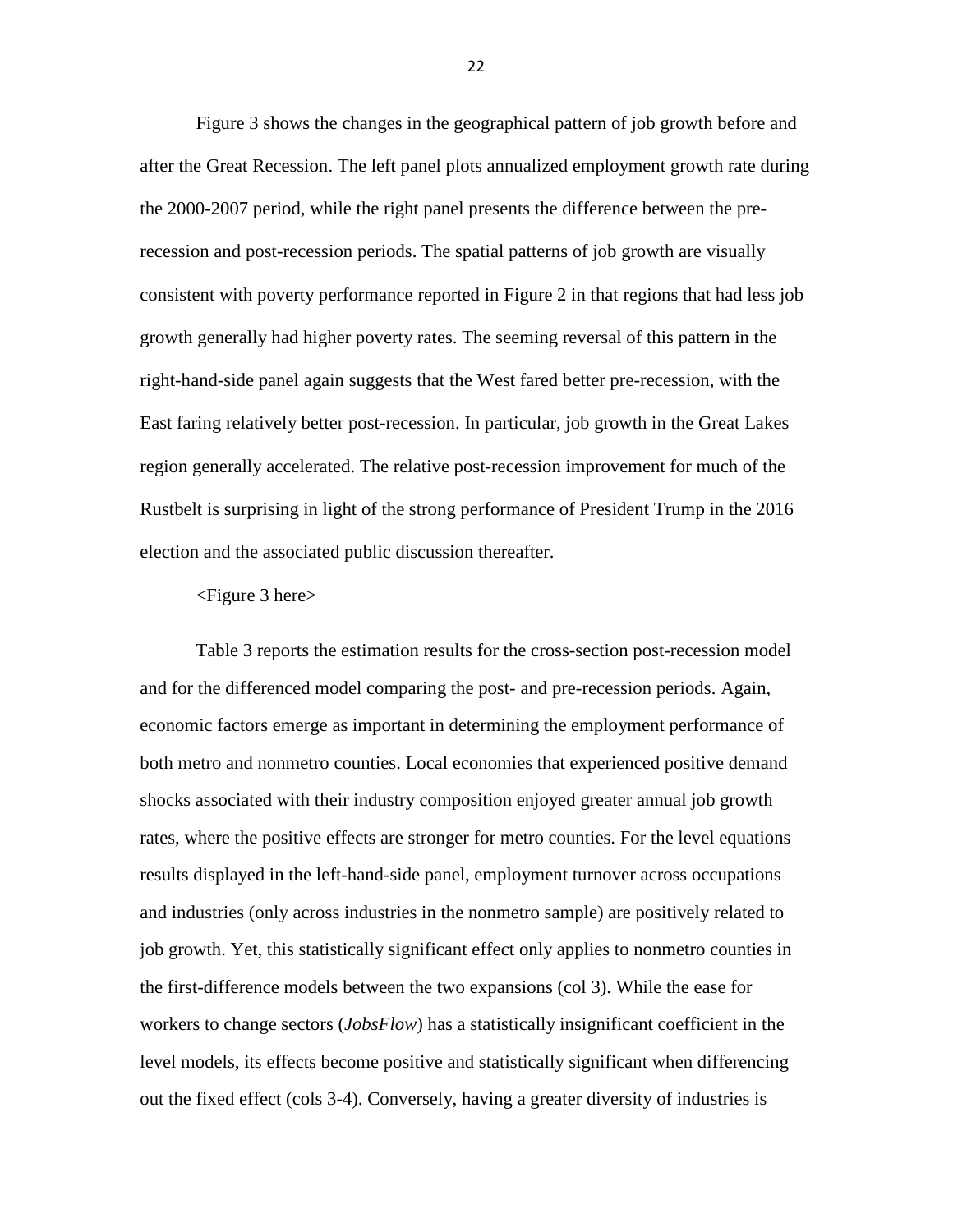statistically insignificant across all models. Manufacturing share is positively related to nonmetro job growth in the 2010-15 equation but when subtracting the pre-recession period, this effect is statistically insignificant. However, there is no statistical evidence that concentrations of manufacturing reduce employment growth. It is unclear whether this is just a post-recession bounce back but it does weakly suggest that manufacturing is currently associated with lower rural poverty.

To summarize estimation results for the economic grouping of variables, economic structure that affords more opportunities for labor to change industries and occupations, especially in nonmetro counties, emerges as an important factor for areas to outperform their pre-recession performance in job growth. That is, economies that more successfully rewired are the ones in which it easiest for workers to shift to growing firms. This factor appears to be more important than before the crisis. Interestingly enough, after accounting for industry composition using employment shares, as well as for the intensity of employment dynamics and inter-sectoral flows, industrial diversity (commonly believed to be an important determinant of economic growth) is consistently insignificant. Most likely, these results suggest that it is not diversity *per se* that matters but the degree to which the industrial structure of a local economy facilitates flows of employees and other resources across industries and occupations.

In terms of the social variables, the 2010-2015 level models (cols 1-2) point to a positive relationship between employment growth and higher levels of human capital measured by the share of college graduates. This education result does not hold in the differenced models, perhaps because the impact of human capital is totally captured by the fixed effects. It is interesting that in the differenced models (cols 3-4), historicallyhigh (1960) poverty counties have less job growth, even after fixed effects are differenced away. This result implies a long-lasting negative disequilibrium effect of factors associated with high poverty almost 60 years ago and that these effects persist today. One possible explanation could be that Southern states used to have particularly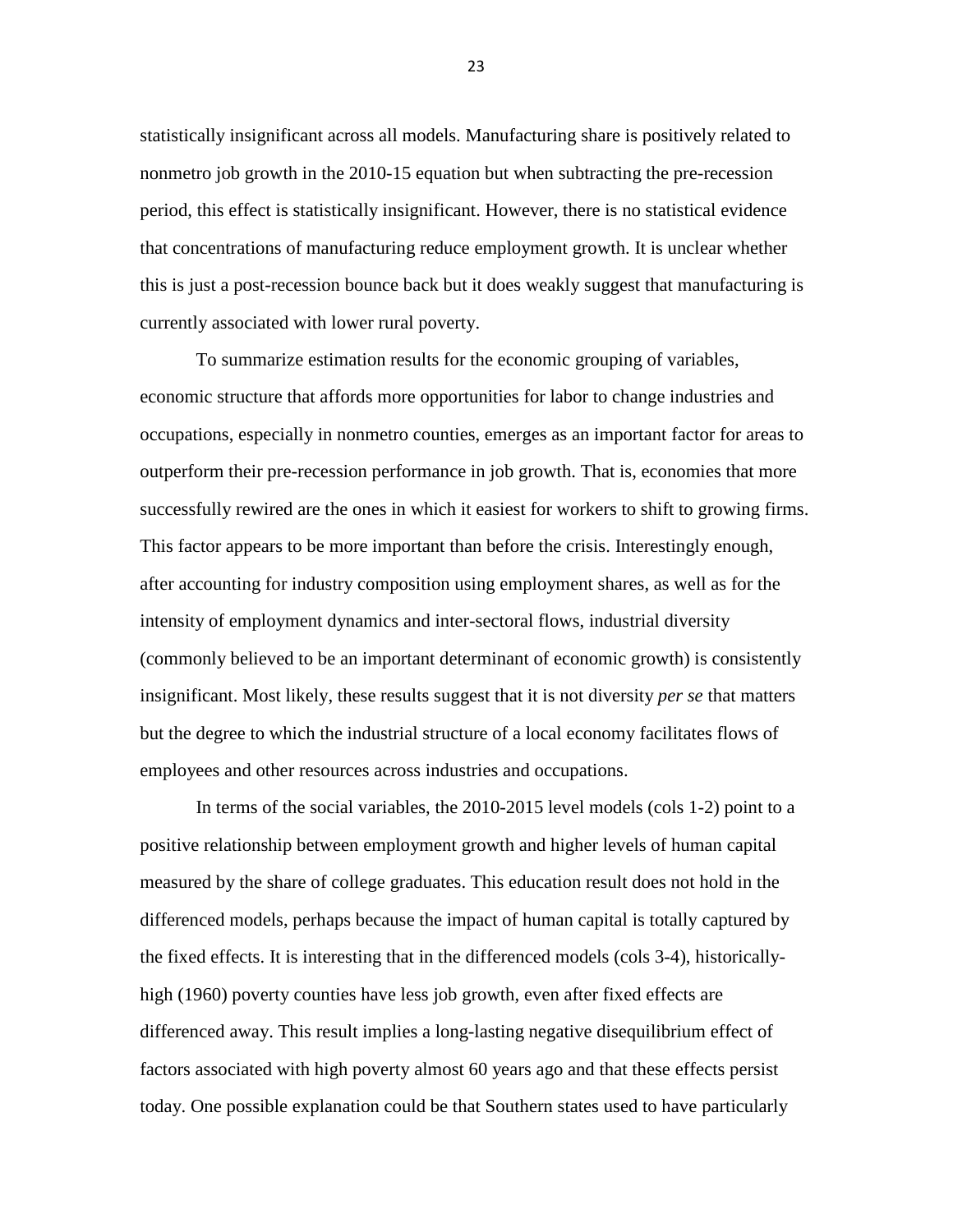high poverty rates in 1960. The historical poverty rate variable in our models might pick up the effects of historical institutional factors such as the role of government or even factors associated with slavery.

High natural-amenity places have no different employment growth during the post-recession period compared to their less-attractive counterparts. This result is consistent with the poverty models and suggests that one possible structural change could be the  $20<sup>th</sup>$  century's amenity-led migration (Partridge 2010) is no longer stoking job growth. However, the amenity results are also consistent with the possibility that highamenity places (e.g. Florida and California)—which suffered larger declines in the quality of life during the Great Recession (Carruthers and Mulligan 2013)—had a slower recovery from the housing crash and the Great Recession (at least initially).

A comparison of Tables 3, A3 and A4 for the level equations (2000-07, 2007-10, and 2010-15) reveals some changing patterns. One factor that remains somewhat unchanged is that positive demand shocks due to an industry mix is a significant factor associated with more job growth and lower poverty. Although several economic rewiring and dynamics factors are significant before and after the recession, during the recession they are mostly insignificant. One explanation could be that facilitating labor mobility across sectors and occupations has beneficial impacts, but they are not enough to overcome a major downturn across virtually all industries—i.e., there are no places for displaced workers to go to in search of better fortunes. During the recession, it is interesting that more industrially diverse nonmetro economies had less job growth. One implication may be that with a general economic decline, the positive effects of diversity in facilitating employment growth mainly applies to more concentrated shocks such as major plant closing and not to large general downturn that affects all sectors.

<Table 3 here>

We now examine the heterogeneity of the employment responses between fastand slow-growing counties using the quantile regressions for the first-difference between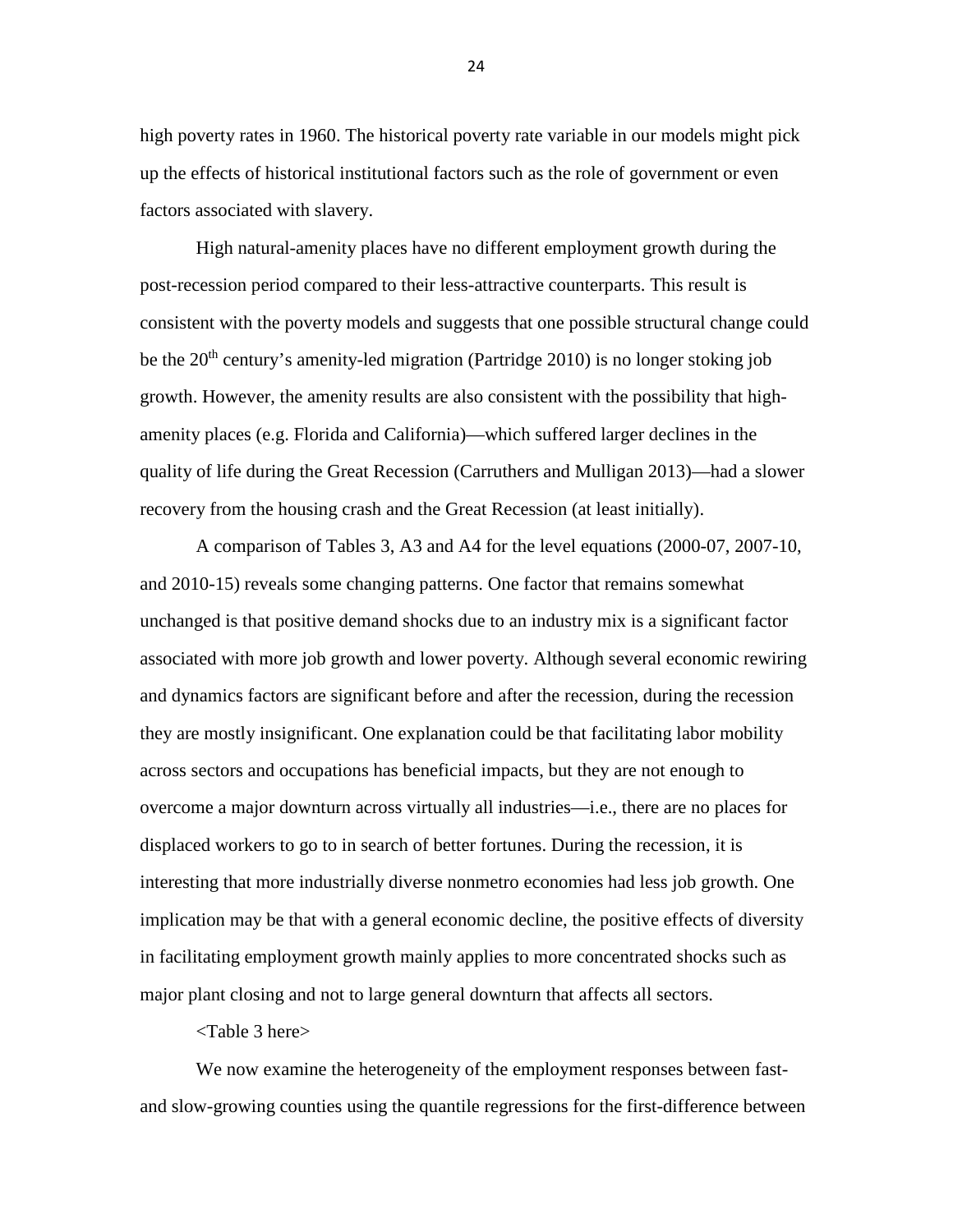the two economic expansions (in Table 4). A high-growth industry mix especially supports growth at the  $90<sup>th</sup>$  percentile. Not only do such counties presumably have a faster-growing industry composition, but they get more "bang-per-buck" from their structure. In the case of slow-growers (left panel), only metro counties benefit from a fast-growing industry mix, in which the metro coefficient is barely just over one-half of the corresponding coefficient at the 90% percentile. Nonmetro poor performers appear to be unable to benefit from a better industry structure, in which they are doubly penalized because such places likely have an unfavourable structure to begin with. Yet, it is especially interesting that at the  $10<sup>th</sup>$  percentile, metro and nonmetro county job growth is positively associated with the adaptability and rewiring of their economies as measured by the *JobFlow* and *OccEmpMobility* variables.

Although further analysis should confirm and validate this assessment, it appears that targeting industrial development by accounting for the existing industry composition and labor flows among sectors is likely to produce better results in lagging areas compared to attempts to increase industrial diversity or to create clusters *per se*. That is, trying to attract and develop industries that can take advantage of the accumulated expertise of a region and organically blend into the existing local structure facilitating flows of resources appears to lead to greater job growth. Thus, designing industry development strategies that take into account the ability of some industries (given the industrial structure already in place) to complement workforce mobility may be a better tactic than relying on input-output linkages, clusters, or knowledge spillovers that have produced dubious results (Duranton 2011; Feser, Resnki and Goldstein 2008). The results of our analysis are in line with a developing literature in evolutionary economics on the nature of industrial recombination in a region (He, Yan and Rigby 2016; Neffke, Henning and Boschma 2011; Poncet and de Waldemar 2013; Tsvetkova and Partridge 2017).

<Table 4 here>

## **Conclusion**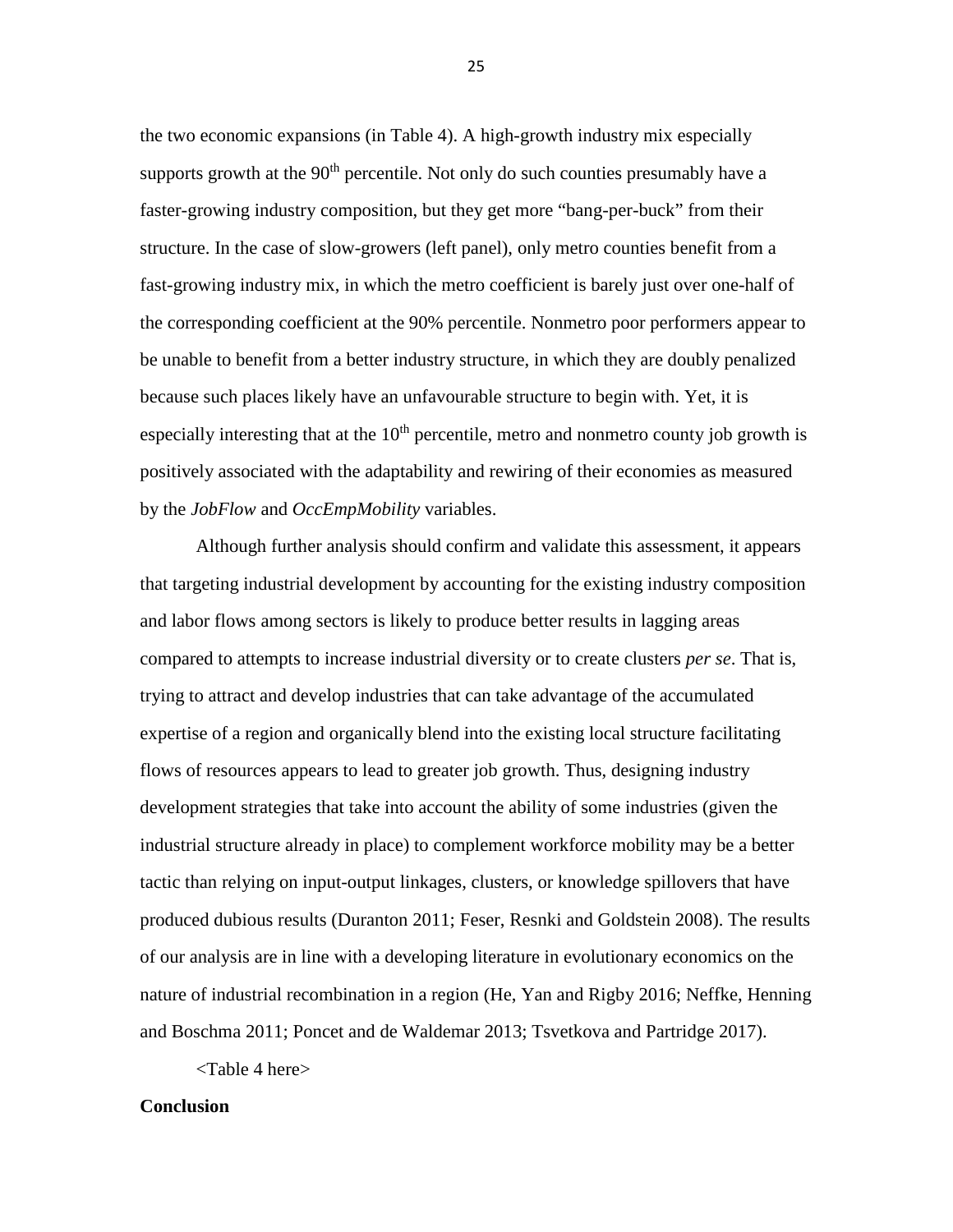In this article we explore how various economic, social, and geography factors influence US county economic wellbeing in the  $21<sup>st</sup>$  century. We do this by splitting the sample into three periods: pre-recession, recession and post-recession. Using a combination of crosssectional, first-difference, and quantile regression analyses, we try to detect structural changes that possibly occurred during or since the Great Recession in the the determinants of job growth and the change in poverty rates in rural and urban counties. In addition to focusing on demand shocks due to industry mix and other traditional determinants from the literature, we consider several relatively novel measures of labormarket flexibility aimed at measuring the ability of local areas to reallocate workers across industries and occupations.

We present descriptive evidence that suggests that the East's performance during the post-recession expansion improved relative to the pre-recession expansion (including in the Rustbelt), which contradicts the public view that President Trump's victory was driven by frustrated voters in stagnating areas. Given that the economic performance seems to be improving, the wide-spread frustration might stem from the so-called mental anchoring, whereas people might be fixated on the Great Recession decline and ignore the signs of better performance in the recent years.

Our estimation suggests that through the three periods considered, economic factors are important determinants of economic well-being. In general, the primary factor that is almost universally associated with lower poverty and greater job growth (at least in the middle of distribution) is the demand shocks related to county's industry mix—which on the negative side for policymakers implies that once a location's industry composition is set, it is hard to alter its economic growth path. On the positive side, however, there is some evidence that counties exhibiting greater flexibility of their economies, measured by the shifts in employment across industries and occupations or by the propensity of the local industrial structure to accommodate higher intersectoral job flows, often performed better after the recession (especially in rural and areas).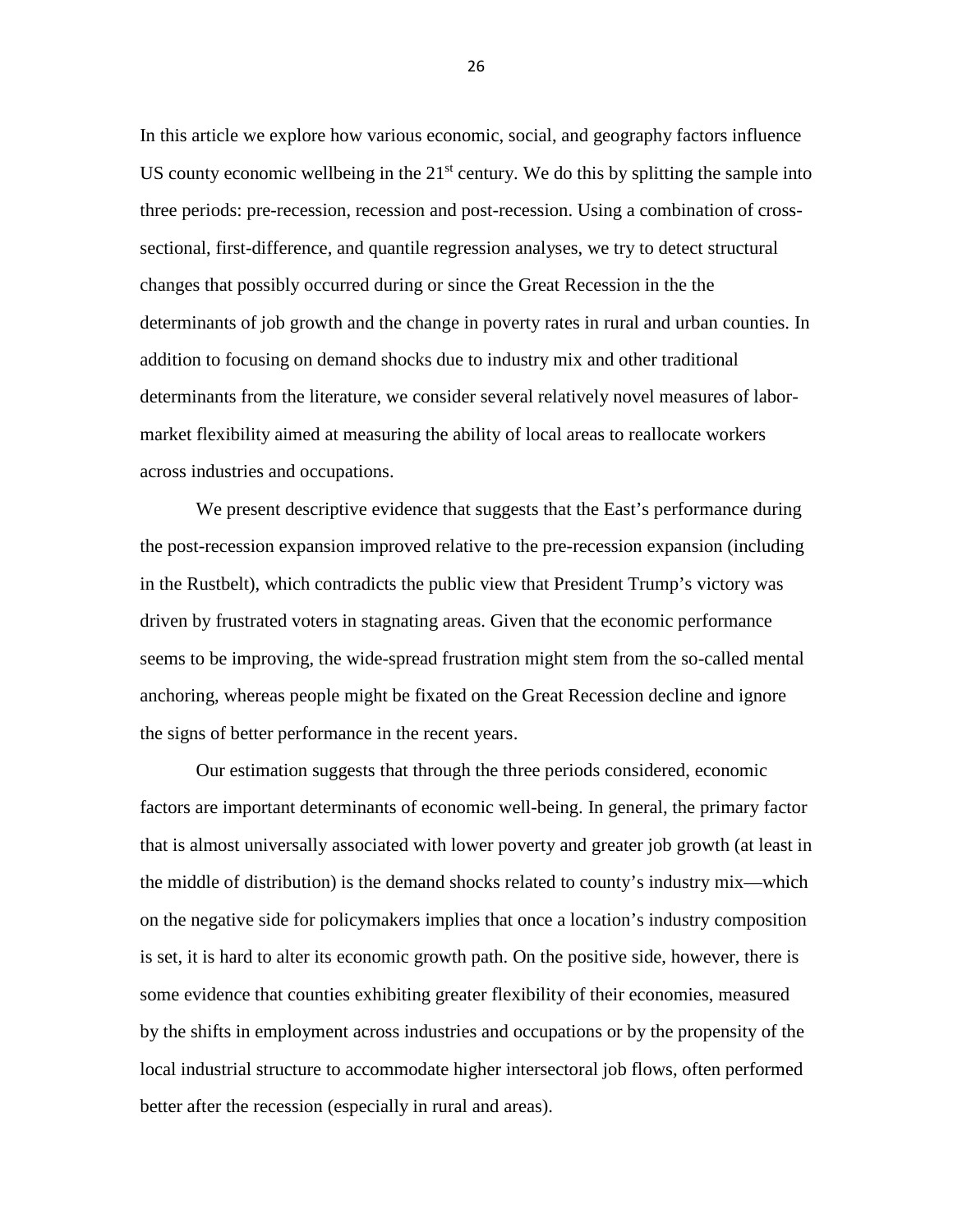The quantile regression results for differenced employment growth suggest that with the exception of nonmetro job growth at the lower part of the distribution, industry mix demand shocks are key factors driving job growth at both the upper and lower parts of the distribution. Likewise, measures of employment reallocation appear to be most important at the lower end of the distribution (and in rural areas). Conversely, there is weak evidence that having a more diverse industry structure positively affects outcomes, suggesting that once labor-market mobility factors are accounted for, there is little left for diversity to influence economic outcomes. Especially at the lower end of the distribution in terms of job growth, the ability of counties to reallocate labor towards faster growing firms and industries (to rewire) is an important factor behind better performance since the Great Recession. This finding has important policy implications. Rather than simple diversification efforts or efforts to build clusters, our findings suggest that lagging areas should focus more on helping those firms and industries that would facilitate reallocation of labor towards its more productive use.

Of demographic factors, the importance of higher human capital was only modestly confirmed. While more research is needed, the results suggest a smaller role for human capital in determining economic growth. Of course, this could represent some of the adjustment coming out of the Great Recession and may change. The positive effects of natural amenities observed in the  $20<sup>th</sup>$  century as documented in the literature are mostly reversed during the Great Recession and after, pointing to the limitations of reliance on amenity-led development in US counties. In addition, the decline of amenityled growth in the  $21^{st}$  century may suggest that at least in terms of spatial equilibrium, amenity migration may have run its course. To conclude, we find that any structural changes are relatively modest with a post-recession shift toward economic factors such as industry composition and away from human capital and amenity-led growth. Yet, in some ways, these modest changes may make it harder for policymakers to even out growth.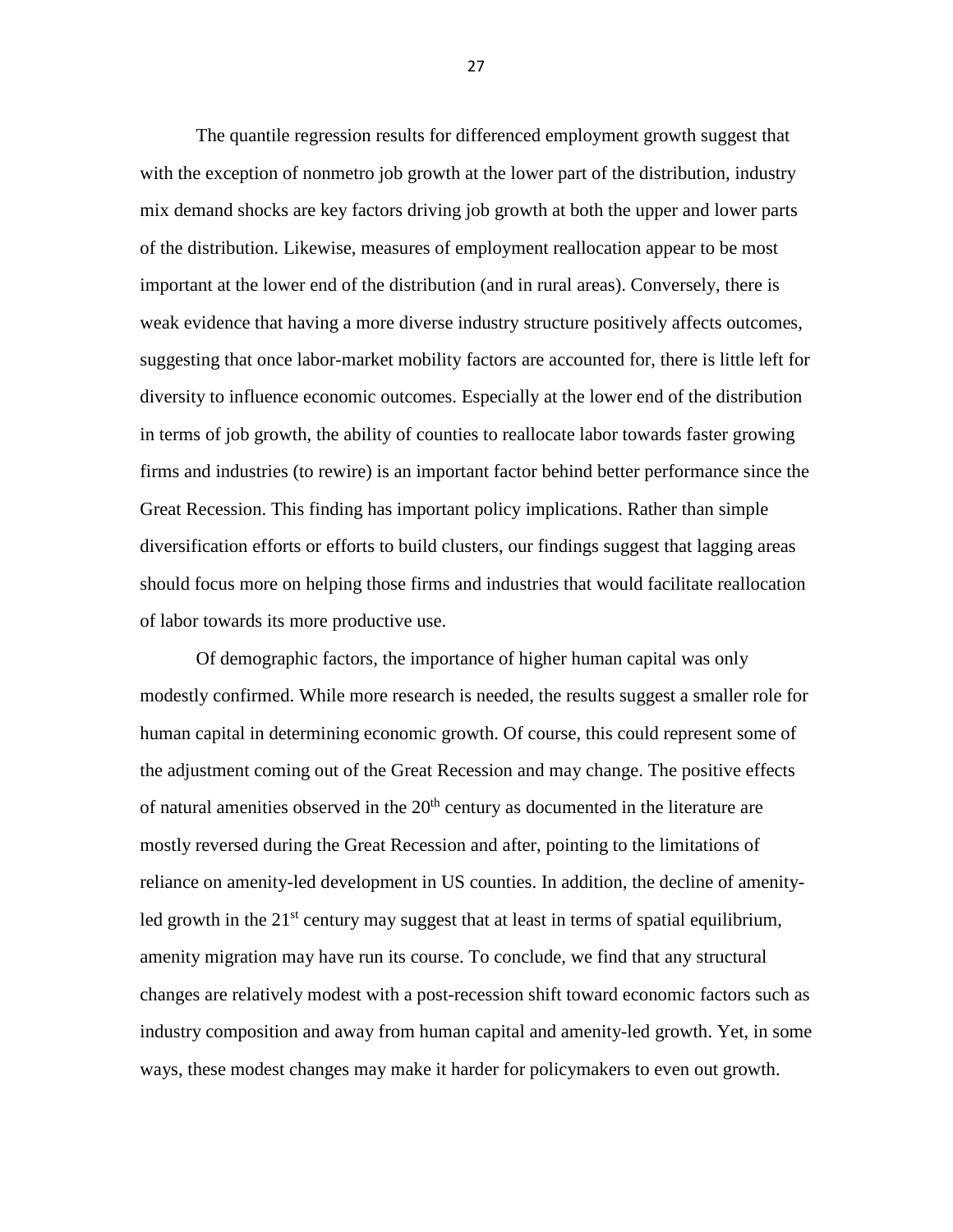#### References

#### References

- Akçomak, I Semih, and Bas Ter Weel. 2009. "Social capital, innovation and growth: Evidence from Europe." *European Economic Review* 53 (5):544-567.
- Amcoff, Jan, and Erik Westholm. 2007. "Understanding rural change—demography as a key to the future." *Futures* 39 (4):363-379. doi: [https://doi.org/10.1016/j.futures.2006.08.009.](https://doi.org/10.1016/j.futures.2006.08.009)
- Andersson, Martin, and Hans Lööf. 2011. "Agglomeration and productivity: Evidence from firmlevel data." *The Annals of Regional Science* 46 (3):601-620.
- Autor, David H, and David Dorn. 2013. "The growth of low-skill service jobs and the polarization of the US labor market." *The American Economic Review* 103 (5):1553-1597.
- Barro, Robert J, and Xavier Sala-i-Martin. 1990. Economic growth and convergence across the United States. National Bureau of Economic Research.
- Bartik, Timothy J. 1991. "Who benefits from state and local economic development policies?" *Books from Upjohn Press*.
- Betz, Michael R., Michael Farren, Linda Lobao, and Mark Partridge. 2015. "Coal mining, economic development, and the natural resource curse." *Energy Economics* 50:105- 116.
- Betz, Michael R., and Lauren E. Jones. 2018. "Drug overdoses, wages, and employment: Not all growth is created equal." Invited paper presented at the ASSA Annual Meeting, Philadelphia, PA.
- Betz, Michael R., and Mark Partridge. 2013. "Country road take me home: Migration patterns in Appalachian America and place-based policy." *International Regional Science Review* 36 (3):267-295.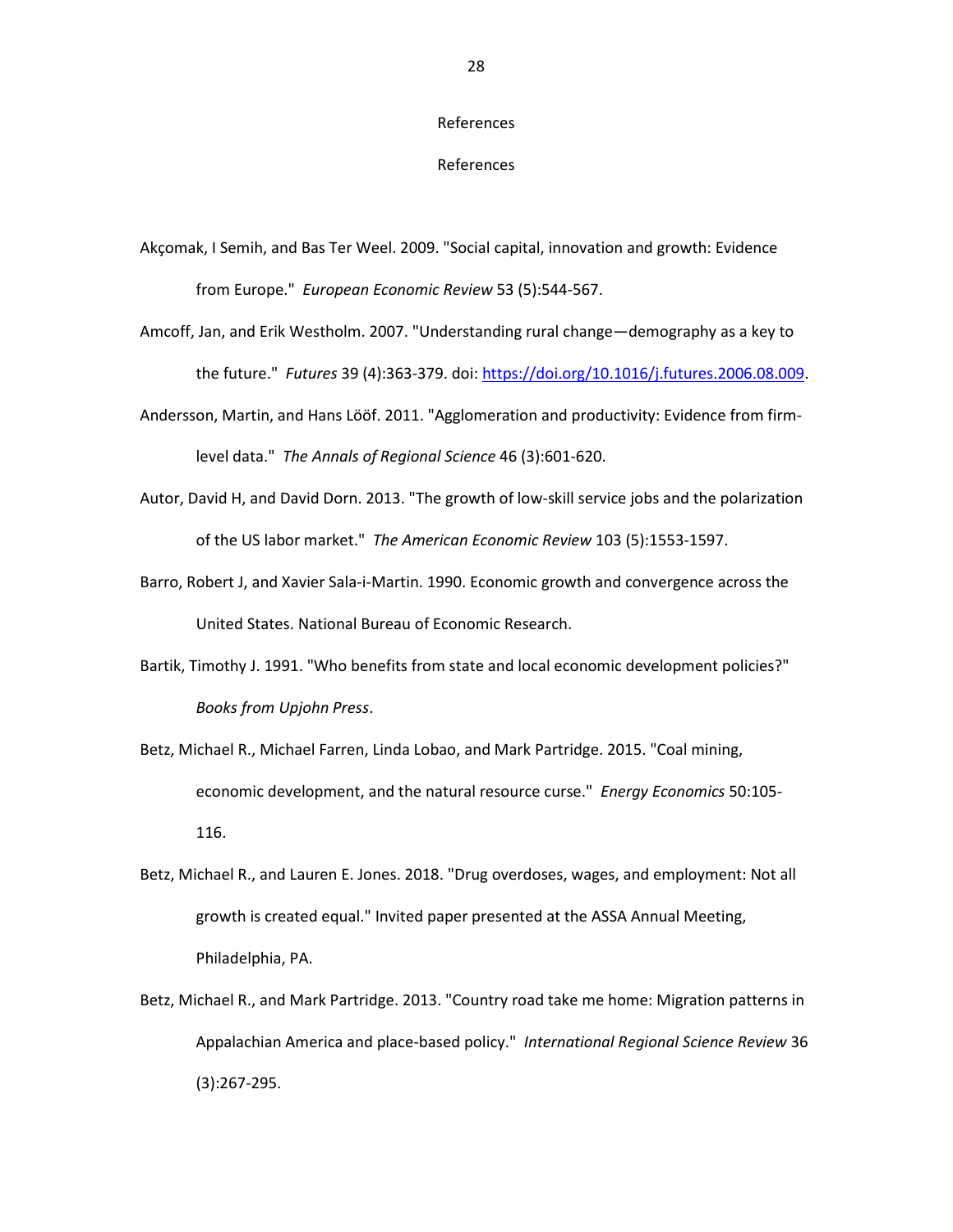- Beyers, William B. 2013. "The Great Recession and state unemployment trends." *Economic Development Quarterly* 27 (2):114-123.
- Carruthers, John I, and Gordon F Mulligan. 2013. "Through the Crisis: The "Plane of Living" and the Spatial Disposition of Housing Values in the United States." *Economic Development Quarterly* 27 (2):124-143.
- Case, Anne, and Angus Deaton. 2015. "Rising morbidity and mortality in midlife among white non-Hispanic Americans in the 21st century." *Proceedings of the National Academy of Sciences* 112 (49):15078-15083. doi: 10.1073/pnas.1518393112.
- Chetty, Raj, Nathaniel Hendren, Patrick Kline, and Emmanuel Saez. 2014. "Where is the land of opportunity? The geography of intergenerational mobility in the United States." *The Quarterly Journal of Economics* 129 (4):1553-1623.
- Deller, Steven, Victor Lledo, and David W. Marcouiller. 2008. "Modeling regional economic growth with a focus on amenities." *Review of Urban & Regional Development Studies* 20  $(1):1-21.$
- Deller, Steven, Tsung-Hsiu Sue Tsai, David W Marcouiller, and Donald BK English. 2001. "The role of amenities and quality of life in rural economic growth." *American Journal of Agricultural Economics* 83 (2):352-365.
- Duranton, Gilles. 2011. "California dreamin': The feeble case for cluster policies." *Review of Economic Analysis* 3 (1):3-45.
- Easterly, William. 2001. *The elusive quest for growth: economists' adventures and misadventures in the tropics*. Vol. Cambridge, MA: MIT Press.
- Ellis, Mark, Richard Wright, and Virginia Parks. 2004. "Work together, live apart? Geographies of racial and ethnic segregation at home and at work." *Annals of the Association of American Geographers* 94 (3):620-637.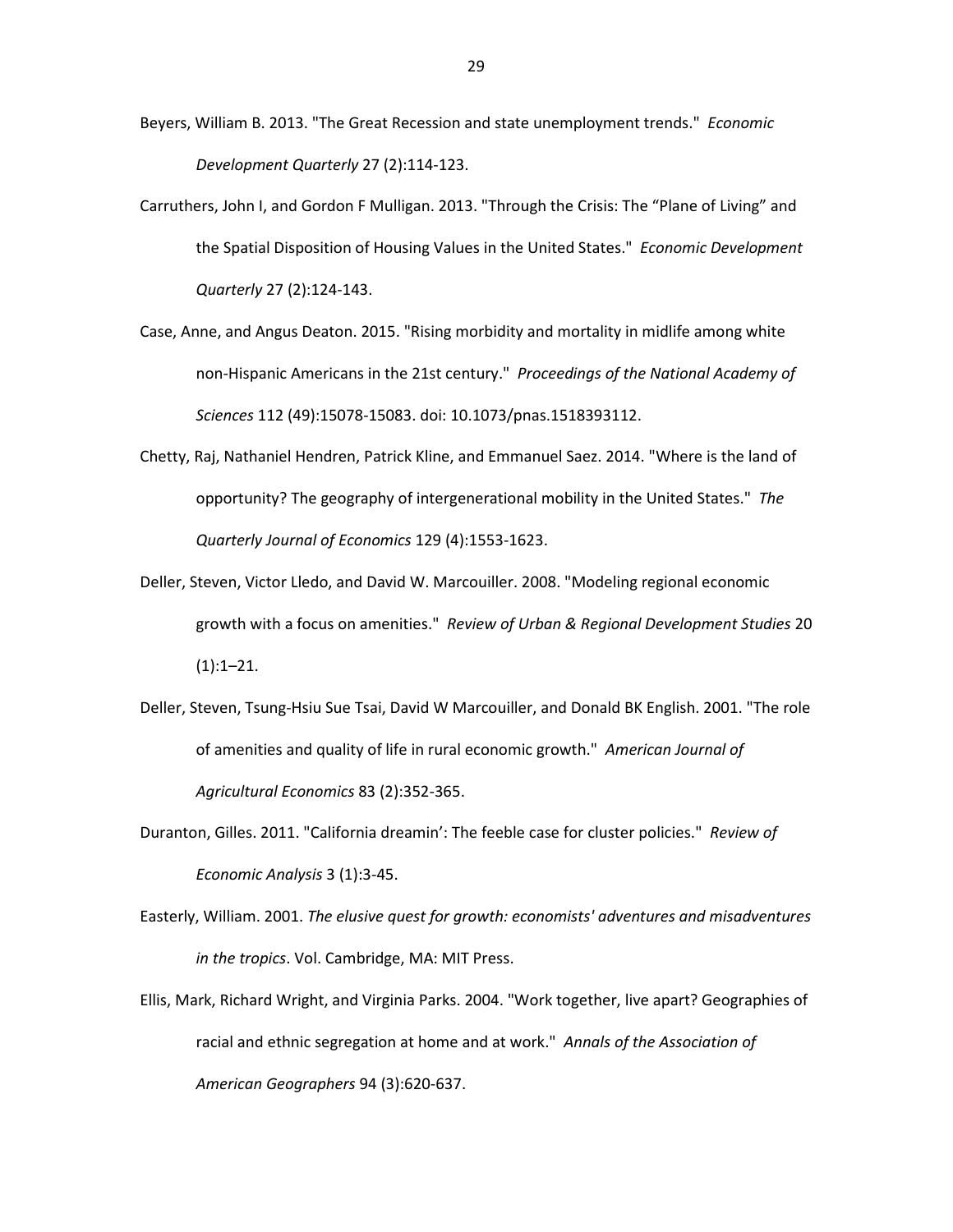- Faggian, Alessandra, and Philip McCann. 2008. "Human capital, graduate migration and innovation in British regions." *Cambridge Journal of Economics* 33 (2):317-333.
- Fallah, Belal, Mark Partridge, and Dan S. Rickman. 2014. "Geography and high-tech employment growth in US counties." *Journal of Economic Geography* 14 (4):683-720.
- Feser, Edward, Henry Renski, and Harvey Goldstein. 2008. "Clusters and economic development outcomes: An analysis of the link between clustering and industry growth." *Economic Development Quarterly* 22 (4):324-344.

Florida, Richard. March 2009. "How the crash will reshape America." *The Atlantic*.

- Fodor, E. 2012. "Relationship between growth and prosperity in the 100 largest U.S. metropolitan areas." *Economic Development Quarterly* 26:220-230.
- Goetz, Stephan, and Meri Davlasheridze. 2018. "Explaining spatial disparities in drug overdoses, 1970-2014." Invited paper presented at the ASSA Annual Meeting, Philadelphia, PA.
- Goetz, Stephan, and Dayuan Hu. 1996. "Economic growth and human capital accumulation: Simultaneity and expanded convergence tests." *Economics Letters* 51 (3):355-362.
- Goetz, Stephan, Mark Partridge, and Heather Stephens. Forthcoming. "The economic status of rural America in the President Trump era and beyond." *Applied Economic Policy Perspectives*.
- Gore, C. 2010. "The global recession of 2009 in a long-term development perspective." *Journal of International Development* 22:714-738.

Green, Gary Paul, Steven C. Deller, and David W. Marcouiller, eds. 2005. *Amenities and rural development: Theory, methods and public policy*. Cheltenham, UK: Edward Elgar.

Hammond, George W., and Eric Thompson. 2004. "Employment risk in U.S. metropolitan and nonmetropolitan regions: The influence of industrial specialization and population characteristics." *Journal of Regional Science* 44 (3):517-542.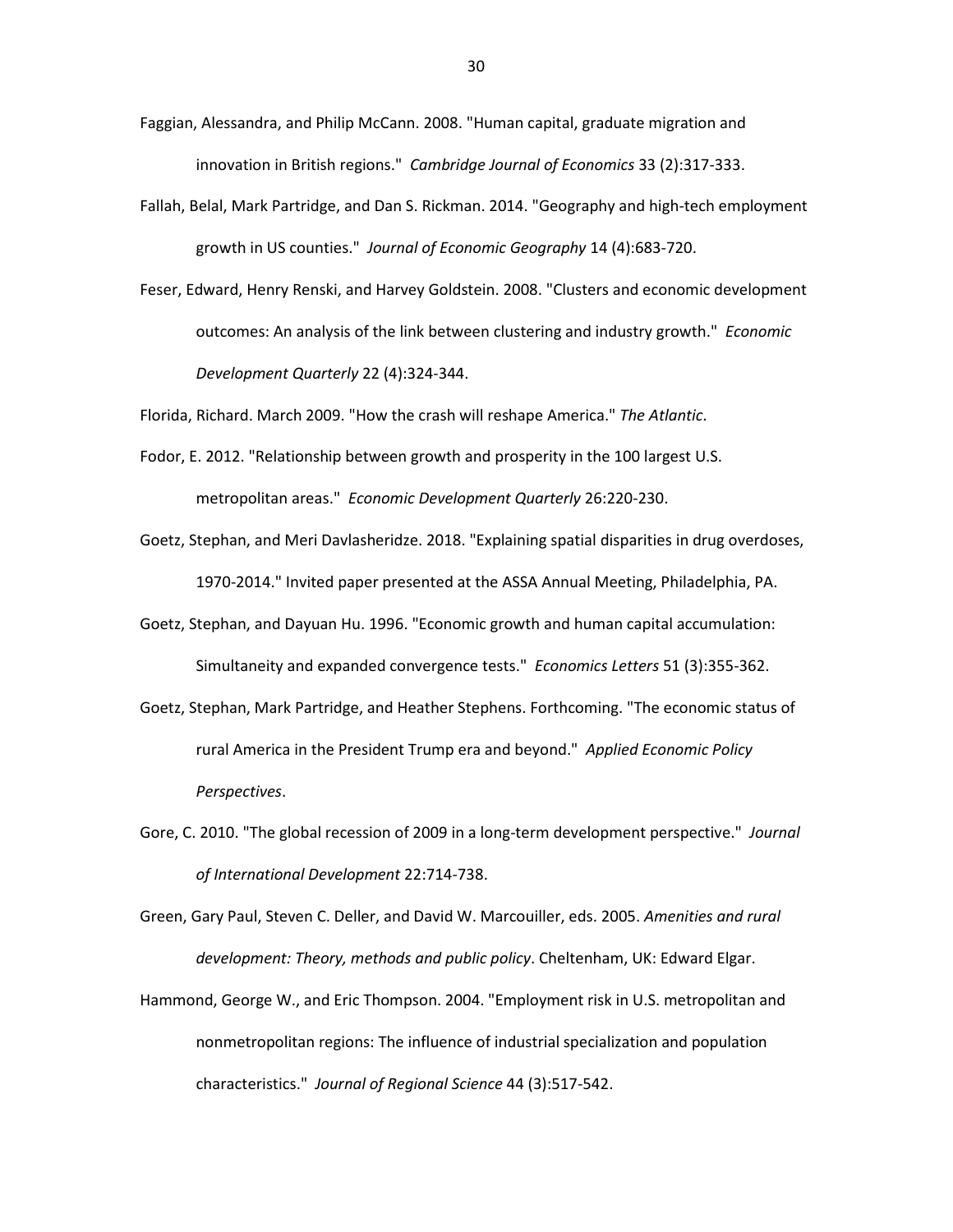- He, Canfei, Yan Yan, and David Rigby. 2016. "Regional industrial evolution in China." *Papers in Regional Science*. doi: 10.1111/pirs.12246.
- Isserman, Andrew M, and James Westervelt. 2006. "1.5 million missing numbers: Overcoming employment suppression in County Business Patterns data." *International Regional Science Review* 29 (3):311-335.
- Lagravinese, Raffaele. 2015. "Economic crisis and rising gaps North–South: evidence from the Italian regions." *Cambridge Journal of Regions, Economy and Society* 8 (2):331-342.
- Levernier, William, Mark D. Partridge, and Dan S. Rickman. 2000. "The Causes of Regional Variations in US Poverty: A Cross-County Analysis." *Journal of Regional Science* 40 (3): 473-497.
- Lucas, Robert 1988. "On the mechanics of economic development." *Journal of Monetary Economics* 22 (1):3-42.
- Martin, Ron, Peter Sunley, Ben Gardiner, and Peter Tyler. 2016. "How Regions React to Recessions: Resilience and the Role of Economic Structure." *Regional Studies* 50 (4):561-585. doi: 10.1080/00343404.2015.1136410.
- Martin, Ron, Peter Sunley, and Peter Tyler. 2015. "Local growth evolutions: recession, resilience and recovery." *Cambridge Journal of Regions, Economy and Society* 8 (2):141-148. doi: 10.1093/cjres/rsv012.
- Neffke, Frank, Martin Henning, and Ron Boschma. 2011. "How do regions diversify over time? Industry relatedness and the development of new growth paths in regions." *Economic Geography* 87 (3):237-265.
- Nelson, Richard R, and Edmund S Phelps. 1966. "Investment in humans, technological diffusion, and economic growth." *The American economic review* 56 (1/2):69-75.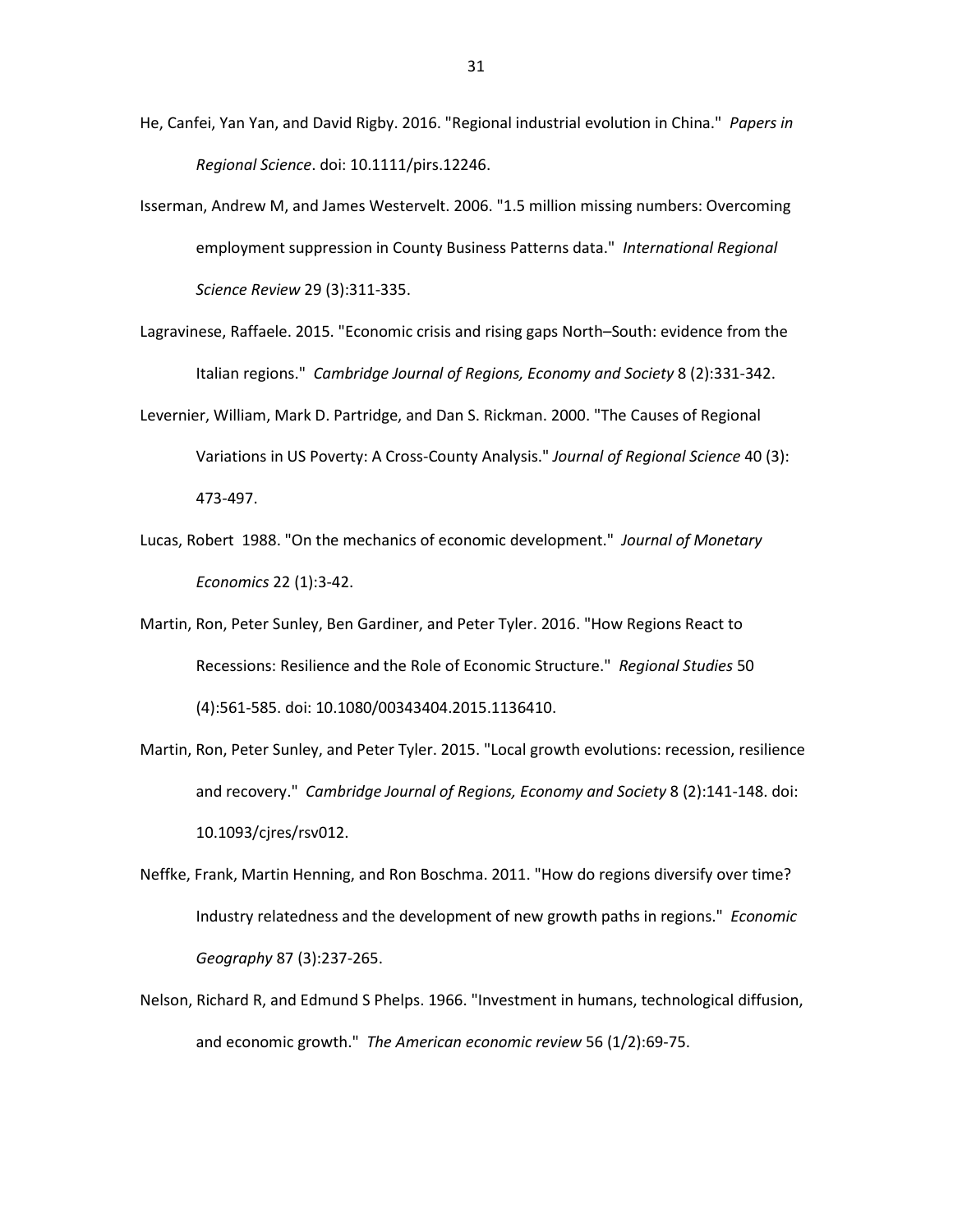- Partridge, Mark. 2010. "The duelling models: NEG vs amenity migration in explaining US engines of growth." *Papers in Regional Science* 89 (3):513-536.
- Partridge, Mark, Ray D Bollman, M Rose Olfert, and Alessandro Alasia. 2007. "Riding the wave of urban growth in the countryside: spread, backwash, or stagnation?" *Land Economics* 83 (2):128-152.
- Partridge, Mark, and Dan S Rickman. 2005. "High-poverty nonmetropolitan counties in America: Can economic development help?" *International Regional Science Review* 28 (4):415- 440.
- Partridge, Mark, and Dan S Rickman. 2008. "Distance from urban agglomeration economies and rural poverty" *Journal of Regional Science* 48 (2):285-310.
- Partridge, Mark, Dan S Rickman, Kamar Ali, and M Rose Olfert. 2008. "Lost in space: population growth in the American hinterlands and small cities." *Journal of Economic Geography* 8 (6):727-757.
- Partridge, Mark, Dan S Rickman, Kamar Ali, and M Rose Olfert. 2009. "Agglomeration spillovers and wage and housing cost gradients across the urban hierarchy." *Journal of International Economics* 78 (1):126-140.
- Poncet, Sandra, and Felipe Starosta de Waldemar. 2013. "Product relatedness and firm exports in China." *The World Bank Economic Review* 29 (3):579-605.
- Putnam, Robert D., Robert Leonardi, and Raffaella Y. Nanetti. 1994. *Making democracy work: Civic traditions in modern Italy*. Princeton University Press.

Rosenthal, Stuart S., and William Strange. 2004. "Evidence on the Nature and Sources of Agglomerated Economies." In *Handbook of Regional and Urban Economics, Volume 4: Cities and Geography*, edited by J. Vernon Henderson and Jacques-François Thisse, 2119-2166. Amsterdam: Elsevier.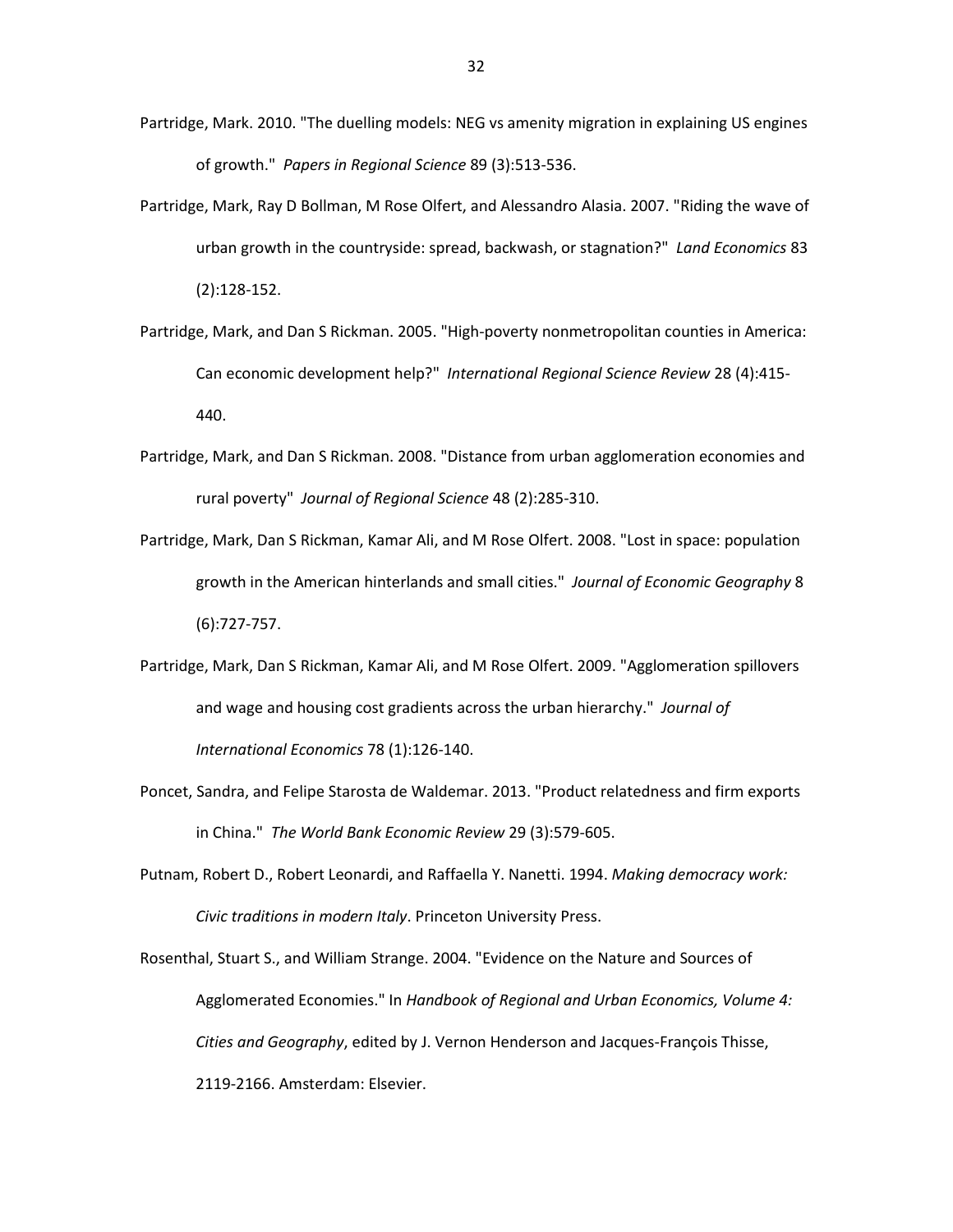- Rupasingha, Anil, Stephan Goetz, and David Freshwater. 2002. "Social and institutional factors as determinants of economic growth: Evidence from the United States counties." *Papers in Regional Science* 81 (2):139–155
- Rupasingha, Anil, Stephan J Goetz, and David Freshwater. 2000. "Social capital and economic growth: a county-level analysis." *Journal of Agricultural and Applied Economics* 32 (3):565-572.
- Rupasingha, Anil, Stephan J Goetz, and David Freshwater. 2006. "The production of social capital in US counties." *The journal of socio-economics* 35 (1):83-101.
- Simon, Curtis J. 1998. "Human capital and metropolitan employment growth." *Journal of Urban Economics* 43 (2):223-243.
- Simon, Curtis J, and Clark Nardinelli. 2002. "Human capital and the rise of American cities, 1900– 1990." *Regional Science and Urban Economics* 32 (1):59-96.
- Stephens, Heather, and Deskins, John. 2018. "Economic Distress and Labor Market

Participation." Invited paper presented at the ASSA Annual Meeting, Philadelphia, PA.

- Tsvetkova, Alexandra, and Mark Partridge. 2017. "Regional industrial cohesion and business dynamics of single-unit and multi-unit firms." 64th Annual North American Meetings of the Regional Science Association International, Vancouver, BC.
- Tsvetkova, Alexandra, Mark Partridge, and Michael R. Betz. 2017. "Entrepreneurial and employment responses to economic conditions across the rural-urban continuum." *The Annals of American Academy of Political and Social Sciences* 672 (1):83-102.
- Watson, Philip, and Steven Deller. 2017. "Economic diversity, unemployment and the Great Recession." *The Quarterly Review of Economics and Finance* 64 (Supplement C):1-11.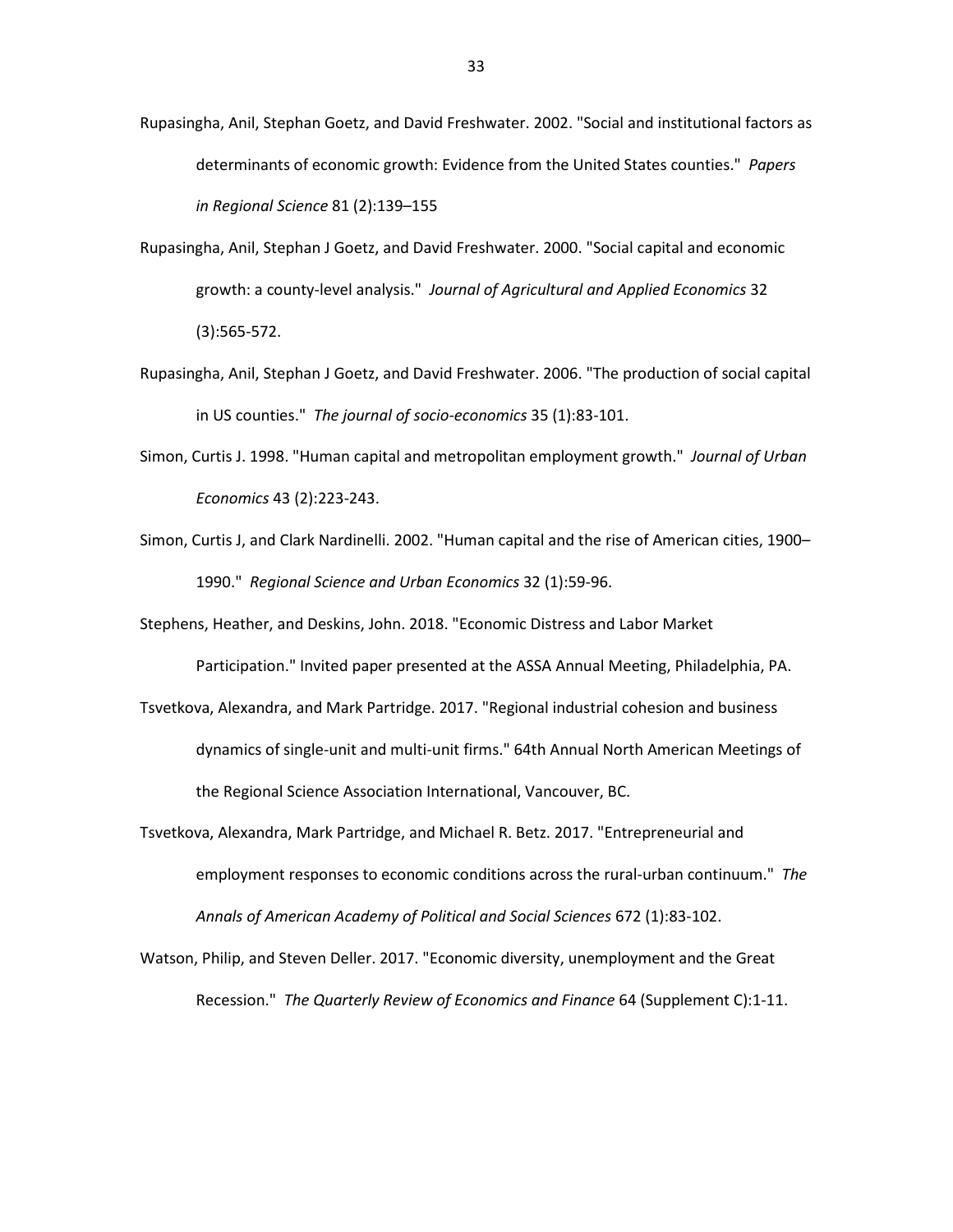Weinstein, Amanda, Mark Partridge, and Alexandra Tsvetkova. Forthcoming. "Follow the money: Aggregate, sectoral and spatial effects of an energy boom on local earnings." *Resources Policy*.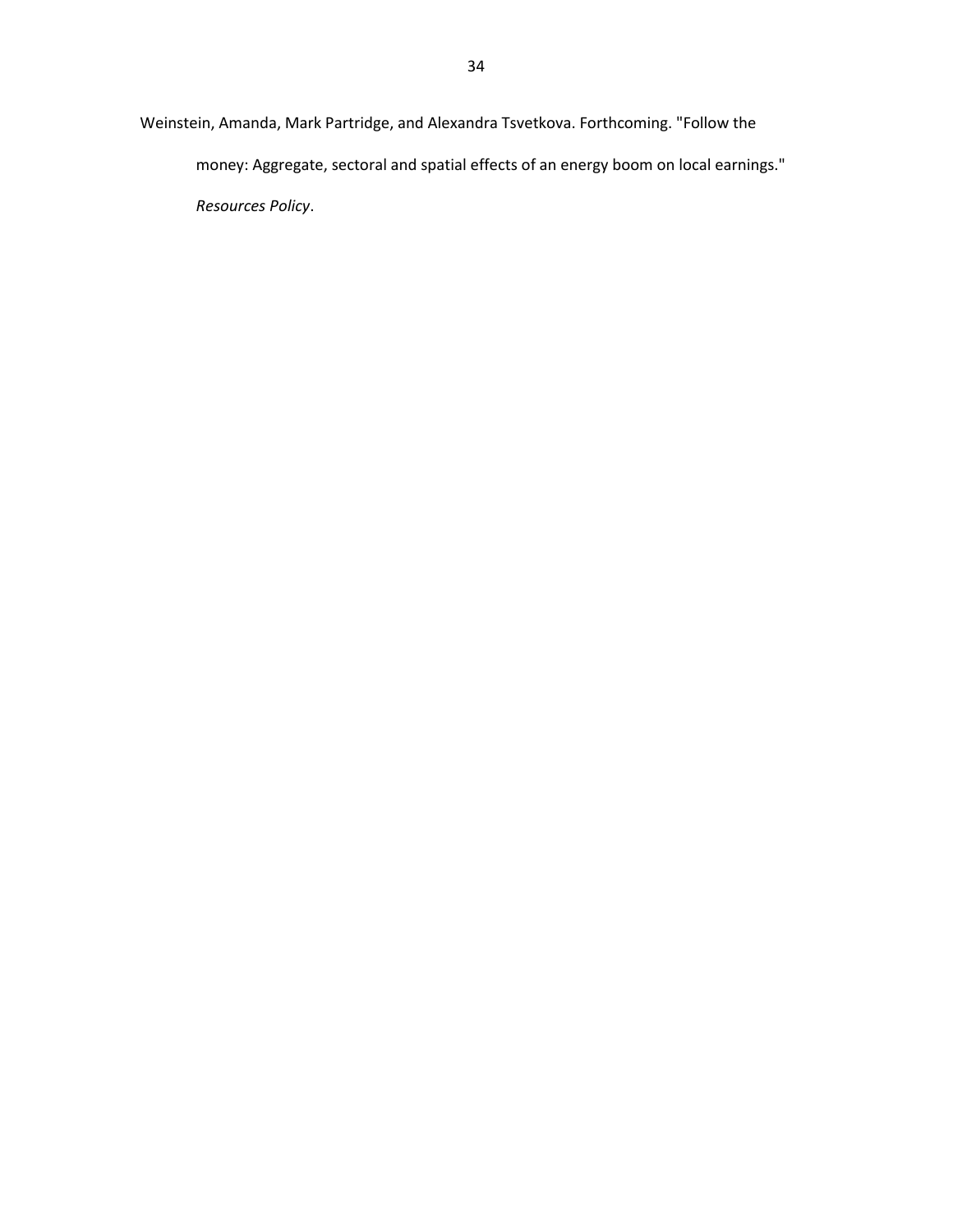| Group     | <b>Variable</b>       | on AT, brief variable uescription and sources<br><b>Brief description</b>                                 | Data source(s)                                 |
|-----------|-----------------------|-----------------------------------------------------------------------------------------------------------|------------------------------------------------|
| Dependent | <b>AnnEmpGrowth</b>   | Annualized employment growth in a county                                                                  | "Unsuppressed" CBP*                            |
|           |                       | AvPovRateChange Average yearly change in poverty rate                                                     | <b>SAIPE</b>                                   |
|           |                       | Industry mix term from shift-share analysis;                                                              |                                                |
|           | <b>IndMix</b>         | expected growth rate in a county if all its industries                                                    | "Unsuppressed" CBP*                            |
|           |                       | grow at the corresponding national growth rates                                                           |                                                |
|           | <b>JobsFlow</b>       | A measure of how easy it is to find employment in                                                         | LEHD, "Unsuppressed" CBP*                      |
|           |                       | another sector given county's industrial composition                                                      |                                                |
|           |                       | A measure of employment share at the end of a                                                             |                                                |
|           | <b>OccEmpMobility</b> | period that needs to shift to another occupation in<br>order for the county's occupational composition to | <b>EMSI</b>                                    |
| Economic  |                       | be the same as at the beginning of a period                                                               |                                                |
|           |                       | A measure of employment share at the end of a                                                             |                                                |
|           | IndEmpMobility        | period that needs to shift to another industry in order                                                   | "Unsuppressed" CBP*                            |
|           |                       | for the county's industrial composition to be the                                                         |                                                |
|           |                       | same as at the beginning of a period                                                                      |                                                |
|           |                       | 10,000 minus Herfindahl-Hirschman index                                                                   |                                                |
|           | <b>IndDiversity</b>   | calculated for industry employment shares at the 4-                                                       | "Unsuppressed" CBP*                            |
|           | <b>ManufShare</b>     | digit NAICS level<br>Share of employment in manufacturing                                                 | <b>EMSI</b>                                    |
|           | <b>SocialCap</b>      | A measure of social capital in a county                                                                   | Rupasingha et al. (2006)                       |
|           | %LessHS               | Share of adults with less than high school diploma                                                        | <b>US Census</b>                               |
| Social    | %BA                   | Share of adults with BA degree                                                                            | <b>US Census</b>                               |
|           | %Black                | Share of African-American population                                                                      | <b>US</b> Census                               |
|           |                       |                                                                                                           |                                                |
|           | PovRate1960           | Historical poverty rate in 1960                                                                           | <b>US Census</b>                               |
|           | <b>NearMSAkm</b>      | Distance to nearby MSA in kilometers                                                                      | US Census shape files                          |
|           | PacificOcean          | Indicator for counties within 50 mi of Pacific Ocean                                                      | processed with ArcGIS<br>US Census shape files |
|           |                       |                                                                                                           | processed with ArcGIS                          |
|           | AtlanticOcean         | Indicator for counties within 50 mi of Atlantic Ocean                                                     | US Census shape files                          |
| Geography |                       |                                                                                                           | processed with ArcGIS                          |
|           | Amenity4              | Level 4 natural amenity index                                                                             | <b>USDA</b>                                    |
|           | Amenity5              | Level 5 natural amenity index                                                                             | <b>USDA</b>                                    |
|           | Amenity6              | Level 6 natural amenity index                                                                             | <b>USDA</b>                                    |
|           | Amenity7              | Level 7 natural amenity index                                                                             | <b>USDA</b>                                    |
|           | LabIntManuf           | Share of employment in labor-intensive                                                                    | EMSI                                           |
|           |                       | manufacturing (see Footnote 6 for a list of industries)                                                   |                                                |
|           | AgriShare             | Share of employment in agriculture                                                                        | <b>EMSI</b>                                    |
|           | MiningShare           | Share of employment in mining                                                                             | <b>EMSI</b>                                    |
| Controls  | %Native               | Share of Native American population                                                                       | <b>US</b> Census                               |
|           | %Asian                | Share of Asian population                                                                                 | <b>US</b> Census                               |
|           | %Other                | Share of other races                                                                                      | <b>US</b> Census                               |
|           | <b>GrtLakes</b>       | Indicator for counties within 50 mi of Great Lakes                                                        | US Census shape files                          |
|           | IncDist250            | Incremental distance to MSA of at least 250                                                               | processed with ArcGIS<br>US Census shape files |
|           |                       | thousand in 1990                                                                                          | processed with ArcGIS                          |
|           | IncDist500            | Incremental distance to MSA of at least 500                                                               | US Census shape files                          |
|           |                       | thousand in 1990                                                                                          | processed with ArcGIS                          |
|           | IncDist1500           | - Incremental distance to MSA of at least 1500                                                            | US Census shape files                          |

**Appendix Table A1. Brief variable description and sources**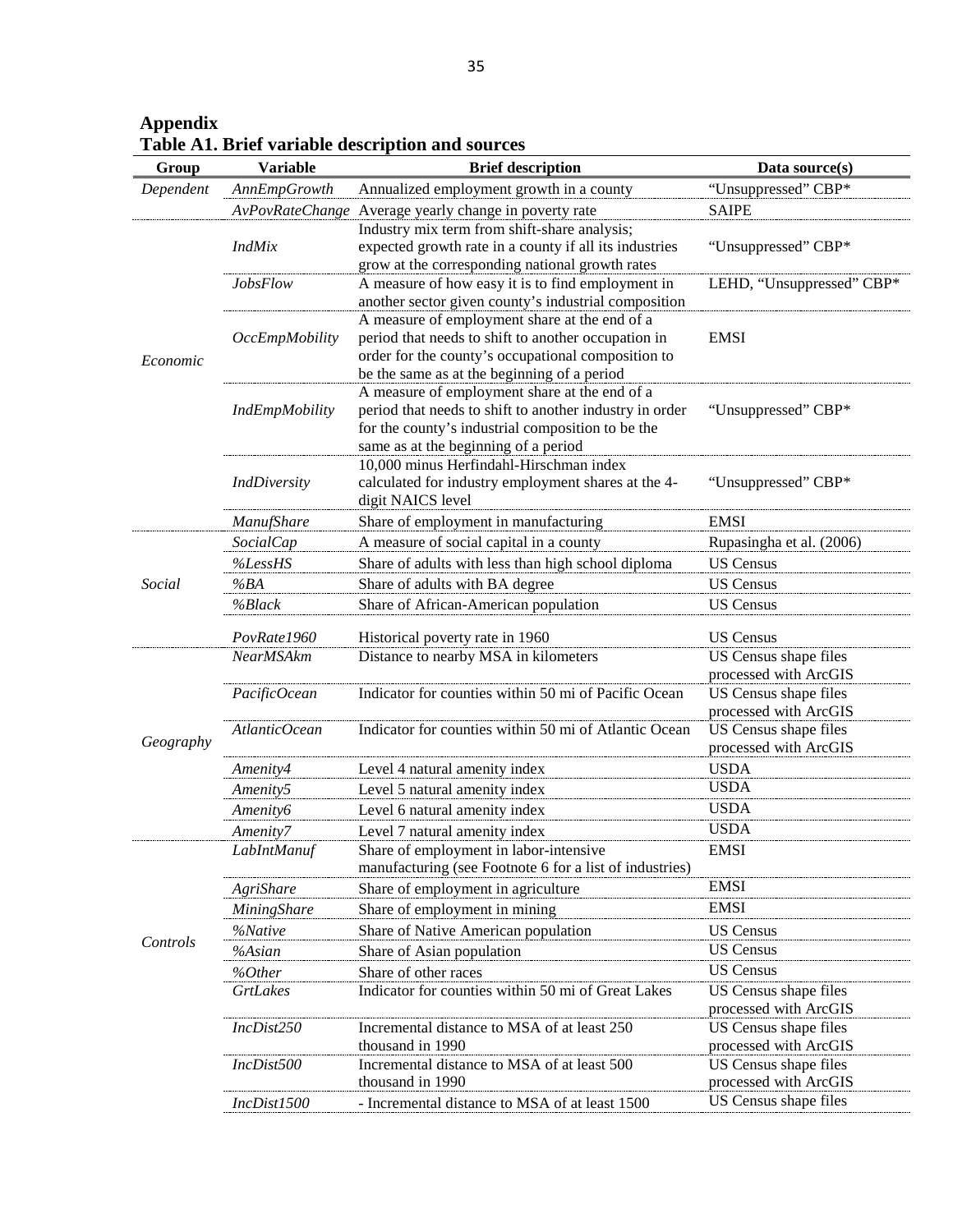|          | thousand in 1990                                                  | processed with ArcGIS |
|----------|-------------------------------------------------------------------|-----------------------|
| LnMSApop | Log of 1990 size of the nearby (or own for metro<br>counties) MSA | US Census-            |
| TotPon   | Own county population in 1990                                     | JS Census             |

\* CBP with suppressed data filled using linear programming algorithm (Isserman & Westervelt, 2006)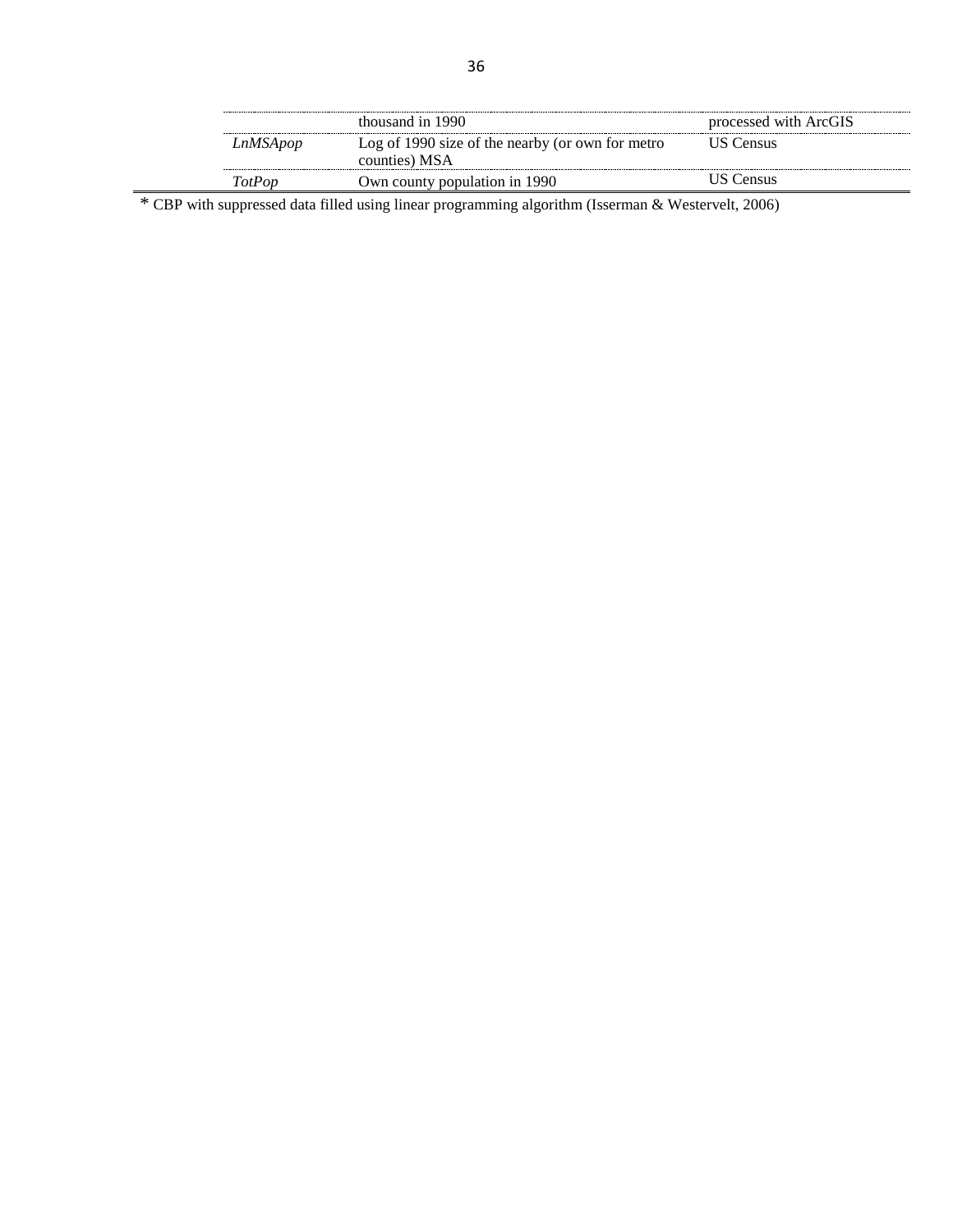|                                         | Nonmetro counties |           |             |            | <b>Metro counties</b> |           |             |            |
|-----------------------------------------|-------------------|-----------|-------------|------------|-----------------------|-----------|-------------|------------|
| <b>Variable</b>                         | Mean              | Std. Dev. | Min         | <b>Max</b> | <b>Mean</b>           | Std. Dev. | Min         | <b>Max</b> |
| Dependent variables                     |                   |           |             |            |                       |           |             |            |
| AnnEmpGrowth                            | 0.84              | 3.66      | $-11.31$    | 47.15      | 1.50                  | 2.56      | $-31.21$    | 19.09      |
| AvPovRateChange                         | $-0.11$           | 0.43      | $-3.12$     | 2.79       | $-0.07$               | 0.35      | $-1.54$     | 1.52       |
| <b>AAnnEmpGrowth</b>                    | 0.50              | 4.60      | $-30.00$    | 66.98      | 0.18                  | 3.69      | $-56.80$    | 30.03      |
| AAvPovRateChange                        | $-0.34$           | 0.49      | $-3.07$     | 2.52       | $-0.30$               | 0.44      | $-2.41$     | 1.21       |
| <b>Explanatory variables: Economic</b>  |                   |           |             |            |                       |           |             |            |
| IndMix                                  | 1.65              | 0.52      | $-1.01$     | 5.44       | 1.70                  | 0.38      | $-0.93$     | 4.27       |
| <b>JobsFlow</b>                         | 4.09              | 0.58      | 0.67        | 6.68       | 4.41                  | 0.46      | 1.48        | 5.51       |
| OccEmpMobility                          | 12.86             | 5.97      | 0.00        | 87.21      | 9.87                  | 4.53      | 2.01        | 43.43      |
| <b>IndEmpMobility</b>                   | 43.68             | 17.81     | 12.25       | 172.68     | 33.34                 | 15.93     | 13.30       | 177.53     |
| <b>IndDiversity</b>                     | 9,467.4           | 420.45    | 2,458.6     | 9,825.3    | 9,623.1               | 378.1     | 2,509.8     | 9,865.4    |
| <b>ManufShare</b>                       | 0.12              | 0.10      | 0.00        | 0.50       | 0.12                  | 0.08      | 0.00        | 0.58       |
| $\triangle IndMix$                      | 1.26              | 1.09      | $-8.67$     | 7.07       | 1.23                  | 0.82      | $-4.01$     | 5.34       |
| $\Delta J$ obs $Flow$                   | 0.03              | 0.48      | $-3.34$     | 4.20       | $-0.03$               | 0.38      | $-2.34$     | 2.53       |
| ΔOccEmpMobility                         | $-4.63$           | 7.25      | $-55.04$    | 63.51      | $-4.20$               | 4.80      | $-54.36$    | 15.48      |
| <b>AIndEmpMobility</b>                  | $-17.25$          | 19.82     | $-165.96$   | 95.38      | $-14.65$              | 13.89     | $-129.28$   | 46.00      |
| <b>AIndDiversity</b>                    | $-5.93$           | 198.50    | $-2,812.42$ | 1,033.6    | $-2.58$               | 131.93    | $-1,151.80$ | 1,285.22   |
| <b>Explanatory variables: Social</b>    |                   |           |             |            |                       |           |             |            |
| <b>SocialCap</b>                        | 0.26              | 1.41      | $-3.42$     | 7.07       | $-0.50$               | 0.95      | $-3.93$     | 17.44      |
| %LessHS                                 | 24.19             | 8.93      | 3.67        | 65.30      | 19.84                 | 7.53      | 3.04        | 49.55      |
| %BA                                     | 9.70              | 3.93      | 2.58        | 40.02      | 13.20                 | 5.64      | 2.47        | 36.55      |
| %Black                                  | 7.89              | 14.89     | 0.00        | 86.49      | 10.33                 | 13.45     | 0.03        | 80.34      |
| PovRate1960                             | 37.15             | 16.17     | 2.16        | 81.57      | 29.18                 | 15.62     | 5.29        | 78.15      |
| <b>ASocialCap</b>                       | 0.00              | 0.67      | $-4.81$     | 3.75       | $-0.01$               | 0.61      | $-1.67$     | 11.24      |
| <b>Explanatory variables: Geography</b> |                   |           |             |            |                       |           |             |            |
| NearMSAkm                               | 96.72             | 58.02     | 17.01       | 408.19     | 24.50                 | 20.02     | 0.00        | 96.87      |
| PacificOcean                            | 0.01              | 0.09      | 0.00        | 1.00       | 0.03                  | 0.17      | 0.00        | 1.00       |
| AtlanticOcean                           | 0.04              | 0.20      | 0.00        | 1.00       | 0.16                  | 0.36      | 0.00        | 1.00       |
| Amenity4                                | 0.31              | 0.46      | 0.00        | 1.00       | 0.33                  | 0.47      | 0.00        | 1.00       |
| Amenity5                                | 0.08              | 0.28      | $0.00\,$    | 1.00       | 0.07                  | 0.26      | 0.00        | 1.00       |
| Amenity6                                | 0.03              | 0.18      | 0.00        | 1.00       | 0.06                  | 0.23      | 0.00        | 1.00       |
| Amenity7                                | 0.01              | 0.10      | $0.00\,$    | 1.00       | 0.02                  | 0.14      | 0.00        | 1.00       |
| Control variables                       |                   |           |             |            |                       |           |             |            |
| LabIntManuf                             | 2.25              | 4.12      | 0.02        | 41.50      | 1.82                  | 3.33      | 0.03        | 43.11      |
| AgriShare                               | 0.13              | 0.10      | 0.00        | 0.62       | 0.06                  | 0.07      | 0.00        | 0.45       |
| <b>MiningShare</b>                      | $0.02\,$          | 0.04      | 0.00        | 0.84       | $0.01\,$              | 0.02      | 0.00        | 0.31       |

*%Native* 1.95 7.00 0.00 85.60 0.76 2.05 0.02 36.88 *%Asian* 0.41 0.46 0.00 5.81 1.51 2.41 0.00 31.34 *%Other* 2.49 4.95 0.00 39.06 2.76 4.74 0.03 39.08

**Table A2. Summary statistics by county type for main periods\***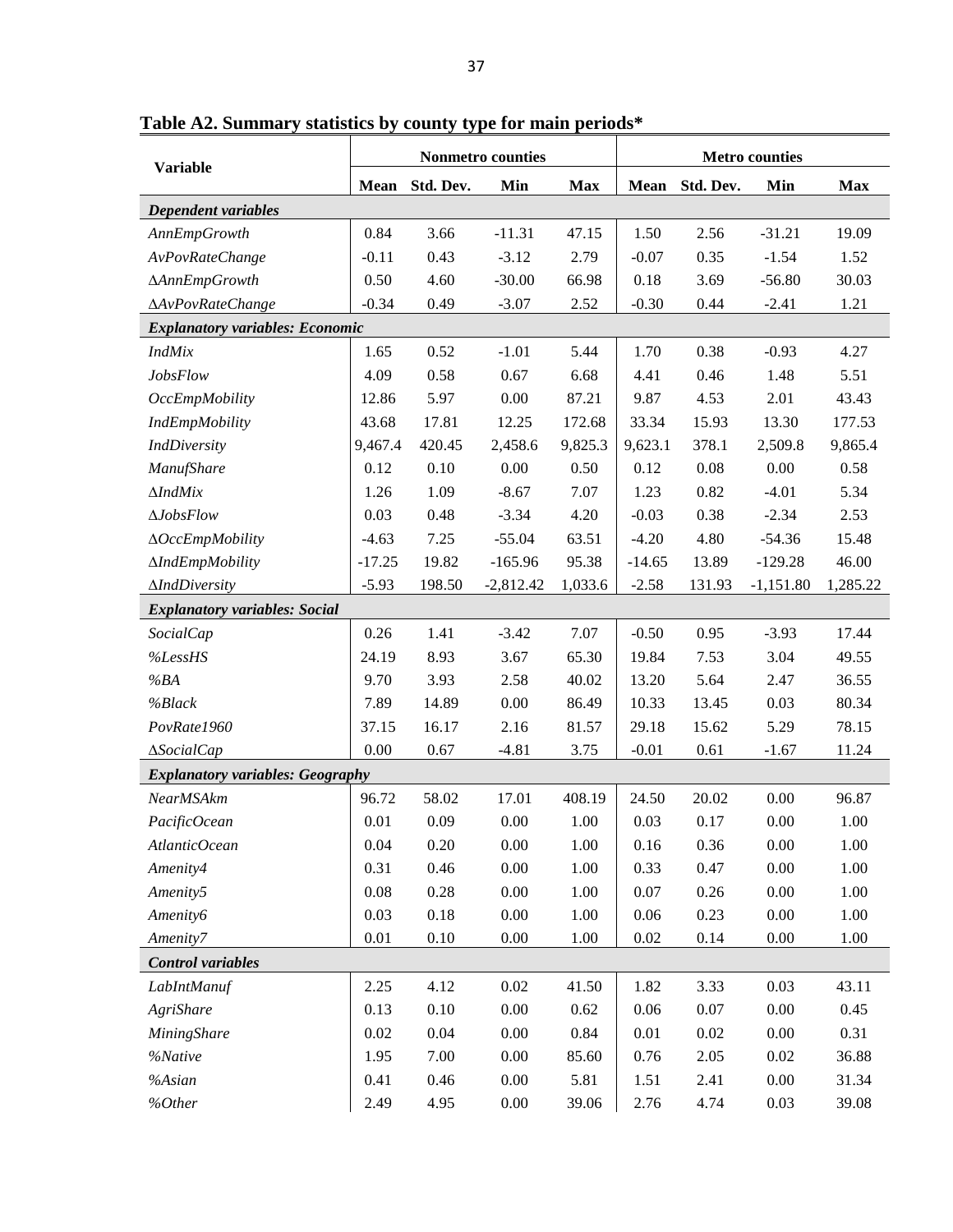| <b>GrtLakes</b>     | 0.03   | 0.16   | 0.00 | 1.00    | 0.06    | 0.23    | 0.00  | 1.00      |
|---------------------|--------|--------|------|---------|---------|---------|-------|-----------|
| IncDist250          | 68.38  | 109.32 | 0.00 | 621.43  | 37.02   | 74.32   | 0.00  | 621.56    |
| IncDist500          | 42.88  | 65.88  | 0.00 | 426.36  | 36.76   | 68.20   | 0.00  | 490.54    |
| Incbist1500         | 89.05  | 111.06 | 0.00 | 557.70  | 91.76   | 131.31  | 0.00  | 599.21    |
| LnMSApop            | 0.31   | 2.01   | 0.00 | 15.41   | 9.84    | 6.04    | 0.00  | 16.07     |
| <b>TotPop</b>       | 24.097 | 22,606 | 414  | 182.193 | 210.669 | 463.821 | 1.771 | 9.519.338 |
| <b>Observations</b> | 1,986  |        |      |         |         |         | 1,052 |           |

\* Summary statistics are given for the 2010-2015 level equations and 2010-2015 minus 2000-

2007 differenced equations.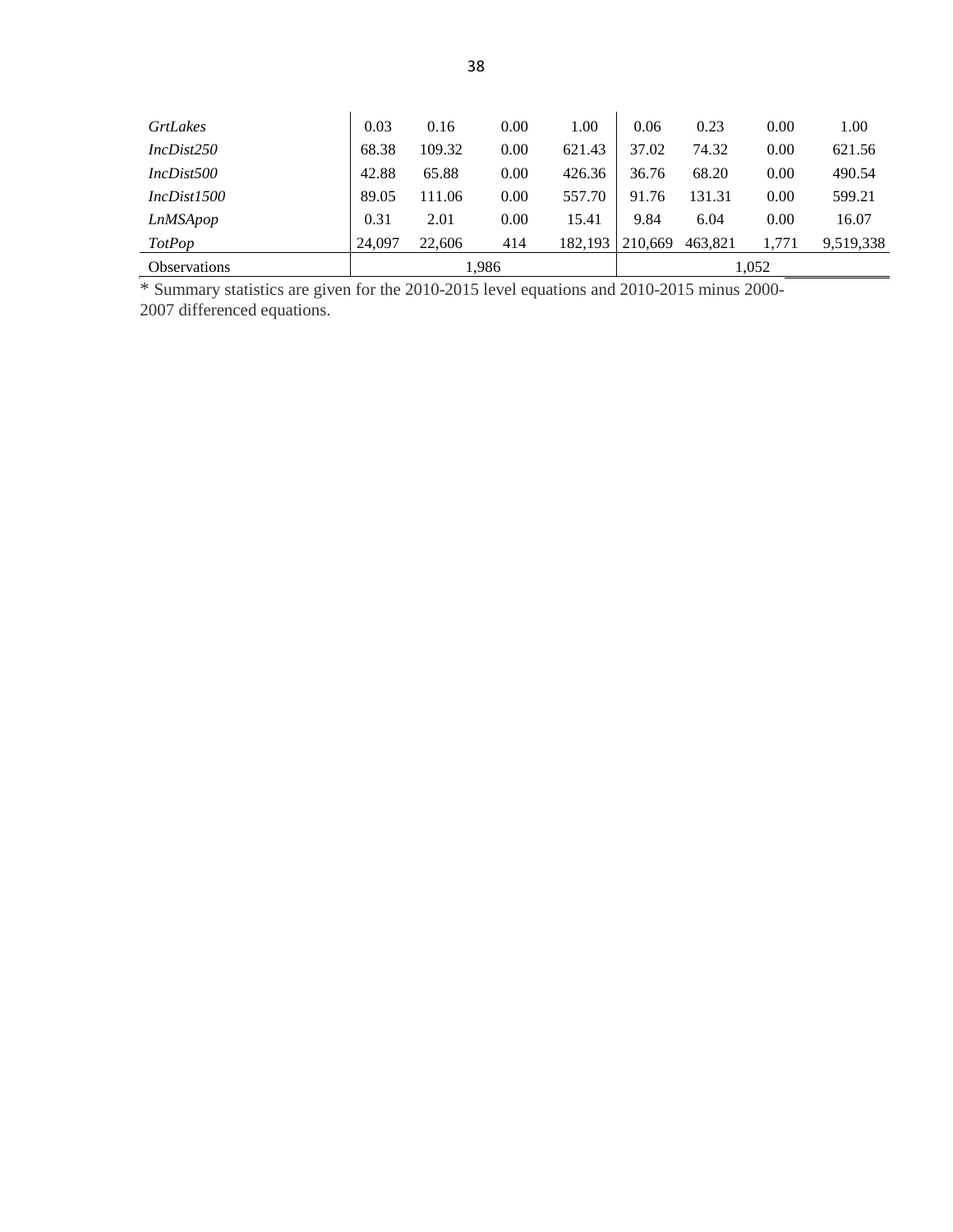| <b>Explanatory variables</b> | <b>Employment growth</b> |              | <b>Change in poverty</b> |               |  |
|------------------------------|--------------------------|--------------|--------------------------|---------------|--|
|                              | <b>Nonmetro</b>          | <b>Metro</b> | Nonmetro                 | <b>Metro</b>  |  |
| <i>IndMix</i>                | $.75***$                 | $1.1***$     | $-.031***$               | $-.01$        |  |
|                              | (0.12)                   | (0.26)       | (0.01)                   | (0.02)        |  |
| <i>JobsFlow</i>              | $.57***$                 | .46          | $-.023*$                 | $-.011$       |  |
|                              | (0.19)                   | (0.42)       | (0.01)                   | (0.02)        |  |
| <b>OccEmpMobility</b>        | $.056***$                | 5.4e-03      | $-1.8e-03*$              | $-3.2e-03$    |  |
|                              | (0.02)                   | (0.05)       | (0.00)                   | (0.00)        |  |
| IndEmpMobility               | $-3.7e-03$               | $.041**$     | $6.8e-04*$               | $-1.9e-04$    |  |
|                              | (0.01)                   | (0.02)       | (0.00)                   | (0.00)        |  |
| <b>IndDiversity</b>          | 2.5e-04                  | 9.5e-04      | $1.0e-0.5$               | $-8.9e-06$    |  |
|                              | (0.00)                   | (0.00)       | (0.00)                   | (0.00)        |  |
| ManufShare                   | .99                      | $5.8*$       | $-.14$                   | .068          |  |
|                              | (1.19)                   | (2.97)       | (0.11)                   | (0.13)        |  |
| LowWageManufShare            | $-0.012$                 | $-8.1e-03$   | 2.5e-04                  | $4.0e-03*$    |  |
|                              | (0.01)                   | (0.03)       | (0.00)                   | (0.00)        |  |
| <b>SocialCap</b>             | $-.27**$                 | $-.44***$    | $-1.6e-03$               | 4.1e-03       |  |
|                              | (0.11)                   | (0.16)       | (0.01)                   | (0.01)        |  |
| %LessHS                      | $-.039**$                | $-.12***$    | $6.7e-03***$             | 9.3e-03***    |  |
|                              | (0.02)                   | (0.03)       | (0.00)                   | (0.00)        |  |
| %Black                       | $-.028***$               | $-.033***$   | 5.7e-03***               | $3.1e-03***$  |  |
|                              | (0.01)                   | (0.01)       | (0.00)                   | (0.00)        |  |
| PovRate1960                  | $.026***$                | .079***      | $-1.1e-03$               | $-9.2e-04$    |  |
|                              | (0.01)                   | (0.01)       | (0.00)                   | (0.00)        |  |
| NearMSAkm                    | $-2.8e-03**$             | $7.7e-03$    | $-8.3e-05$               | $-1.7e-03***$ |  |
|                              | (0.00)                   | (0.01)       | (0.00)                   | (0.00)        |  |
| Amenity4                     | $.35**$                  | .021         | $-.03$                   | $-.018$       |  |
|                              | (0.17)                   | (0.18)       | (0.02)                   | (0.02)        |  |
| Amenity5                     | $.69*$                   | $-.072$      | $-.054$                  | $-9.9e-03$    |  |
|                              | (0.35)                   | (0.33)       | (0.03)                   | (0.05)        |  |
| Amenity6                     | .14                      | $-.16$       | $-.059$                  | .026          |  |
|                              | (0.55)                   | (0.34)       | (0.05)                   | (0.05)        |  |
| Amenity7                     | 1                        | $-1.2***$    | $-.1$                    | $-1.5e-03$    |  |
|                              | (1.38)                   | (0.35)       | (0.09)                   | (0.05)        |  |
| Constant                     | $-5$                     | $-13**$      | $-.17$                   | $9.4e-03$     |  |
|                              | (4.00)                   | (5.85)       | (0.23)                   | (0.27)        |  |
| Observations                 | 1986                     | 1052         | 1986                     | 1052          |  |
| $R^2$                        | 0.246                    | 0.353        | 0.413                    | 0.391         |  |

**Table A3. OLS estimation results for level equations, pre-recession 2000- 2007**

\*\*\*, \*\*, \* - significant at 0.01, 0.05, and 0.1 respectively; standard errors clustered at BEA area level in parentheses; all models include a full set of controls as described in the text (*AgriShare, MiningShare, IncDist250, IncDist500, IncDist1500, %Black, %Native, %Asian, %Other, GrtLakes, PacificOcean, AtlanticOcean, LnMSApop, TotPop* and state fixed effects).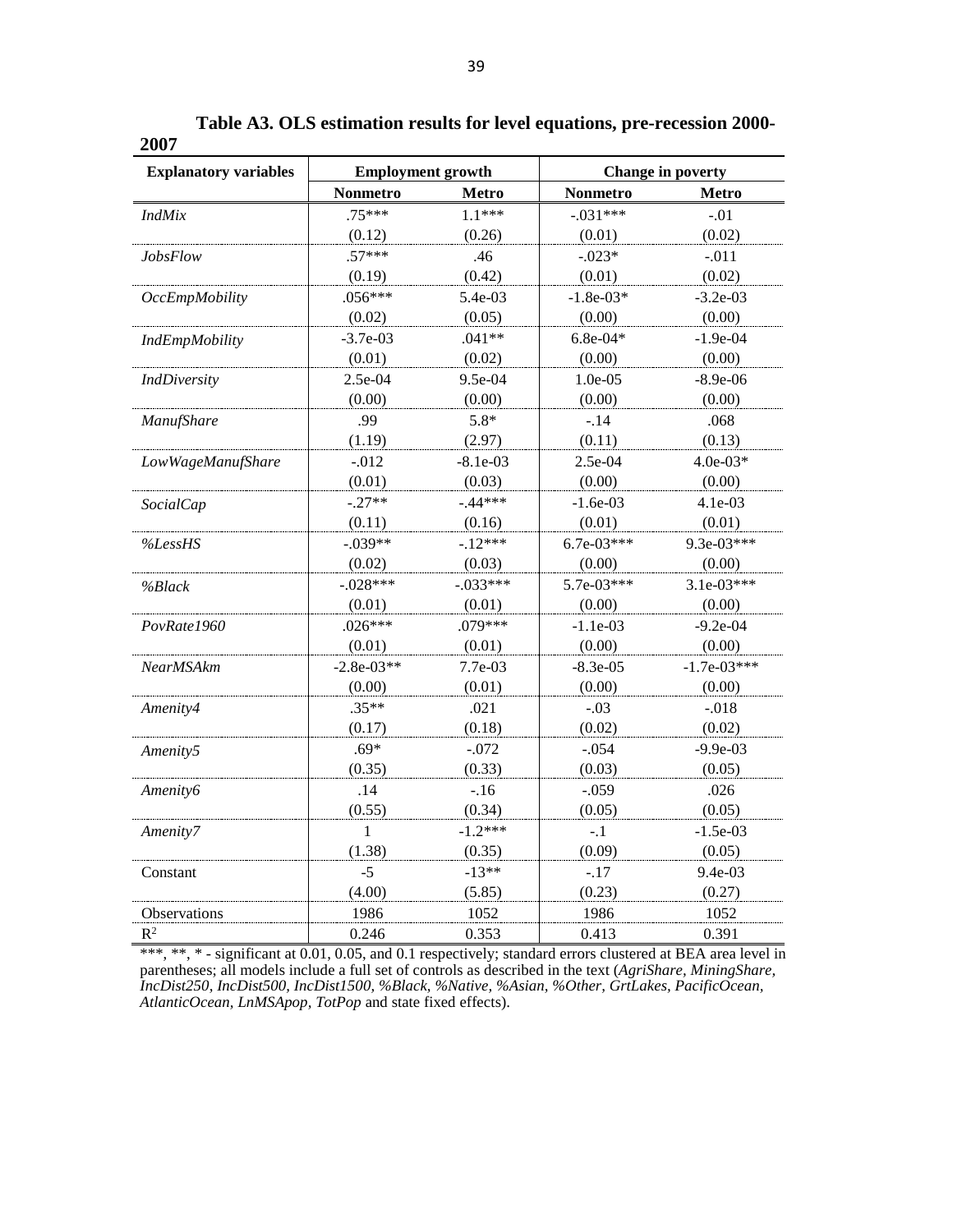| <b>Explanatory variables</b> | <b>Employment growth</b> |            | <b>Change in poverty</b> |              |  |
|------------------------------|--------------------------|------------|--------------------------|--------------|--|
|                              | <b>Nonmetro</b>          | Metro      | <b>Nonmetro</b>          | <b>Metro</b> |  |
| <b>IndMix</b>                | $.67***$                 | $.64***$   | $-.055***$               | $-.045**$    |  |
|                              | (0.17)                   | (0.12)     | (0.02)                   | (0.02)       |  |
| <b>JobsFlow</b>              | .19                      | .24        | .044                     | .041         |  |
|                              | (0.38)                   | (0.28)     | (0.04)                   | (0.04)       |  |
| <b>OccEmpMobility</b>        | .017                     | $-14***$   | $-1.4e-03$               | $-9.1e-03$   |  |
|                              | (0.06)                   | (0.04)     | (0.00)                   | (0.01)       |  |
| IndEmpMobility               | $-.011$                  | $-.01$     | $-2.7e-03**$             | $-1.6e-03$   |  |
|                              | (0.03)                   | (0.01)     | (0.00)                   | (0.00)       |  |
| <b>IndDiversity</b>          | $-1.3e-03**$             | $-2.8e-04$ | $6.2e-05$                | 1.7e-05      |  |
|                              | (0.00)                   | (0.00)     | (0.00)                   | (0.00)       |  |
| ManufShare                   | $-2.2$                   | $-.78$     | $.56**$                  | $-.01$       |  |
|                              | (2.00)                   | (1.65)     | (0.28)                   | (0.29)       |  |
| LowWageManufShare            | .02                      | 2.5e-03    | 7.5e-03                  | $-4.4e-03$   |  |
|                              | (0.04)                   | (0.03)     | (0.01)                   | (0.01)       |  |
| <b>SocialCap</b>             | .069                     | .051       | $-.051**$                | $-.019$      |  |
|                              | (0.16)                   | (0.11)     | (0.02)                   | (0.02)       |  |
| %LessHS                      | $-.044$                  | $-.065**$  | $-4.6e-03$               | $.015**$     |  |
|                              | (0.04)                   | (0.03)     | (0.01)                   | (0.01)       |  |
| %BA                          | $-.034$                  | $-.042$    | 2.7e-03                  | $-3.8e-03$   |  |
|                              | (0.06)                   | (0.03)     | (0.01)                   | (0.01)       |  |
| PovRate1960                  | .023                     | $.019**$   | $-5.1e-03*$              | $-.01***$    |  |
|                              | (0.03)                   | (0.01)     | (0.00)                   | (0.00)       |  |
| <b>NearMSAkm</b>             | 5.9e-03**                | $-2.3e-03$ | $-8.5e-04**$             | $-2.9e-03**$ |  |
|                              | (0.00)                   | (0.00)     | (0.00)                   | (0.00)       |  |
| Amenity4                     | $-4.7e-03$               | .17        | $.12**$                  | .017         |  |
|                              | (0.29)                   | (0.19)     | (0.05)                   | (0.05)       |  |
| Amenity5                     | .65                      | $-.4$      | $\cdot$ 1                | .055         |  |
|                              | (0.92)                   | (0.37)     | (0.10)                   | (0.10)       |  |
| Amenity6                     | $-.95$                   | $-.34$     | .14                      | .051         |  |
|                              | (0.76)                   | (0.37)     | (0.12)                   | (0.10)       |  |
| Amenity7                     | .47                      | .63        | .069                     | .092         |  |
|                              | (1.06)                   | (0.45)     | (0.14)                   | (0.13)       |  |
| Constant                     | $9.5**$                  | 3.5        | $\cdot$ 3                | .71          |  |
|                              | (4.67)                   | (2.69)     | (0.67)                   | (0.58)       |  |
| Observations                 | 1986                     | 1052       | 1986                     | 1052         |  |
| $R^2$                        | 0.223                    | 0.387      | 0.219                    | 0.269        |  |

**Table A4. OLS estimation results for level equations, recession 2007-2010**

\*\*\*, \*\*, \* - significant at 0.01, 0.05, and 0.1 respectively; standard errors clustered at BEA area level in parentheses; all models include a full set of controls as described in the text (*AgriShare, MiningShare, IncDist250, IncDist500, IncDist1500, %Black, %Native, %Asian, %Other, GrtLakes, PacificOcean, AtlanticOcean, LnMSApop, TotPop* and state fixed effects).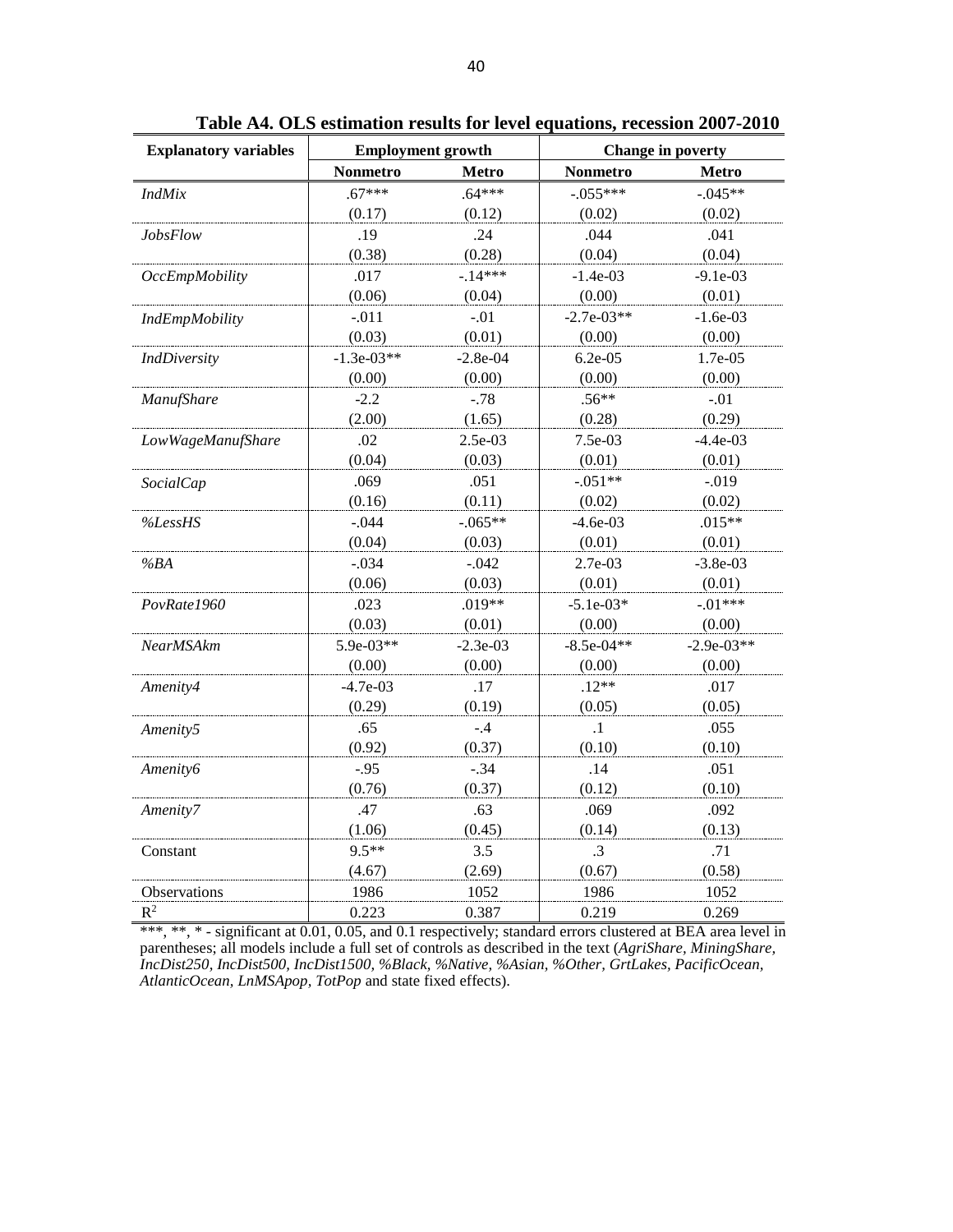| <b>Explanatory variables</b> | ∆Employment growth |              | $\Delta$ Change in poverty |              |  |
|------------------------------|--------------------|--------------|----------------------------|--------------|--|
|                              | <b>Nonmetro</b>    | <b>Metro</b> | <b>Nonmetro</b>            | <b>Metro</b> |  |
| $\triangle IndMix$           | $.92***$           | $1.4***$     | $-.092***$                 | $-.11***$    |  |
|                              | (0.16)             | (0.16)       | (0.02)                     | (0.03)       |  |
| $\Delta$ <i>JobsFlow</i>     | $2.6***$           | .93          | $-.068$                    | $-.083$      |  |
|                              | (0.85)             | (1.29)       | (0.08)                     | (0.12)       |  |
| <b>AOccEmpMobility</b>       | .016               | $-.051$      | 3.1e-03                    | $-4.5e-03$   |  |
|                              | (0.06)             | (0.06)       | (0.00)                     | (0.01)       |  |
| <b>AIndEmpMobility</b>       | .025               | $-.013$      | $-2.5e-03$                 | 1.4e-03      |  |
|                              | (0.03)             | (0.03)       | (0.00)                     | (0.00)       |  |
| <b>AIndDiversity</b>         | 2.1e-03            | $-2.5e-03$   | $-1.3e-04$                 | 2.3e-04      |  |
|                              | (0.00)             | (0.00)       | (0.00)                     | (0.00)       |  |
| <b>ManufShare</b>            | 3.1                | $-1.2$       | $-.88**$                   | .048         |  |
|                              | (2.50)             | (4.60)       | (0.36)                     | (0.43)       |  |
| LowWageManufShare            | $-3.7e-05$         | .019         | $-.019**$                  | $-5.8e-03$   |  |
|                              | (0.04)             | (0.06)       | (0.01)                     | (0.01)       |  |
| <b>ASocialCap</b>            | $.62*$             | .086         | $-.11**$                   | $-.065$      |  |
|                              | (0.36)             | (0.49)       | (0.05)                     | (0.09)       |  |
| %LessHS                      | .017               | .036         | 4.4e-04                    | $-.016**$    |  |
|                              | (0.03)             | (0.03)       | (0.01)                     | (0.01)       |  |
| %BA                          | $-.034$            | $.1***$      | $-5.4e-04$                 | $-1.5e-03$   |  |
|                              | (0.06)             | (0.03)       | (0.01)                     | (0.01)       |  |
| PovRate1960                  | $-.033$            | 4.0e-03      | $7.5e-03**$                | $5.2e-03*$   |  |
|                              | (0.02)             | (0.01)       | (0.00)                     | (0.00)       |  |
| <b>NearMSAkm</b>             | $-5.7e-03$         | 9.0e-03      | 3.7e-04                    | $4.7e-03***$ |  |
|                              | (0.00)             | (0.01)       | (0.00)                     | (0.00)       |  |
| Amenity4                     | $.51*$             | $-.21$       | $-.17**$                   | $-.054$      |  |
|                              | (0.28)             | (0.30)       | (0.07)                     | (0.06)       |  |
| Amenity5                     | .69                | $1**$        | $-.16$                     | $-46***$     |  |
|                              | (0.76)             | (0.47)       | (0.10)                     | (0.10)       |  |
| <i>Amenity6</i>              | $3.5***$           | 1.9***       | .022                       | $-4***$      |  |
|                              | (1.25)             | (0.48)       | (0.16)                     | (0.15)       |  |
| Amenity7                     | .95                | .84          | $.21*$                     | $-.27$       |  |
|                              | (1.31)             | (0.74)       | (0.11)                     | (0.20)       |  |
| Constant                     | $-.11$             | $-5***$      | $-.34$                     | $-.19$       |  |
|                              | (1.50)             | (1.13)       | (0.25)                     | (0.28)       |  |
| Observations                 | 1986               | 1052         | 1986                       | 1052         |  |
| $R^2$                        | 0.145              | 0.208        | 0.084                      | 0.103        |  |

**Table A5. OLS estimation results for differenced equations, 2010-2015 minus 2007- 2010**

\*\*\*, \*\*, \* - significant at 0.01, 0.05, and 0.1 respectively; standard errors clustered at BEA area level in parentheses; all models include a full set of controls as described in the text (*AgriShare, MiningShare, IncDist250, IncDist500, IncDist1500, %Black, %Native, %Asian, %Other, GrtLakes, PacificOcean, AtlanticOcean, LnMSApop* and *TotPop*).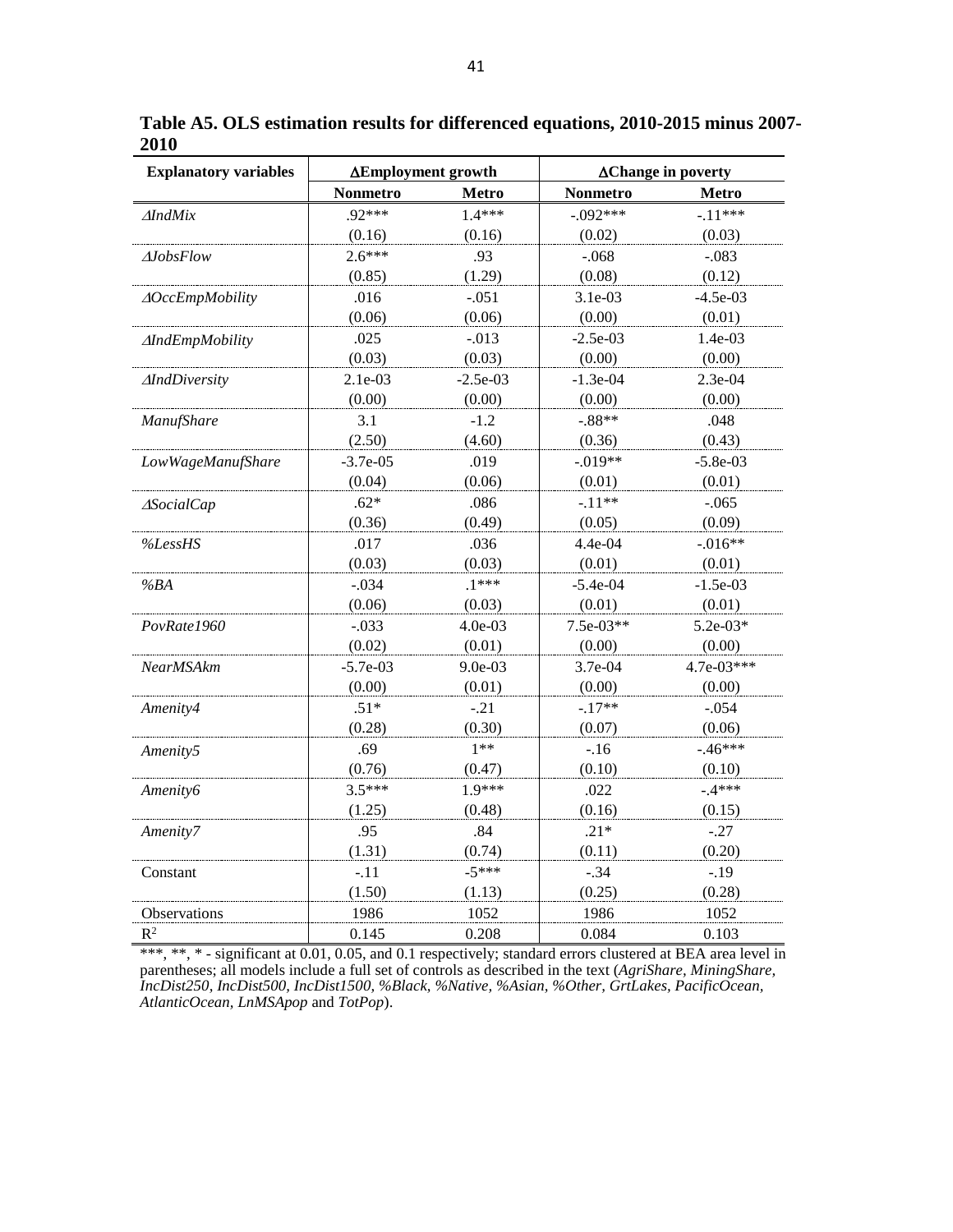

**Figure 1. Average standard deviations in per-capita income (unweighted on the left, weighted on the right)**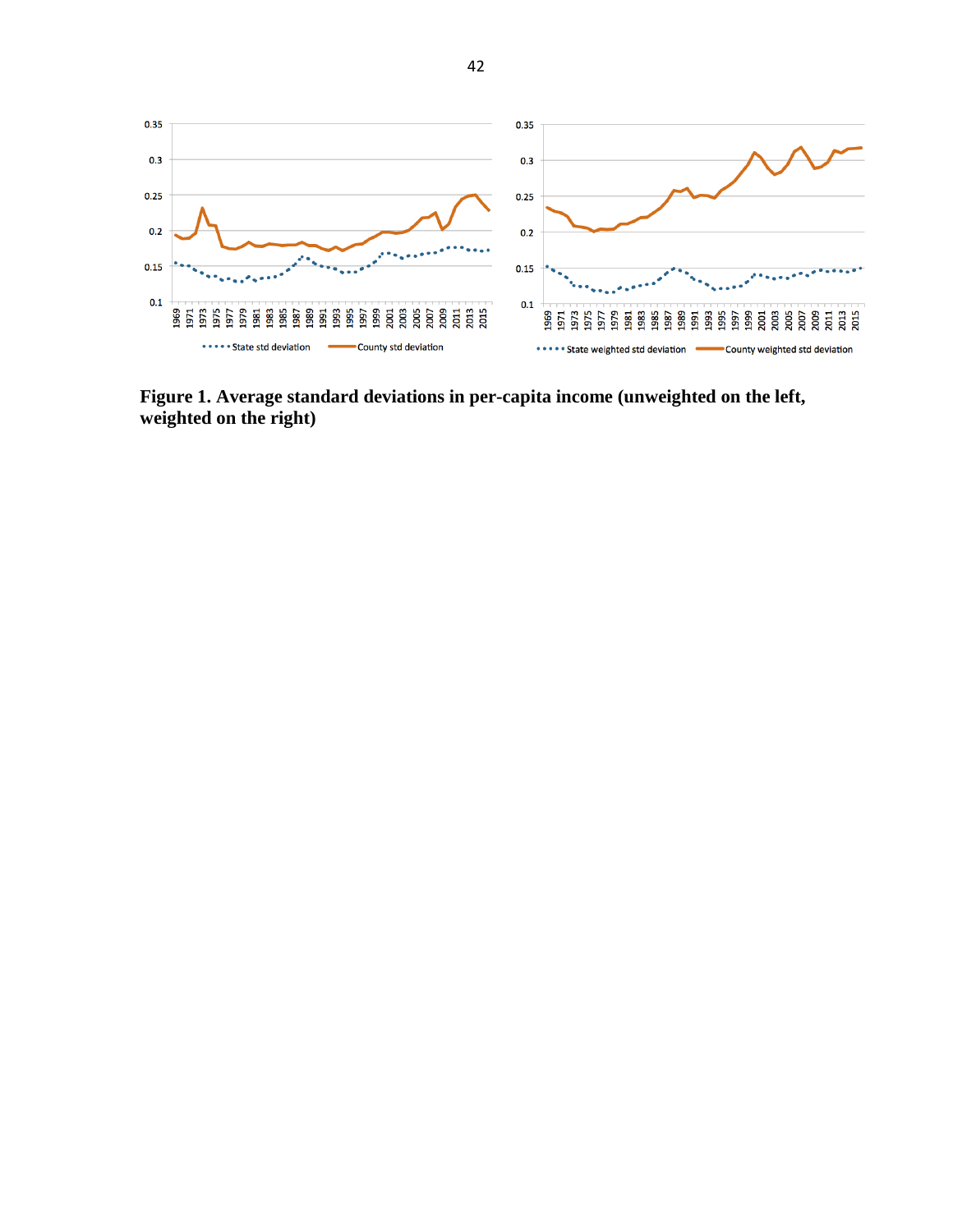

**Figure 2. Pre- and Post-Recession Annual Poverty Dynamics**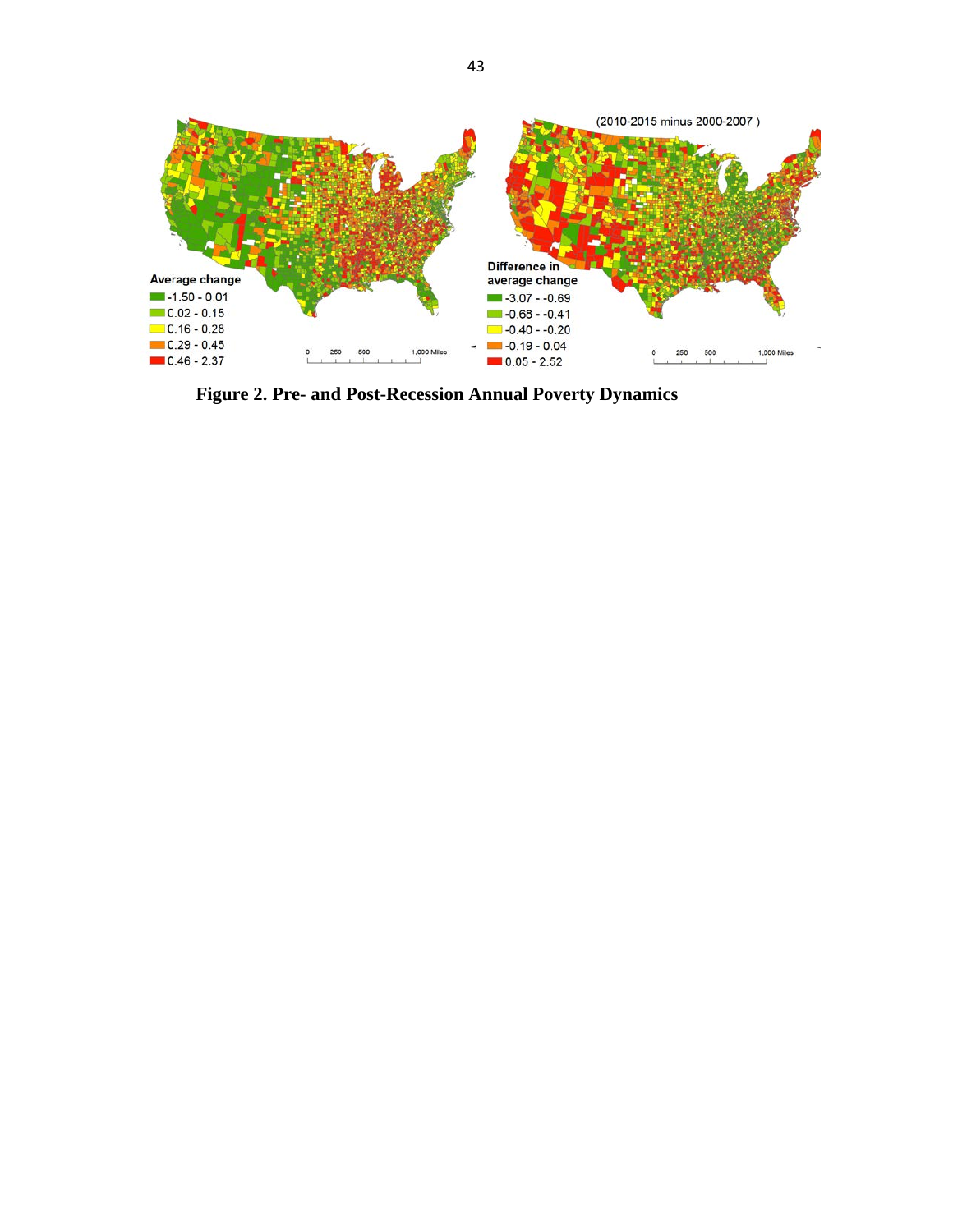

**Figure 3. Pre- and post-recession employment growth dynamics**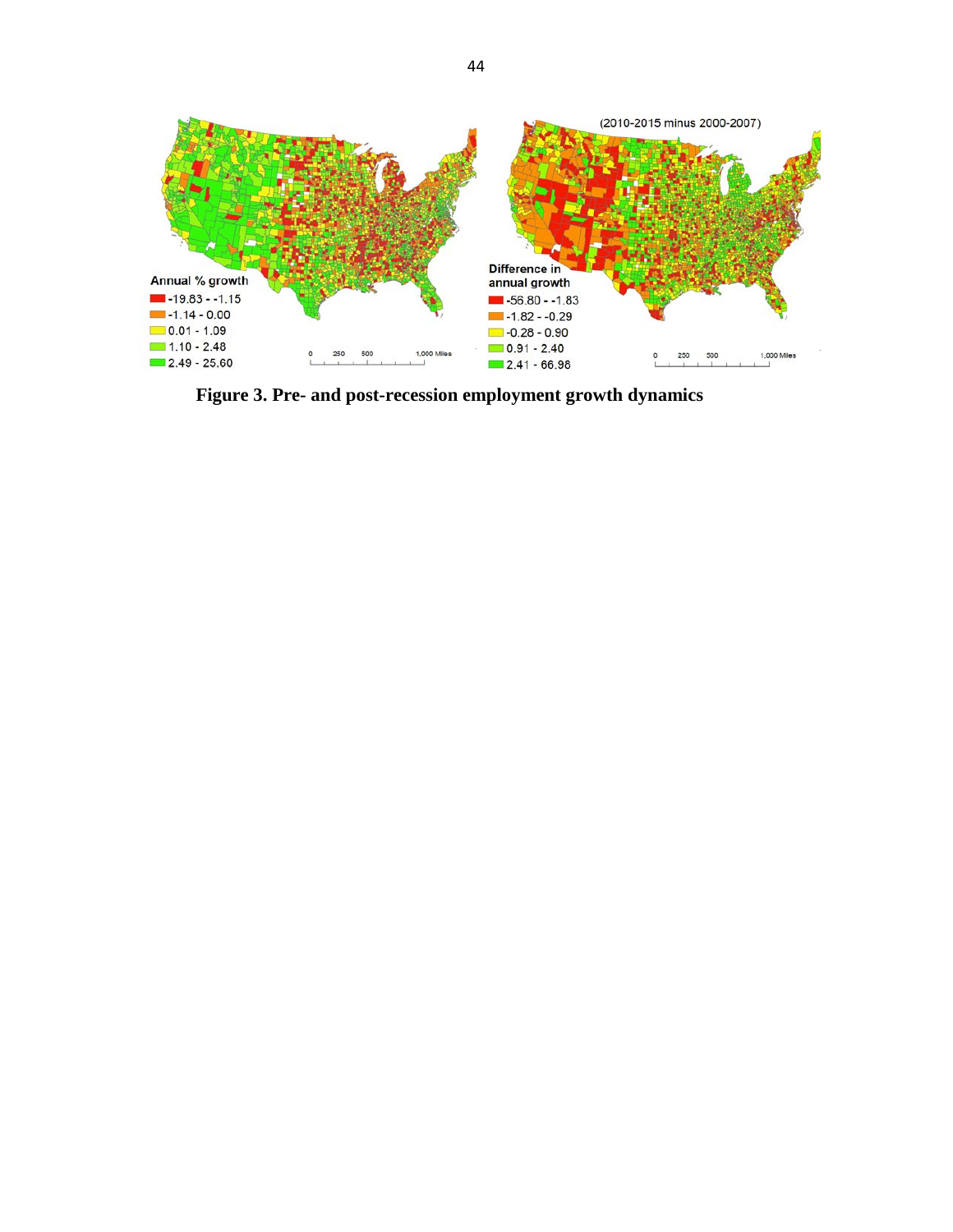|                                 |                 | Poverty rate change | Income growth                 |               |                               |            |
|---------------------------------|-----------------|---------------------|-------------------------------|---------------|-------------------------------|------------|
| <b>Explanatory</b><br>variables |                 | 2010-2015           | 2010-2015 minus 2000-<br>2007 |               | 2010-2015 minus 2000-<br>2007 |            |
|                                 | <b>Nonmetro</b> | Metro               | <b>Nonmetro</b>               | <b>Metro</b>  | Nonmetro                      | Metro      |
| <i>IndMix</i>                   | $-.07**$        | $-.081***$          | $-.042**$                     | $-.093***$    | $.11**$                       | $.28***$   |
|                                 | (0.03)          | (0.03)              | (0.02)                        | (0.02)        | (0.05)                        | (0.09)     |
| JobsFlow                        | $-.036$         | $6.0e-03$           | $-.037$                       | .028          | .044                          | $-.2$      |
|                                 | (0.02)          | (0.03)              | (0.03)                        | (0.03)        | (0.08)                        | (0.14)     |
| <b>OccEmpMobility</b>           | $5.4e-03**$     | 1.6e-03             | 1.9e-03                       | $-7.4e-03***$ | .019***                       | 8.4e-03    |
|                                 | (0.00)          | (0.00)              | (0.00)                        | (0.00)        | (0.01)                        | (0.01)     |
| <b>IndEmpMobility</b>           | $-1.6e-03**$    | 4.5e-04             | 5.4e-04                       | $-9.6e-04$    | $4.2e-03**$                   | 6.4e-03    |
|                                 | (0.00)          | (0.00)              | (0.00)                        | (0.00)        | (0.00)                        | (0.00)     |
| <b>IndDiversity</b>             | $-2.7e-05$      | $-4.7e-05*$         | $-8.7e-06$                    | 1.1e-04       | $-4.6e-05$                    | $-3.8e-04$ |
|                                 | (0.00)          | (0.00)              | (0.00)                        | (0.00)        | (0.00)                        | (0.00)     |
| <b>ManufShare</b>               | $-.37**$        | $-.031$             | $-.38**$                      | $-.1$         | $1.4**$                       | $2.4***$   |
|                                 | (0.17)          | (0.17)              | (0.18)                        | (0.22)        | (0.56)                        | (0.75)     |
| LowWageManufShare               | $-4.1e-03$      | $-6.6e-03*$         | 1.2e-03                       | $-3.3e-03$    | 2.2e-03                       | $-4.8e-03$ |
|                                 | (0.00)          | (0.00)              | (0.00)                        | (0.00)        | (0.01)                        | (0.01)     |
| <b>SocialCap</b>                | 6.5e-03         | $-.016$             | $-4.9e-03$                    | $-.02$        | .012                          | $-.013$    |
|                                 | (0.01)          | (0.01)              | (0.02)                        | (0.02)        | (0.07)                        | (0.07)     |
| %LessHS                         | $-5.8e-03$      | $-7.1e-03**$        | $-6.8e-03*$                   | $-5.2e-03$    | .01                           | $-5.3e-03$ |
|                                 | (0.00)          | (0.00)              | (0.00)                        | (0.00)        | (0.01)                        | (0.01)     |
| %BA                             | $-0.012***$     | $-7.7e-03**$        | $-0.015**$                    | $-.014**$     | .027                          | .041       |
|                                 | (0.00)          | (0.00)              | (0.01)                        | (0.01)        | (0.02)                        | (0.03)     |
| PovRate1960                     | 2.0e-03         | 2.2e-03             | 2.6e-03                       | 7.6e-04       | $-.024***$                    | $-8.6e-03$ |
|                                 | (0.00)          | (0.00)              | (0.00)                        | (0.00)        | (0.01)                        | (0.01)     |
| NearMSAkm                       | $-5.5e-04**$    | 1.0e-03             | $-4.3e-04*$                   | $3.6e-03***$  | $2.2e-03***$                  | $-4.1e-03$ |
|                                 | (0.00)          | (0.00)              | (0.00)                        | (0.00)        | (0.00)                        | (0.00)     |
| Amenity4                        | $-.058**$       | .021                | $.055**$                      | $.065**$      | $-.13$                        | $-.14$     |
|                                 | (0.03)          | (0.02)              | (0.03)                        | (0.03)        | (0.10)                        | (0.11)     |
| Amenity <sub>5</sub>            | $-.05$          | .014                | $.2***$                       | .059          | $-.78***$                     | $-.31$     |
|                                 | (0.05)          | (0.07)              | (0.05)                        | (0.09)        | (0.18)                        | (0.26)     |
| Amenity6                        | $-4.3e-03$      | .044                | $.36***$                      | $.16*$        | $-1.3***$                     | $-.47*$    |
|                                 | (0.07)          | (0.06)              | (0.05)                        | (0.09)        | (0.22)                        | (0.27)     |
| Amenity7                        | $-6.7e-03$      | $\cdot$             | $.5***$                       | .33***        | $-1.1***$                     | $-.81*$    |
|                                 | (0.07)          | (0.08)              | (0.09)                        | (0.11)        | (0.28)                        | (0.42)     |
| Constant                        | $.76**$         | $.63**$             | $-0.026$                      | $-.15$        | $-.39$                        | $-.41$     |
|                                 | (0.31)          | (0.28)              | (0.14)                        | (0.14)        | (0.39)                        | (0.56)     |
| Observations                    | 1986            | 1052                | 1986                          | 1052          | 1986                          | 1052       |
| $R^2$                           | 0.165           | 0.199               | 0.084                         | 0.147         | 0.225                         | 0.190      |

**Table 1. OLS Estimation Results for Average Change in Poverty and** 

**Annualized Median Household Income Growth**

\*\*\*, \*\*, \* - significant at 0.01, 0.05, and 0.1 respectively; standard errors clustered at BEA area level in parentheses; all models include a full set of controls as described in the text (*AgriShare, MiningShare, IncDist250, IncDist500, IncDist1500, %Black, %Native, %Asian, %Other, GrtLakes, PacificOcean, AtlanticOcean, LnMSApop, TotPop* and state fixed effects in the 2010-2015 equation).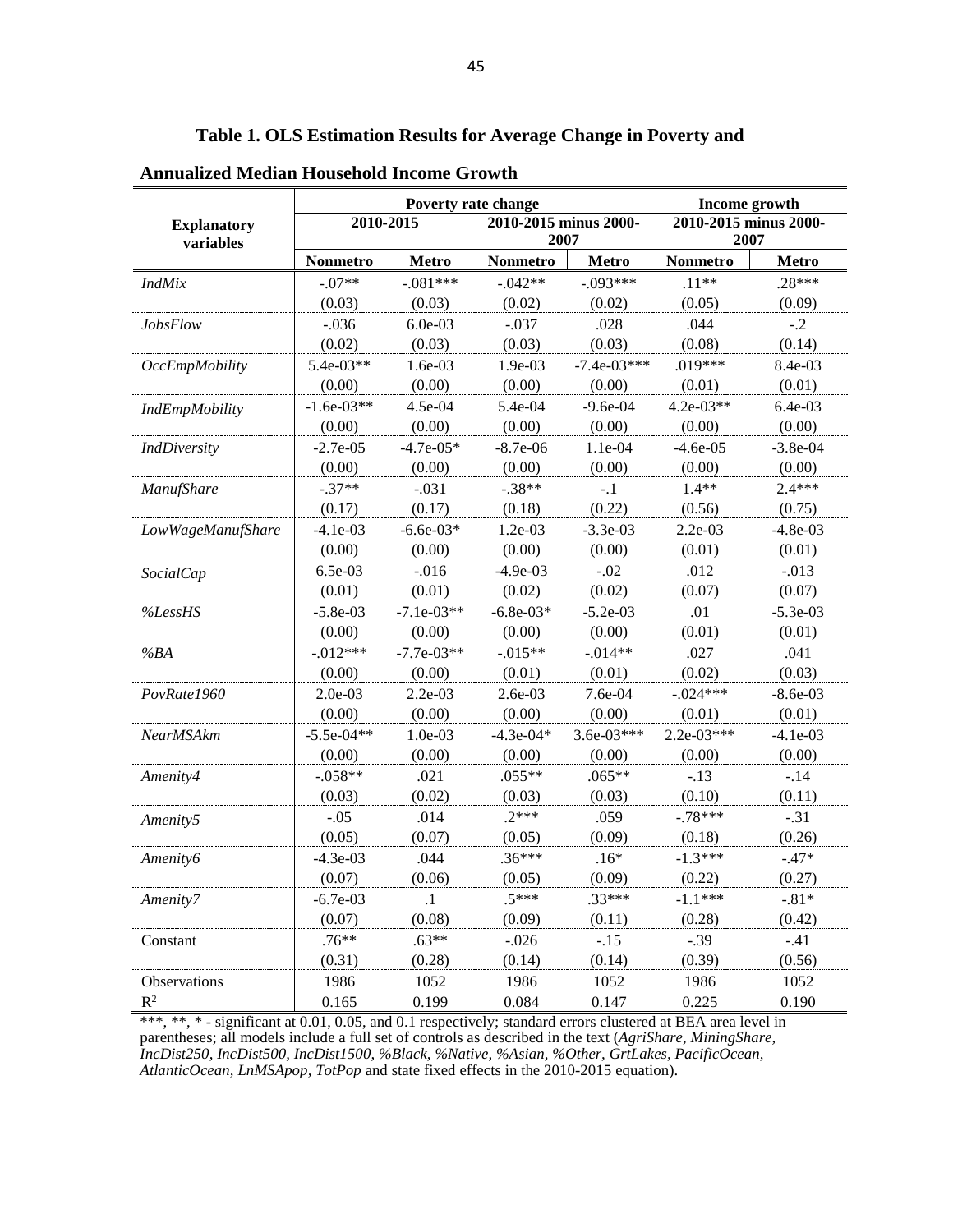| <b>Explanatory variables</b> |              | $10th$ percentile | 90 <sup>th</sup> percentile |               |  |
|------------------------------|--------------|-------------------|-----------------------------|---------------|--|
|                              | Nonmetro     | <b>Metro</b>      | Nonmetro                    | <b>Metro</b>  |  |
| <b>IndMix</b>                | $-.046*$     | $-.038$           | $-.012$                     | $-.043$       |  |
|                              | (0.02)       | (0.05)            | (0.03)                      | (0.03)        |  |
| <b>JobsFlow</b>              | $-.018$      | .086              | $-.053$                     | .072          |  |
|                              | (0.04)       | (0.07)            | (0.05)                      | (0.05)        |  |
| <b>OccEmpMobility</b>        | 3.9e-03      | $-.012**$         | 4.7e-04                     | $-9.3e-03***$ |  |
|                              | (0.00)       | (0.01)            | (0.00)                      | (0.00)        |  |
| IndEmpMobility               | 1.5e-03      | $-2.0e-03$        | $-3.5e-04$                  | 3.6e-04       |  |
|                              | (0.00)       | (0.00)            | (0.00)                      | (0.00)        |  |
| <b>IndDiversity</b>          | $-6.2e-06$   | 1.0e-04           | $-3.4e-05$                  | 7.9e-05       |  |
|                              | (0.00)       | (0.00)            | (0.00)                      | (0.00)        |  |
| ManufShare                   | $-.34$       | .066              | $-.78***$                   | $-.093$       |  |
|                              | (0.28)       | (0.59)            | (0.26)                      | (0.31)        |  |
| LowWageManufShare            | 9.7e-04      | $-7.5e-03$        | 1.2e-03                     | $-4.9e-03$    |  |
|                              | (0.00)       | (0.01)            | (0.00)                      | (0.01)        |  |
| <b>SocialCap</b>             | $-2.2e-03$   | .053              | $-.025$                     | $-.065**$     |  |
|                              | (0.03)       | (0.06)            | (0.02)                      | (0.03)        |  |
| %LessHS                      | $-.014***$   | $-.016**$         | $7.4e-03*$                  | 1.4e-03       |  |
|                              | (0.00)       | (0.01)            | (0.00)                      | (0.00)        |  |
| %BA                          | $-8.5e-03$   | $-.023*$          | $-.01$                      | $-.017***$    |  |
|                              | (0.01)       | (0.01)            | (0.01)                      | (0.01)        |  |
| PovRate1960                  | $-8.6e-04$   | $-1.3e-03$        | 1.0e-03                     | 1.9e-03       |  |
|                              | (0.00)       | (0.00)            | (0.00)                      | (0.00)        |  |
| <b>NearMSAkm</b>             | $-6.3e-04**$ | 5.8e-03***        | $-2.6e-04$                  | $2.6e-03**$   |  |
|                              | (0.00)       | (0.00)            | (0.00)                      | (0.00)        |  |
| Amenity4                     | .058         | $.13**$           | .067                        | .038          |  |
|                              | (0.04)       | (0.06)            | (0.05)                      | (0.05)        |  |
| Amenity5                     | $.2**$       | $-.011$           | $.28***$                    | $.17*$        |  |
|                              | (0.08)       | (0.14)            | (0.07)                      | (0.10)        |  |
| <i>Amenity6</i>              | $.32***$     | $.26**$           | $.42***$                    | .15           |  |
|                              | (0.10)       | (0.10)            | (0.11)                      | (0.11)        |  |
| Amenity7                     | $.56***$     | $.5**$            | $.62***$                    | $-.033$       |  |
|                              | (0.18)       | (0.20)            | (0.20)                      | (0.19)        |  |
| Constant                     | .05          | $-6**$            | .071                        | 7.4e-04       |  |
|                              | (0.17)       | (0.28)            | (0.18)                      | (0.18)        |  |
| Observations                 | 1,986        | 1,052             | 1,986                       | 1,052         |  |
| Pseudo $R^2$                 | 0.123        | 0.142             | 0.104                       | 0.150         |  |

**Table 2. Quantile Regression Results for Average Poverty Change, 2010-2015 Minus 2000-2007**

\*\*\*, \*\*, \* - significant at 0.01, 0.05, and 0.1 respectively; standard errors clustered at BEA area level in parentheses; all models include a full set of controls as described in the text (*AgriShare, MiningShare, IncDist250, IncDist500, IncDist1500, %Black, %Native, %Asian, %Other, GrtLakes, PacificOcean, AtlanticOcean, LnMSApop* and *TotPop*).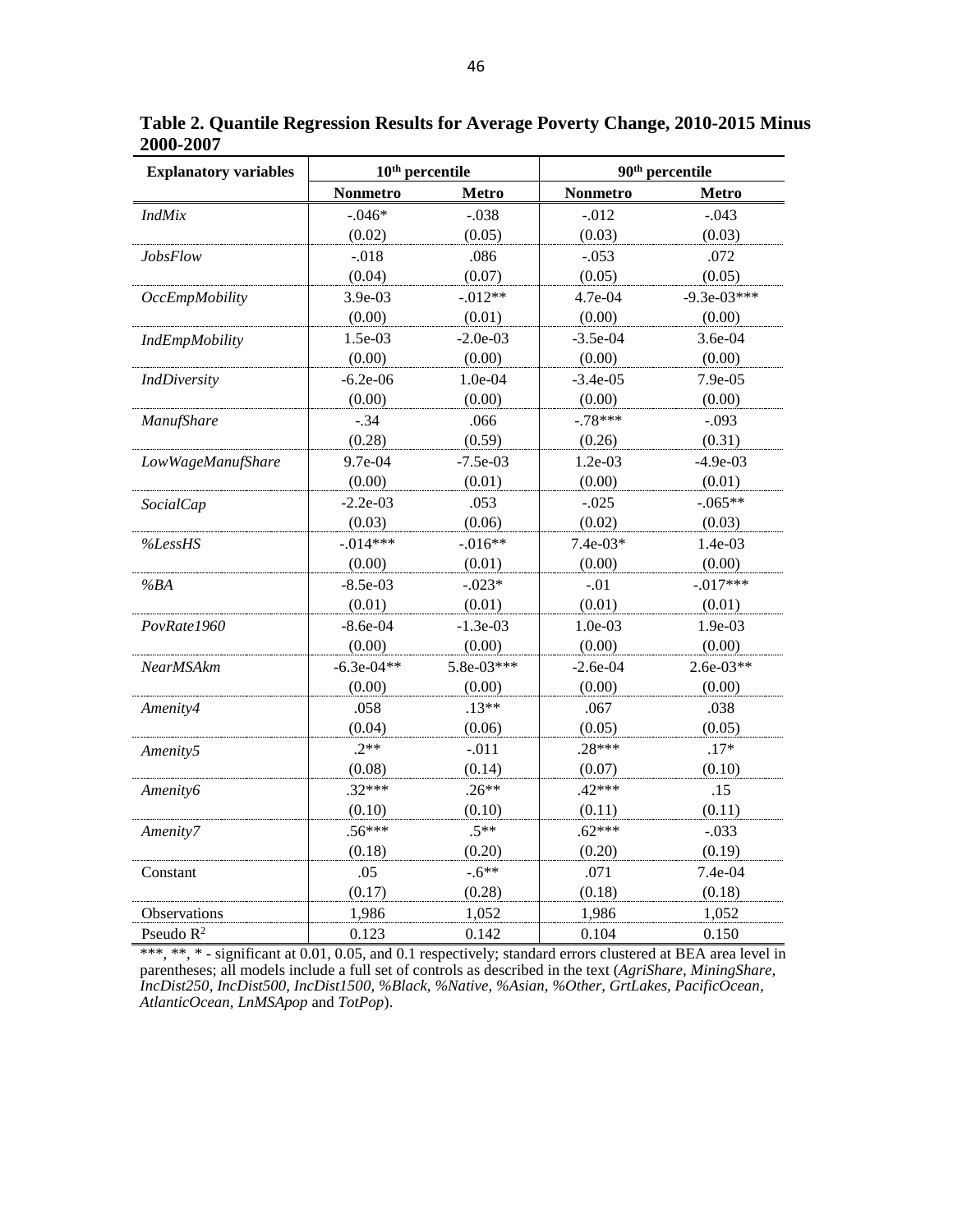| <b>Explanatory variables</b> | 2010-2015 |               | 2010-2015 minus 2000-2007 |              |  |
|------------------------------|-----------|---------------|---------------------------|--------------|--|
|                              | Nonmetro  | <b>Metro</b>  | <b>Nonmetro</b>           | <b>Metro</b> |  |
| <b>IndMix</b>                | $.62**$   | $.87**$       | $.6***$                   | $1.4***$     |  |
|                              | (0.30)    | (0.35)        | (0.22)                    | (0.28)       |  |
| <b>JobsFlow</b>              | .35       | .66           | $1.6**$                   | $1.8**$      |  |
|                              | (0.35)    | (0.44)        | (0.63)                    | (0.76)       |  |
| <b>OccEmpMobility</b>        | $.092**$  | $.18**$       | .099***                   | 8.7e-03      |  |
|                              | (0.04)    | (0.07)        | (0.03)                    | (0.05)       |  |
| <b>IndEmpMobility</b>        | $.045***$ | $-.019$       | $.021*$                   | .015         |  |
|                              | (0.01)    | (0.03)        | (0.01)                    | (0.01)       |  |
| <b>IndDiversity</b>          | 9.7e-05   | $-9.0e-06$    | $-6.1e-04$                | 4.0e-03      |  |
|                              | (0.00)    | (0.00)        | (0.00)                    | (0.00)       |  |
| ManufShare                   | $3.9**$   | .18           | 1.5                       | $-7.4$       |  |
|                              | (1.57)    | (3.08)        | (1.91)                    | (5.70)       |  |
| LowWageManufShare            | 1.7e-03   | .029          | .015                      | 9.0e-03      |  |
|                              | (0.02)    | (0.04)        | (0.02)                    | (0.03)       |  |
| <b>SocialCap</b>             | $-.34**$  | $-.34*$       | .27                       | .14          |  |
|                              | (0.14)    | (0.20)        | (0.29)                    | (0.23)       |  |
| %LessHS                      | $-.016$   | $-.04$        | 9.0e-03                   | $.056*$      |  |
|                              | (0.03)    | (0.03)        | (0.03)                    | (0.03)       |  |
| %BA                          | $.14***$  | $.11***$      | $-.025$                   | .043         |  |
|                              | (0.04)    | (0.03)        | (0.05)                    | (0.04)       |  |
| PovRate1960                  | $-.013$   | .019          | $-.027*$                  | $-.064***$   |  |
|                              | (0.02)    | (0.01)        | (0.01)                    | (0.01)       |  |
| <b>NearMSAkm</b>             | 2.8e-04   | $-1.7e-03$    | 2.5e-03                   | $-7.3e-03$   |  |
|                              | (0.00)    | (0.01)        | (0.00)                    | (0.01)       |  |
| Amenity4                     | .31       | $-.023$       | $-.31$                    | $-.072$      |  |
|                              | (0.20)    | (0.21)        | (0.25)                    | (0.35)       |  |
| Amenity5                     | $-.022$   | $-.056$       | $-1.5***$                 | $-.33$       |  |
|                              | (0.43)    | (0.32)        | (0.38)                    | (0.45)       |  |
| Amenity6                     | .28       | $\mathcal{A}$ | $-.31$                    | $-.27$       |  |
|                              | (0.65)    | (0.47)        | (0.89)                    | (0.52)       |  |
| Amenity7                     | $-1.2$    | $\cdot$ 3     | $-1.8$                    | .055         |  |
|                              | (1.22)    | (0.78)        | (1.37)                    | (0.68)       |  |
| Constant                     | $-6.9**$  | $-6$          | .29                       | $-.13$       |  |
|                              | (3.10)    | (10.90)       | (0.99)                    | (1.17)       |  |
| Observations                 | 1,986     | 1,052         | 1,986                     | 1,052        |  |
| $R^2$                        | 0.198     | 0.267         | 0.132                     | 0.166        |  |

**Table 3. OLS Estimation Results for Annualized Employment Growth**

\*\*\*, \*\*, \* - significant at 0.01, 0.05, and 0.1 respectively; standard errors clustered at BEA area level in parentheses; all models include a full set of controls as described in the text (*AgriShare, MiningShare, IncDist250, IncDist500, IncDist1500, %Black, %Native, %Asian, %Other, GrtLakes, PacificOcean, AtlanticOcean, LnMSApop, TotPop* and state fixed effects in the 2010-2015 equation).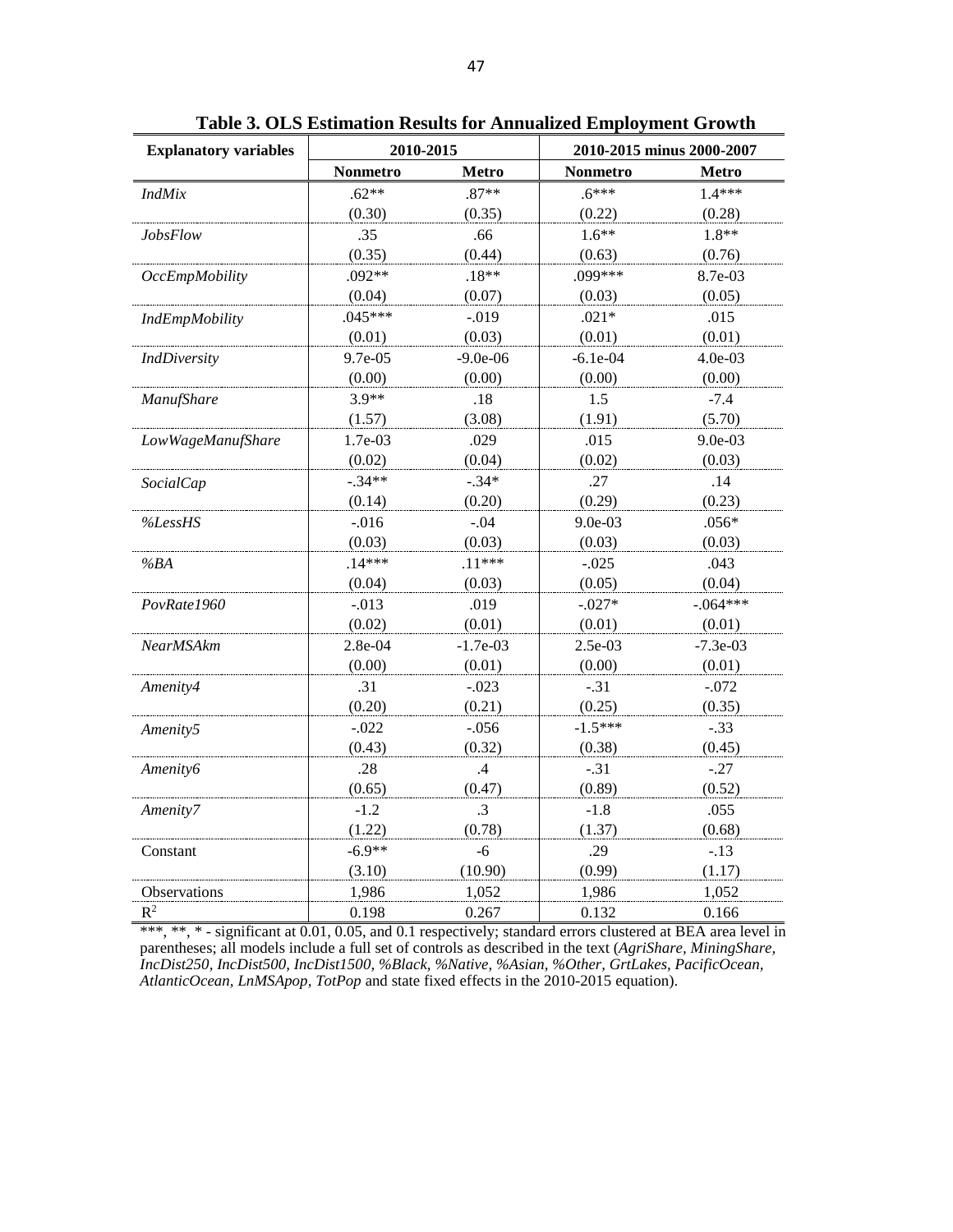| <b>Explanatory variables</b> | $10th$ percentile |              | 90 <sup>th</sup> percentile |                |  |
|------------------------------|-------------------|--------------|-----------------------------|----------------|--|
|                              | <b>Nonmetro</b>   | <b>Metro</b> | Nonmetro                    | <b>Metro</b>   |  |
| <b>IndMix</b>                | .11               | .91***       | $1***$                      | $1.7***$       |  |
|                              | (0.24)            | (0.29)       | (0.34)                      | (0.31)         |  |
| <b>JobsFlow</b>              | $1.2***$          | $1.1*$       | .64                         | .43            |  |
|                              | (0.42)            | (0.62)       | (0.49)                      | (0.58)         |  |
| <b>OccEmpMobility</b>        | $.071***$         | $.11**$      | .038                        | $-.069$        |  |
|                              | (0.03)            | (0.05)       | (0.03)                      | (0.06)         |  |
| IndEmpMobility               | .012              | .021         | $.029*$                     | $.029*$        |  |
|                              | (0.01)            | (0.02)       | (0.02)                      | (0.02)         |  |
| <b>IndDiversity</b>          | 5.6e-04           | $2.6e-03$    | $-3.3e-04$                  | 1.2e-03        |  |
|                              | (0.00)            | (0.00)       | (0.00)                      | (0.00)         |  |
| ManufShare                   | 2.4               | 1.8          | 2.4                         | $-3.3$         |  |
|                              | (2.44)            | (2.75)       | (2.74)                      | (2.50)         |  |
| <b>SocialCap</b>             | 4.4e-03           | $-.018$      | $-.026$                     | .011           |  |
|                              | (0.04)            | (0.04)       | (0.04)                      | (0.04)         |  |
| %LessHS                      | $-.25$            | $-.045$      | $.52*$                      | .18            |  |
|                              | (0.32)            | (0.53)       | (0.27)                      | (0.31)         |  |
| %BA                          | $-0.012$          | .019         | .051                        | $-.014$        |  |
|                              | (0.03)            | (0.04)       | (0.04)                      | (0.04)         |  |
| %Black                       | $-.033$           | .015         | .072                        | $-.032$        |  |
|                              | (0.07)            | (0.05)       | (0.08)                      | (0.05)         |  |
| PovRate1960                  | $-.02$            | $-.067***$   | $-.028$                     | $-.033$        |  |
|                              | (0.02)            | (0.02)       | (0.02)                      | (0.02)         |  |
| NearMSAkm                    | 1.3e-03           | $-.017$      | 1.9e-04                     | $-0.015*$      |  |
|                              | (0.00)            | (0.01)       | (0.00)                      | (0.01)         |  |
| PacificOcean                 | $-.35$            | .21          | $-.47$                      | .085           |  |
|                              | (0.38)            | (0.37)       | (0.36)                      | (0.28)         |  |
| AtlanticOcean                | -1                | $-.17$       | $-1.5**$                    | .33            |  |
|                              | (0.75)            | (0.60)       | (0.61)                      | (0.50)         |  |
| Amenity4                     | $-1.4$            | $-.86$       | $-1.4$                      | 1.1            |  |
|                              | (0.96)            | (0.62)       | (0.96)                      | (0.78)         |  |
|                              | $-4.3$            | .72          | $-2.2$                      | $2*$           |  |
| Amenity5                     | (3.41)            | (0.78)       | (3.49)                      | (1.06)         |  |
| Amenity6                     | .11               | .91***       | $1***$                      | $1.7***$       |  |
|                              | (0.24)            | (0.29)       | (0.34)                      | (0.31)         |  |
| Amenity7                     | $1.2***$          | $1.1*$       | .64                         | .43            |  |
|                              | (0.42)            | (0.62)       | (0.49)                      | (0.58)         |  |
|                              |                   |              |                             |                |  |
| Constant                     | $-1.2$            | $-1.1$       | .42                         | $\overline{c}$ |  |
|                              | (1.64)            | (1.41)       | (1.47)                      | (1.37)         |  |
| Observations                 | 1,986             | 1,052        | 1,986                       | 1,052          |  |
| Pseudo $R^2$                 | 0.110             | 0.227        | 0.135                       | 0.178          |  |

**Table 4. Quantile Regression Results for Annualized Employment Growth, 2010-2015 Minus 2000-2007**

\*\*\*, \*\*, \* - significant at 0.01, 0.05, and 0.1 respectively; standard errors clustered at BEA area level in parentheses; all models include a full set of controls as described in the text (*AgriShare, MiningShare, IncDist250, IncDist500, IncDist1500, %Black, %Native, %Asian, %Other, GrtLakes, PacificOcean, AtlanticOcean, LnMSApop* and *TotPop*).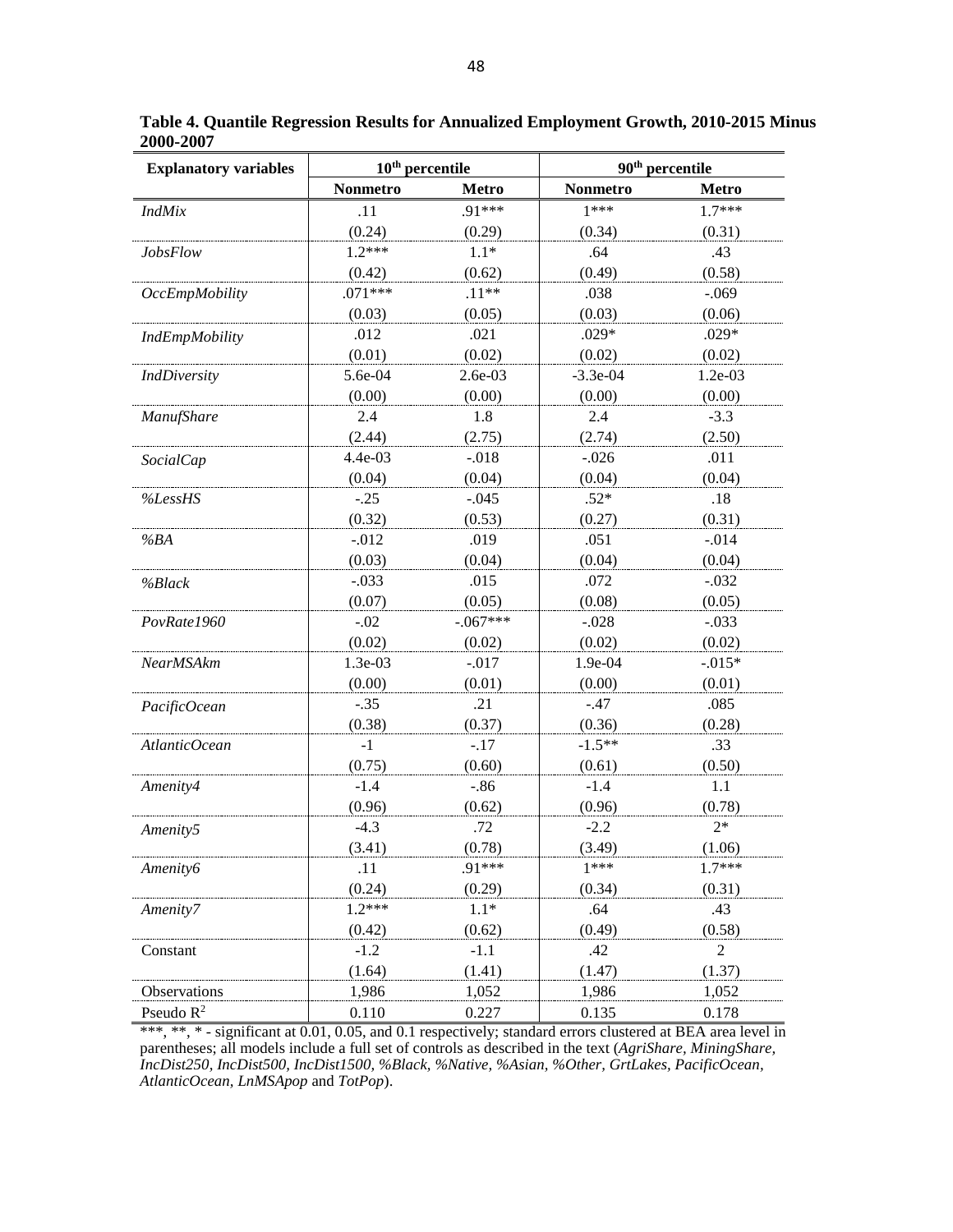iiOf course, there are many ways to group economic performance determinants into broad categories (Martin et al. 2016; Martin, Sunley and Tyler 2015).

<sup>iii</sup>  $AnnEmpGr_{c\tau} = (Emp_{ct1}/Emp_{ct})^{1/n} - 1$  and  $AvPowChange_{c\tau} = (PowRate_{ct1} - PowRate_{ct})/n$ , where *n* is the number of years between *t* and *t1*.

<sup>iv</sup>See Weinstein, Partridge and Tsvetkova. (Forthcoming) for details of the CBP data used here. It is highly correlated with *Quarterly Census of Employment and Wages* in the range of 0.95, at least for some industries, though it appears to be not quite as accurate as the data provided by the private vendor EMSI, which we use in a few cases. However, the advantage of this CBP data is that the algorithm is replicable and has undergone a peer review.

<sup>v</sup>For their county-level employment data, EMSI combines various publicly available sources, such as the BLS *Quarterly Census of Employment and Wages* (QCEW) and others, to fill in values suppressed due to confidentiality concerns ensuring that the final data output is consistent across counties with those reported by industry, occupation, state, and national totals. Many studies have used EMSI data (Betz et al., 2015; Tsvetkova, Partridge and Betz 2017). As noted above, the EMSI employment-by-industry data appear to be as accurate if not more accurate than the CBP data if one considers the entire year and not just March when the CBP survey takes place.

 $v^i$ The following industries are included in the labor-intensive manufacturing category: NAICS3131 Fiber, Yarn and Thread Mills; NAICS3132 Fabric Mills; NAICS3133 Textile and Fabric Finishing and Fabric Coating Mills; NAICS3141 Textile Furnishings Mills; NAICS3149 Other Textile Product Mills; NAICS3151 Apparel Knitting Mills; NAICS3152 Cut and Sew Apparel Manufacturing; NAICS3159 Apparel Accessories and Other Apparel Manufacturing; NAICS3161 Leather and Hide Tanning and Finishing; NAICS3162 Footwear Manufacturing; NAICS3169 Other Leather and Allied Product Manufacturing; NAICS3371 Household and Institutional Furniture and Kitchen Cabinet Manufacturing;

i <sup>I</sup>The unweighted standard deviation in market per-capita income at the county level bottomed out in 1978 at 0.20, then rose to 0.32 in 2014 before settling to 0.29 in 2016. The corresponding data for the weighted figures are bottoming out at 0.23 in 1978 and rising to just over 0.39 in 2016.